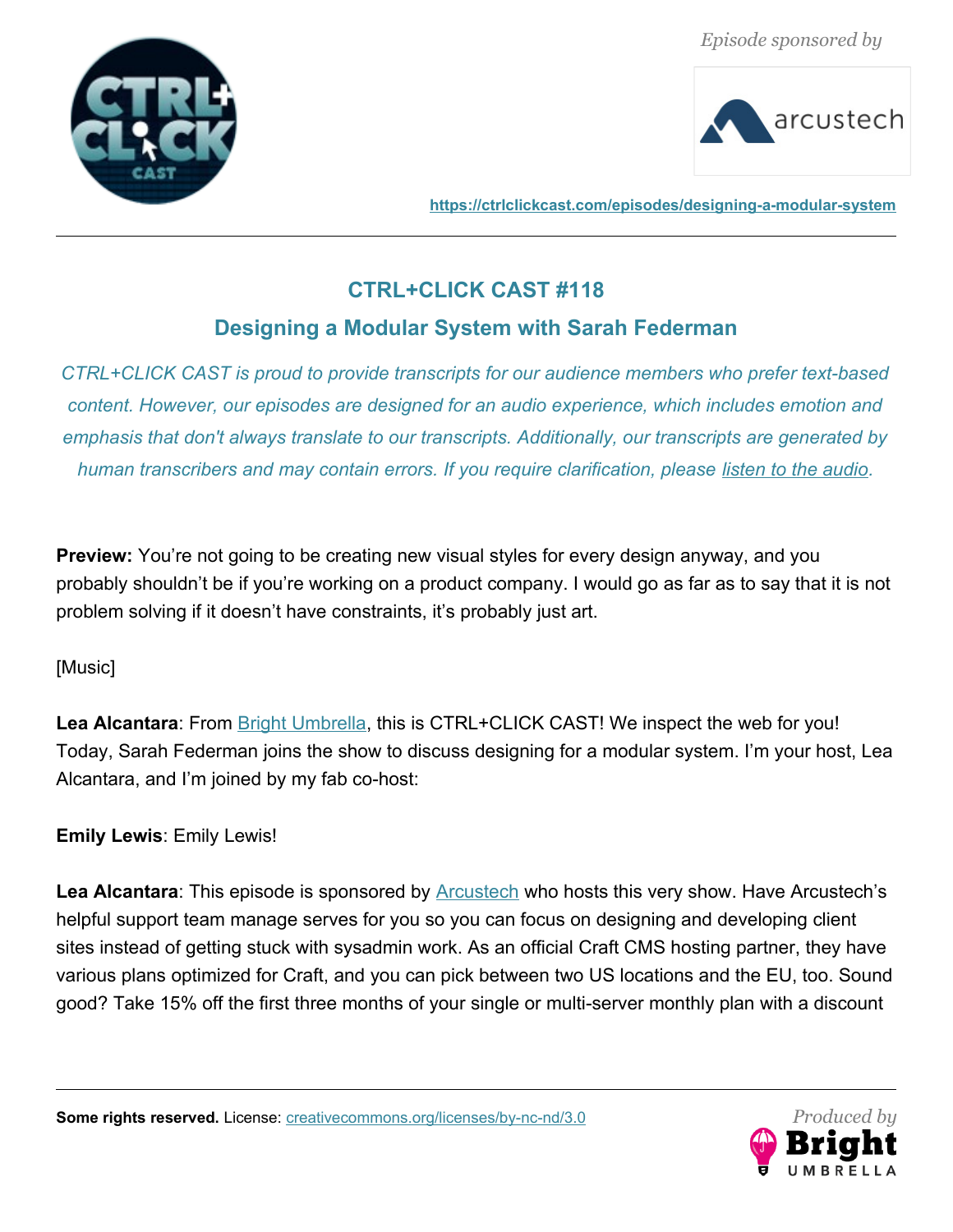



**<https://ctrlclickcast.com/episodes/designing-a-modular-system>**

code CTRLCLICK118. We'll spell it out in the show notes. It's valid until the next episode airs so sign up today.

[Music ends]

**Emily Lewis**: Design systems and modularity are huge trends in both web design and development. Today we're going to dive into the design-designer perspective with Sarah Federman. Sarah is a design engineer who loves applying systems thinking to solve product problems. Previously, a UI engineer at LinkedIn, she's currently using her diverse skill set to help create the design system at [Adobe dubbed "Spectrum"](https://theblog.adobe.com/introducing-spectrum-adobe-building-design-system-scale/) with a special focus on inclusive design and design operations. In her free time, she's often making jewelry or drinking whiskey. [Laughs] Welcome to the show, Sarah.

**Sarah Federman**: Thank you so much for having me.

**Lea Alcantara**: Absolutely. Can you tell our listeners a bit more about yourself?

**Sarah Federman**: I think you guys covered a huge chunk of it.

**Lea Alcantara**: [Laughs]

**Sarah Federman**: But I'm plugging in from San Francisco today where I am working from home with my lovely cat, and yeah, I don't know, in my free time I like to make jewelry and sometimes I fence because swords are cool.

**Emily Lewis**: Oh.

**Sarah Federman**: [Laughs]

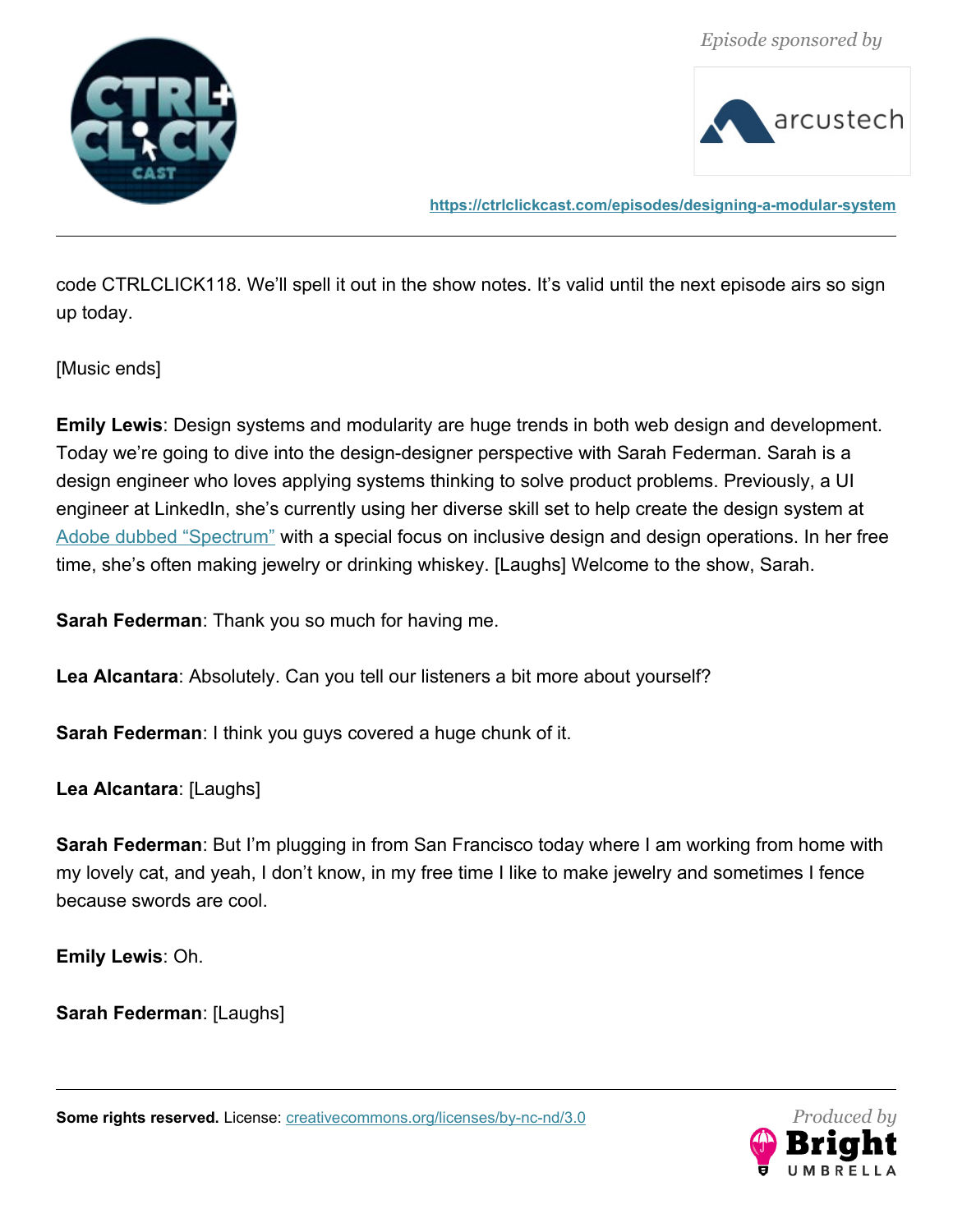



**<https://ctrlclickcast.com/episodes/designing-a-modular-system>**

**Emily Lewis**: [Agrees]

**Lea Alcantara**: Nice.

**Sarah Federman**: And that's about it.

**Emily Lewis**: How did you get started working on the web?

**Sarah Federman**: I kind of fell into it actually. I think it's an age old story of a girl on the internet playing **Neopets**. [Laughs]

**Emily Lewis**: [Laughs]

**Lea Alcantara**: [Laughs] I love it. I love it, yeah.

**Sarah Federman**: That's pretty what happened.

**Lea Alcantara**: That's amazing.

**Sarah Federman**: I was a little bit after the MySpace layout era, but that still happened.

**Emily Lewis**: Was LinkedIn one of your first jobs, or was that something that you kind of built your career up to working for such a large organization?

**Sarah Federman**: Yeah, so I originally started out thinking that HTML and CSS was more of a graphic design thing.

**Emily Lewis**: [Agrees]

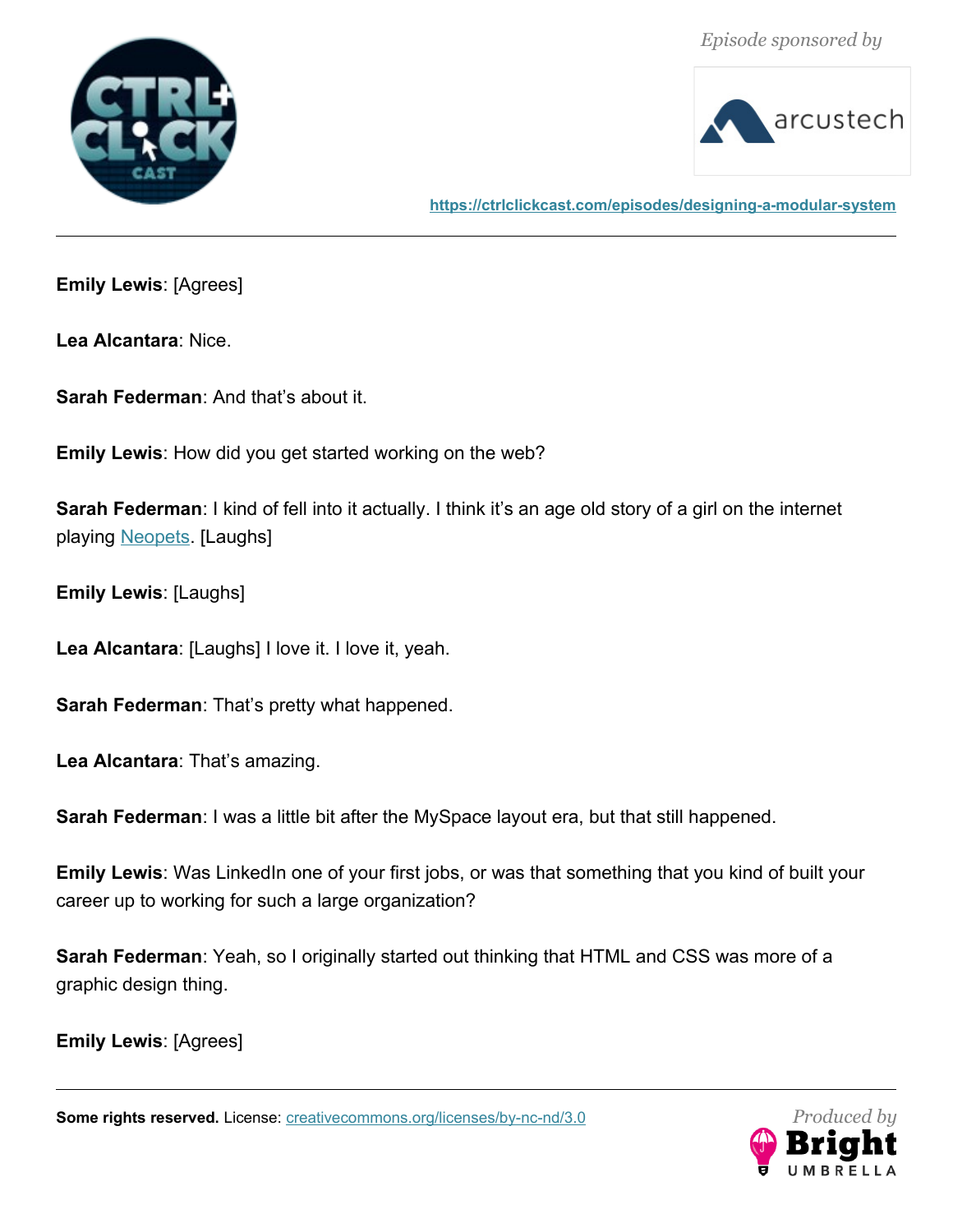



**<https://ctrlclickcast.com/episodes/designing-a-modular-system>**

**Sarah Federman**: So I went to a community college for graphic design, and that ended up just kind of being more on the visual design side, which obvious, looking back. So I ended up transferring to RIT (Rochester Institute of Technology) for new media design, which is a little bit more of a mix of interactive design, 3D animation and a little bit of code, and I feel in love with the coding part.

### **Emily Lewis**: [Agrees]

**Sarah Federman**: So I ended up doing that more on the side. So I did an internship at Adobe where I did both web design and development, and then I moved into software engineering on the UI side at LinkedIn once I graduated, and I stayed there for about a year, and then I moved back to Adobe where I do more in the middle. So I'm a design engineer, which means I do a little bit of both.

**Emily Lewis**: Cool. I like that. I like a little bit of both myself.

**Sarah Federman**: Awesome.

**Lea Alcantara**: And I think that's really kind of the best way to approach the web, isn't it?

**Sarah Federman**: Right.

**Lea Alcantara**: I mean, despite all the debates and everything like that, a little bit of both never harms anyone on the web industry.

**Sarah Federman**: [Laughs]

**Emily Lewis**: [Laughs]

**Lea Alcantara**: Right?

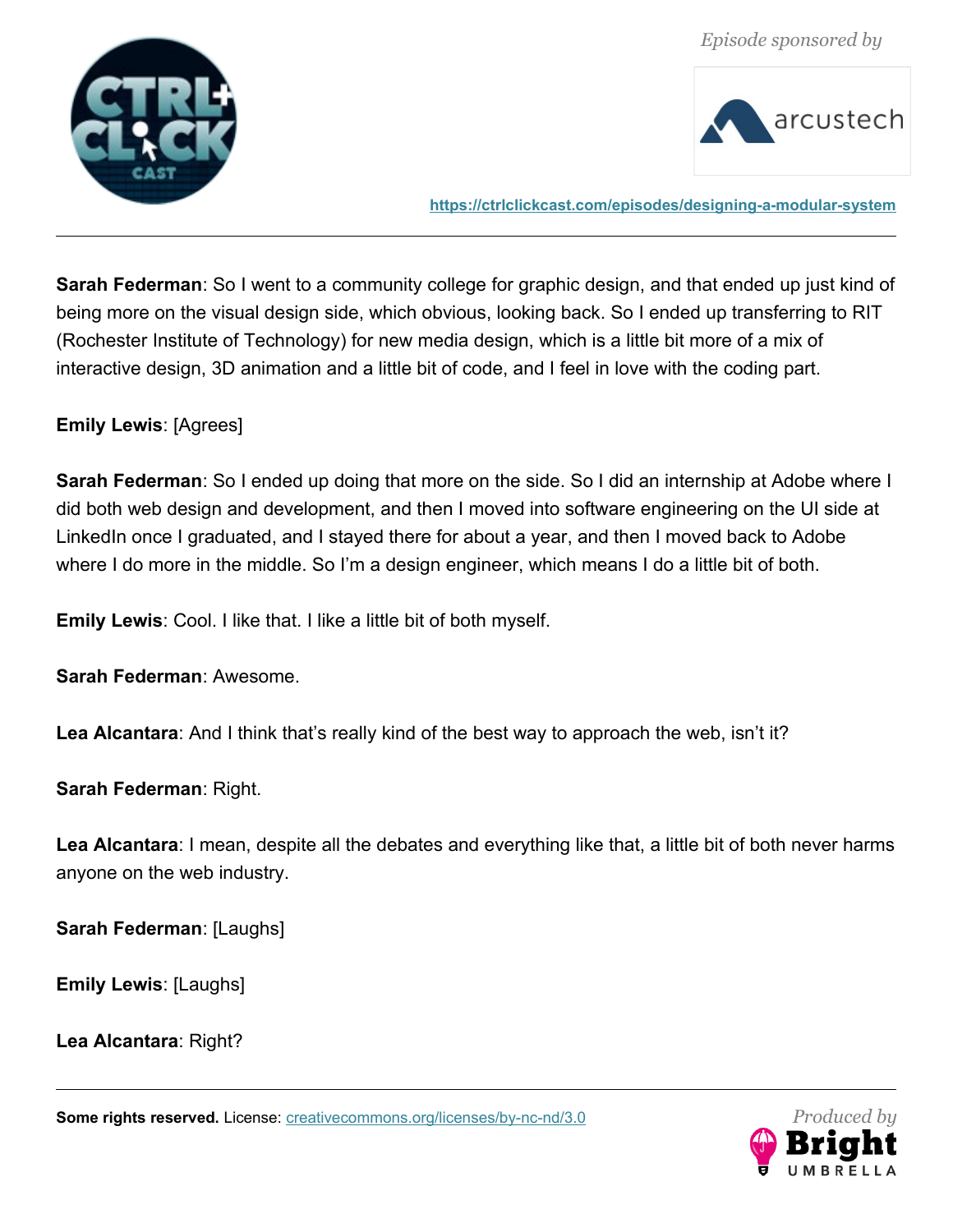



**<https://ctrlclickcast.com/episodes/designing-a-modular-system>**

**Sarah Federman**: Yeah. I like it because I get to kind of. I think about it as like I'm engineering the design process as a design engineer and so it's like kind of a little bit of both.

**Emily Lewis**: Yeah, and I mean, Lea and I find this now that we work together because she does design and I do development, but her knowing a little bit about what I'm doing and me knowing a little better about what she's doing means that "handoff" or whatever is just such a more seamless process when it moves from that more visual phase to the coding phase.

**Sarah Federman**: Absolutely.

**Emily Lewis**: Right. So let's dive into today's topic. Let's start with an obvious question that seems to get a lot of debate, what is a design system? Is it the same as like a style guide or a pattern library?

**Sarah Federman**: I think the best approach to kind of define it is just like more of an evolution of a style guide. I mean, the difference between a style guide and a design system is really just what you call it. There's no real design system or fake design system or like wannabe design system.

**Emily Lewis**: [Laughs]

**Lea Alcantara**: [Laughs]

**Sarah Federman**: And so it's really just about taking your style guide to the next level and kind of a mindset change. So your style guide is usually kind of components, styles like text and typography and colors and stuff, and then taking those guidelines on how to use it, and really the mindset is about just how it integrates into your process and how it affects the way you work at a company, and I think design system kind of encompasses all of those mindset changes. So the way that I personally define it is just like a tool or a collection of tools for designers and engineers at your company to create more effectively, efficiently and consistently.

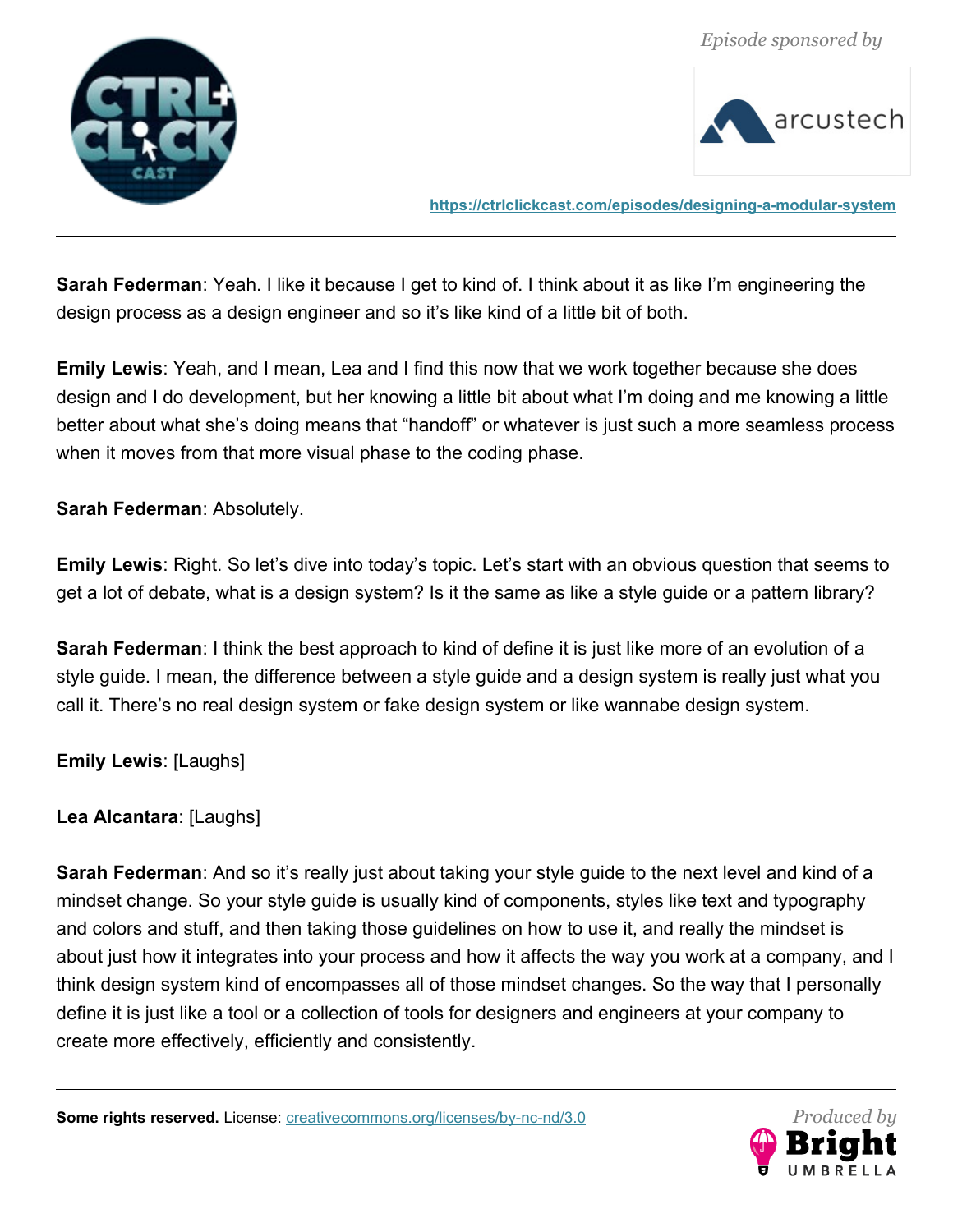



**<https://ctrlclickcast.com/episodes/designing-a-modular-system>**

**Emily Lewis**: [Agrees]

**Lea Alcantara**: It really kind of reminds me of how old school print brand guidelines operated, like theoretically, at least, where they had its own components and then you're supposed to apply it more consistently throughout whatever print materials, and now it seems like design systems is the digital evolution of that concept, but it's taken awhile for the web to consider this like pretty established workflow in the print world.

**Sarah Federman**: Yeah. I think it's in part because of the way our tools are set up. It's just the way that we work now in components doesn't really jive as well with a lot of the existing products out there for design.

**Lea Alcantara**: [Agrees]

**Sarah Federman**: And as React became really popular on the development side, we became more component oriented.

**Emily Lewis**: I feel like we've talked on the show a bit about the benefits of modularity, but what are the benefits of a design system, especially one that has that sort of component modular approach?

**Sarah Federman**: So I think that I guess for me modularity is kind of implied in the definition of a design system.

**Emily Lewis**: [Agrees]

**Sarah Federman**: Because when you're designing with components, in general, that just gives you the opportunity to mix and match and apply different things to different situations. I would say that it's

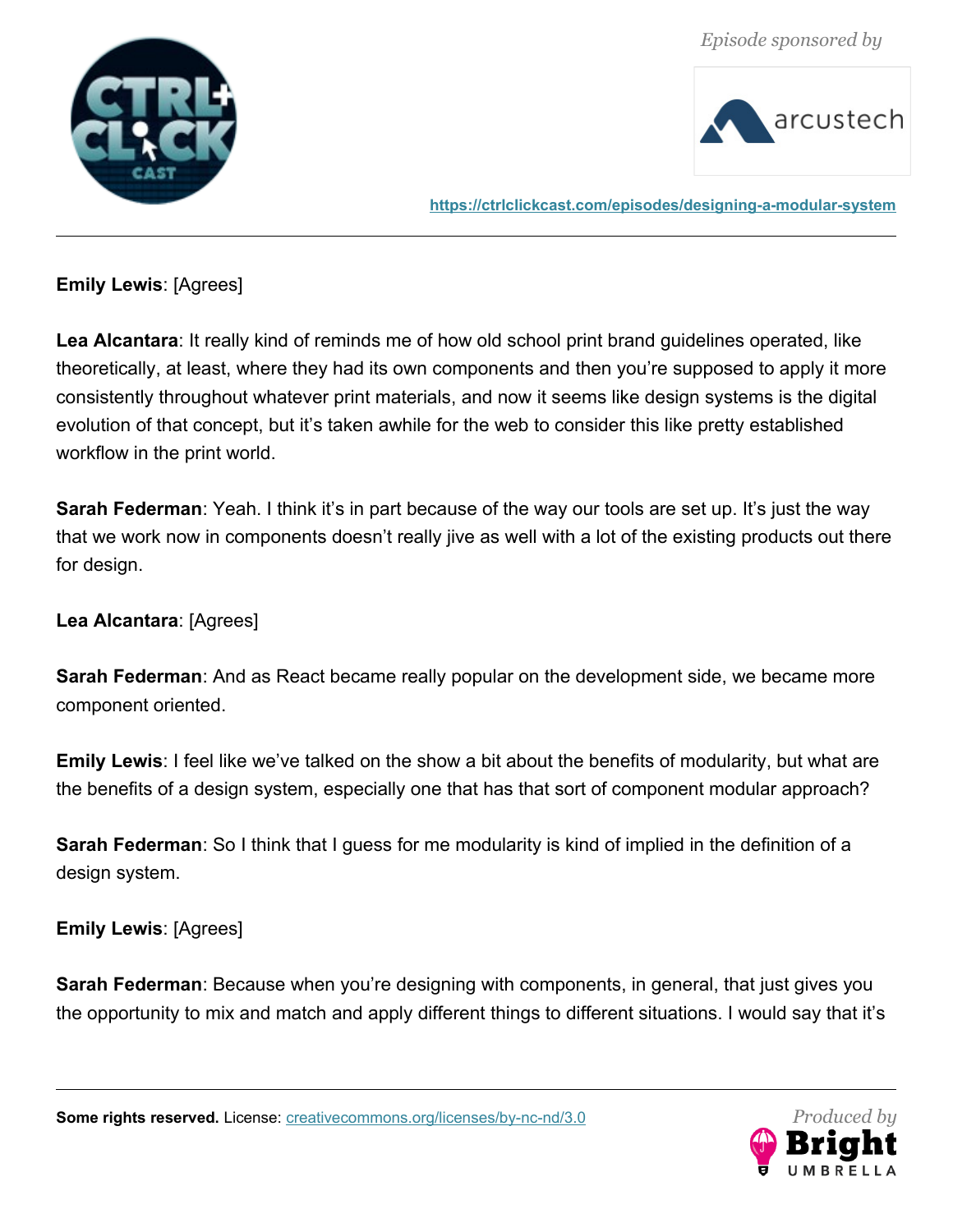



**<https://ctrlclickcast.com/episodes/designing-a-modular-system>**

probably the biggest positive for design system. It's just to be able to compose things modularly. That's a big word. [Laughs]

**Emily Lewis**: [Laughs]

**Lea Alcantara**: [Laughs]

**Emily Lewis**: Can you like help me envision like an example of a component in a design system and how that would almost make someone's job more efficient or easier, like put it in a real-life scenario?

**Sarah Federman**: Yeah. So think of like maybe a form. A form usually consists of like labels, inputs, dropdowns; all of those different parts are components in the system, and when we use those components, we don't have to think about all of the different states that are included in something like that because it's already part of the system. So error messages are prescribed. The required and optional annotations, all the different parts of like having to design a form that would really be hard in a normal situation where you're designing from scratch, we can now take from our system and kind of take the implication that we've already set.

**Emily Lewis**: Is that something that everyone is going to be able to benefit from?

**Sarah Federman**: Absolutely. It saves so much time on the design side and it lets them iterate quickly, and on the development side, it also saves a bunch of time, and if your library is constructed, well, you don't have to worry about testing or internationalization as much, all sorts of savings.

**Lea Alcantara**: [Agrees]

**Sarah Federman**: Even on the PM side, I mean, it's so much easier to estimate the tasks for things and you don't have to account for like endless visual iterations and stuff.

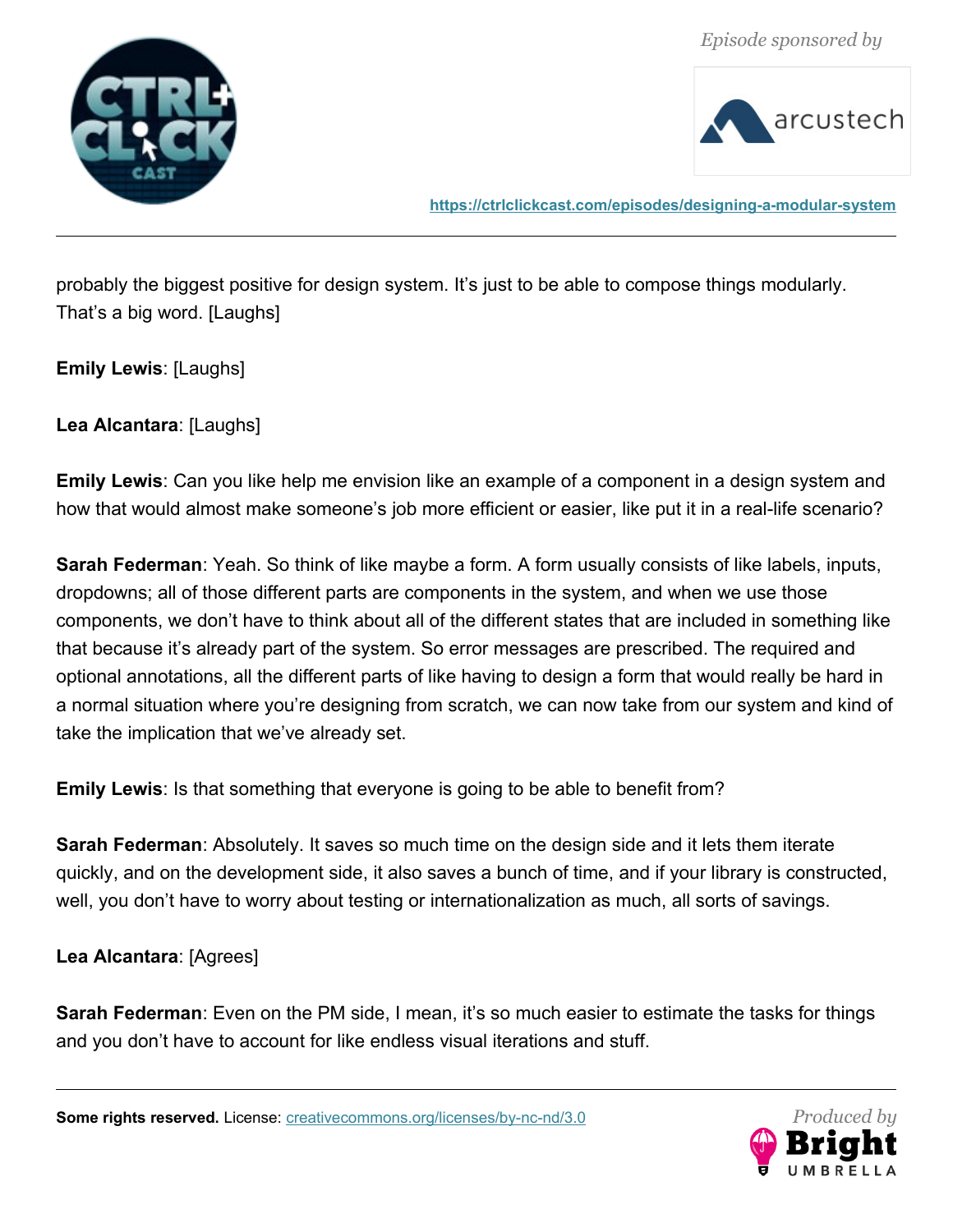



**<https://ctrlclickcast.com/episodes/designing-a-modular-system>**

**Emily Lewis**: Yeah. I mean, I even feel like before when I was just by myself and freelancing, that these kinds of tools are beneficial to even someone who is technically working by themselves, but they're working on many different projects over time, so all of those projects can borrow from the concept of that freelancer's design system.

**Sarah Federman**: Yeah. And the way that we're starting to do things now where we kind of make everything a variable with the concept of design tokens, which is basically just like creating variables for design values so like your colors and your texts and your type, all that stuff. If you swap out those variables, you can basically create however many iterations of a design system you need.

**Emily Lewis**: [Agrees]

**Sarah Federman**: So it's really helpful for things like freelancers who might want to be seen differently, depending on the client.

**Emily Lewis**: And then it must be hugely beneficial at a large organization that has a lot of different people, including new people who need to come up to speed on things to have a shared, not just system, but even vocabulary.

**Sarah Federman**: Yeah. I would say it's pretty much impossible to design consistently and scale like in Adobe without a design system. It's just too manual, you can't do it.

**Lea Alcantara**: So with all of these, you mentioned that this definitely works even for freelancers for saving time for future projects and obviously there's the large organization with the benefits, but is it always relevant? Is there ever a situation where do you really need a design system, or is it really just like a methodology?

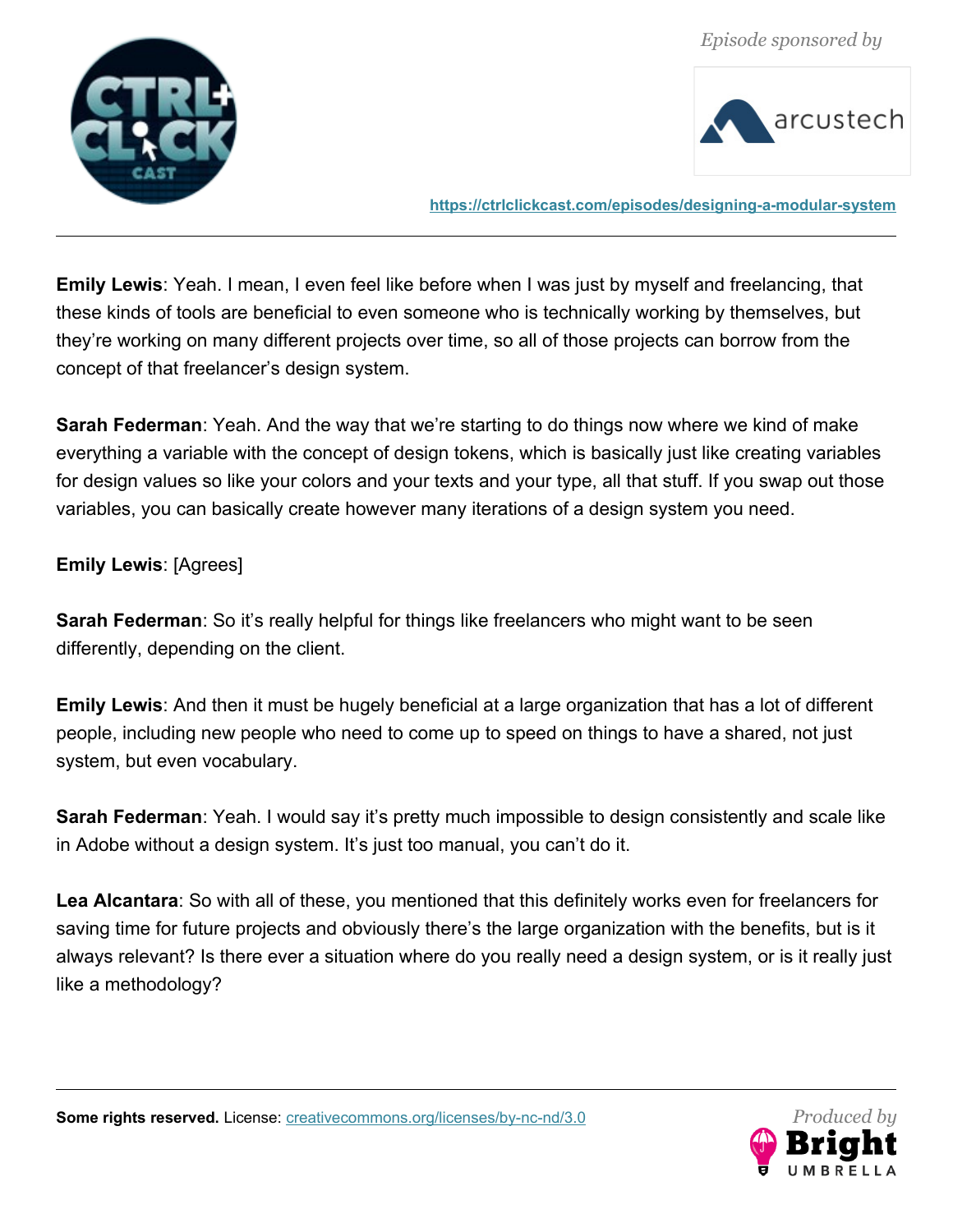



**<https://ctrlclickcast.com/episodes/designing-a-modular-system>**

**Sarah Federman**: I think it lives on a spectrum, depending on what your needs are, which is the number one thing to be aware of.

**Lea Alcantara**: Sure.

#### *Timestamp: 00:10:01*

**Sarah Federman**: For a smaller company where all the designers are in one room and you're doing like weekly critiques and stuff, I don't think that you need to take it that far. I mean, it might be that a shared Sketch file is just enough for you.

**Lea Alcantara**: [Agrees]

**Sarah Federman**: It's really about like whether you want to take it as far as you can, and it's actually quite interesting because a lot of the smaller companies we are seeing the most interesting things happen in design systems.

**Lea Alcantara**: Oh.

**Sarah Federman**: Because while we're trying to like take all these components and create all these different scenarios for different tech stacks, they're innovating on the tooling, which means that they can like really experiment with things that we haven't even had a chance to get to.

**Lea Alcantara**: Do you have an example of one of those innovative ways?

**Sarah Federman**: Yes. So at Adobe, we have about like six or eight tech frameworks that we use at any given time.

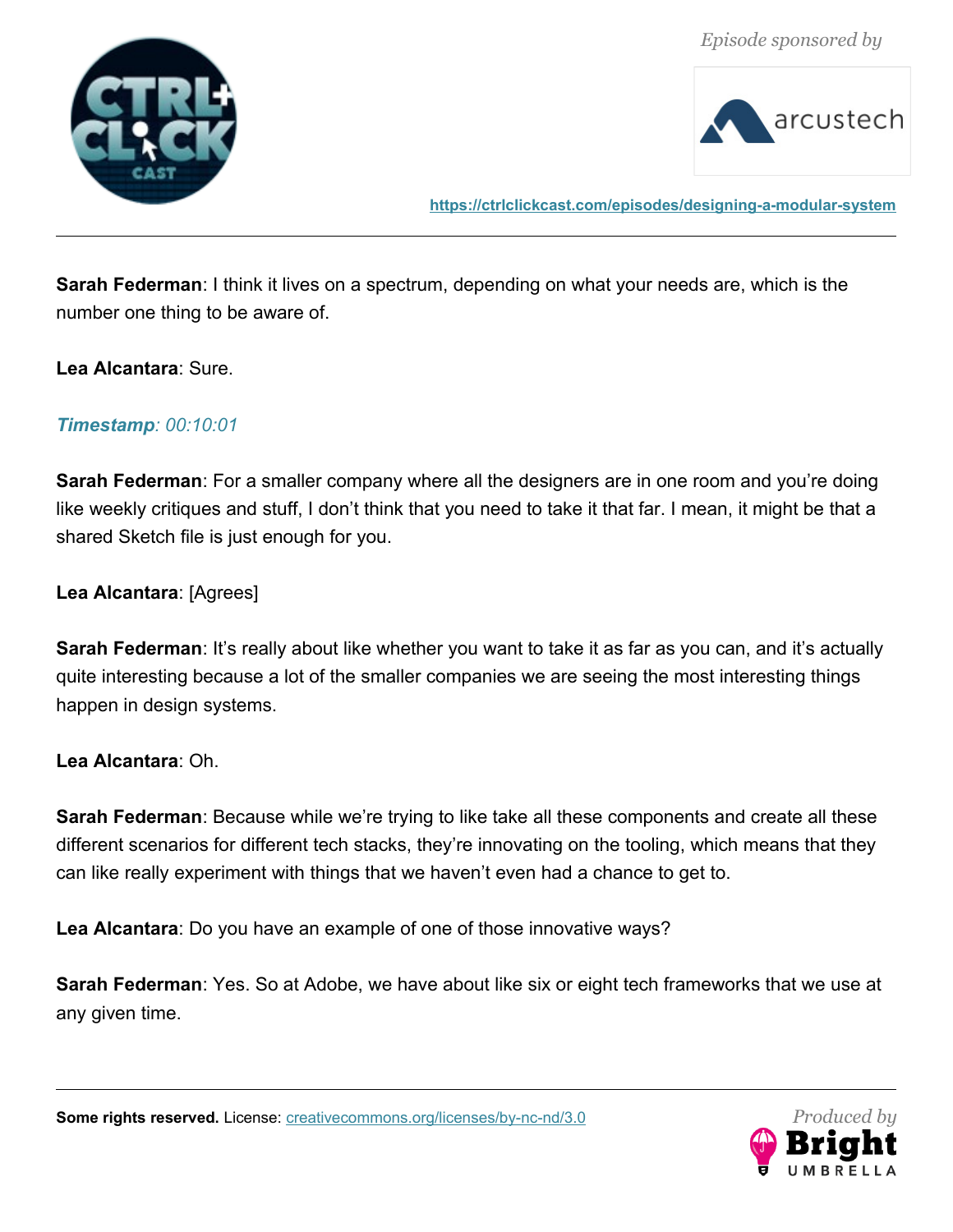

**<https://ctrlclickcast.com/episodes/designing-a-modular-system>**

**Lea Alcantara**: Wow.

**Sarah Federman**: Yeah. We're developing for React. We're developing for iOS, Android, all those things, whereas Airbnb, up until recently, was only developing for React, and that was React Native and React Web, and they were able to create tools like [React-Sketch App,](https://github.com/airbnb/react-sketchapp) which previously wouldn't be available to somebody like Adobe because we're not just React, you know.

**Lea Alcantara**: Okay, all right. So I feel like that touches on some misconceptions about design systems and how they could be applied and all that fun stuff. Are there other large misconceptions about design systems you'd like to share?

**Sarah Federman**: Yeah, I think I guess one of my pet peeves is when people say it blocks your creativity. [Laughs]

**Emily Lewis**: [Laughs]

**Lea Alcantara**: [Laughs]

**Sarah Federman**: Okay. I don't think it does, but I think that the assertion that it could kind of comes from a misconception of like what product design, in general, is because we're giving you a bunch of clothes in the closet and the way that you'd put them together is up to you.

**Lea Alcantara**: Right. That's a good analogy.

**Sarah Federman**: We're not telling you to design your own clothes, and that's really what I think that people are talking about when they're talking about creativity in design because you're not going to be creating new visual styles for every design anyway and you probably shouldn't be if you're working on a product company.

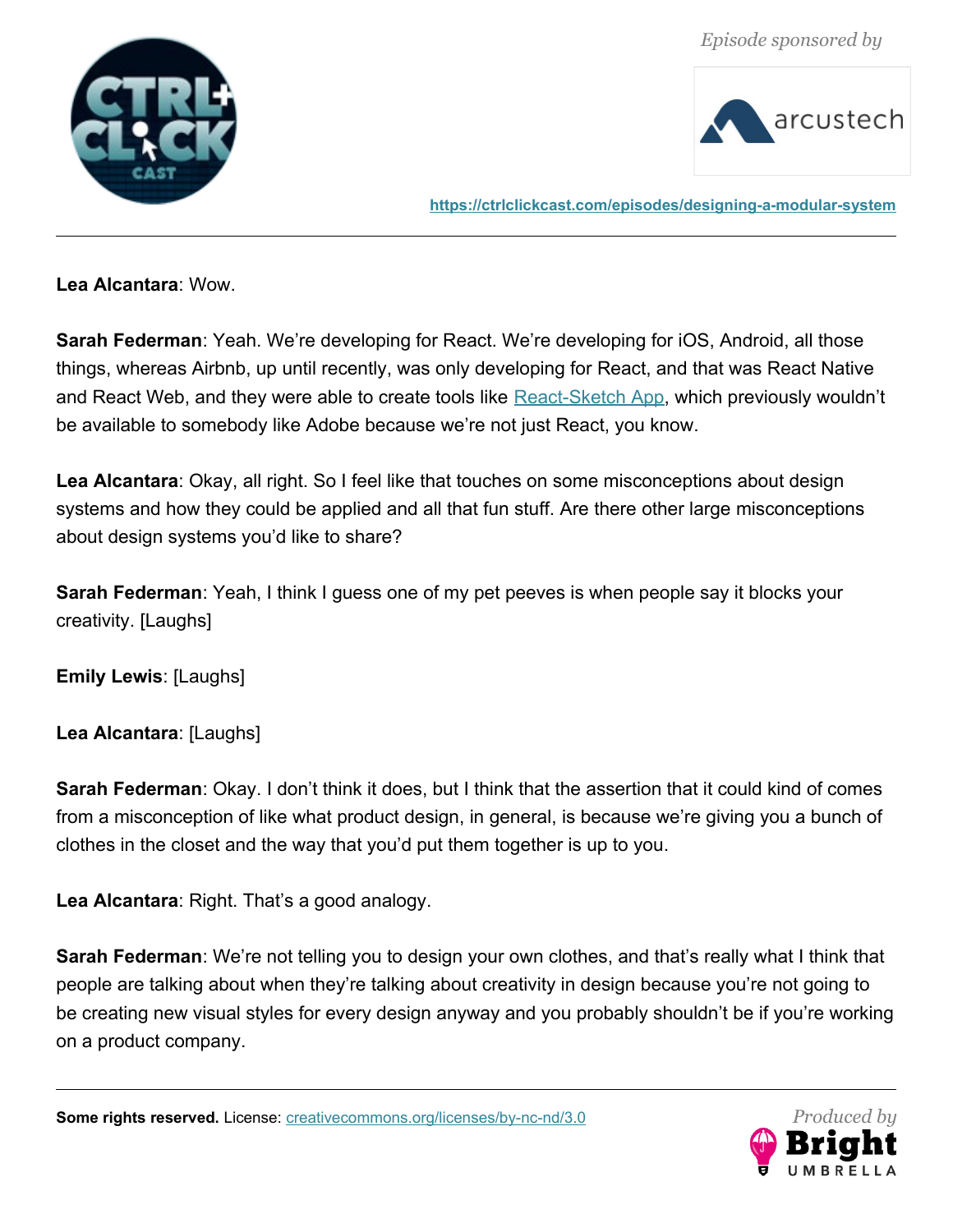



**<https://ctrlclickcast.com/episodes/designing-a-modular-system>**

**Emily Lewis**: Yeah. I mean, because especially when we're talking about products here, you have to be thinking about the user, so you've given thought and research into the choices made to support that user base, that it's accessible, that it's inclusive, that it's just usable, and that should be the kind of thing that is embraced versus, well, it's stifling.

**Sarah Federman**: Yeah. And we're making the job easier. [Laughs]

**Emily Lewis**: Yeah.

**Lea Alcantara**: [Laughs]

**Emily Lewis**: And I just want to mention that I had a misconception until Sarah just now sort of touched on it with when I heard the term "design system," I just think of something very massive, and I appreciated you kind of discussing that scenario where it's really up to you to define, so a small team who are off geographically close or physically in the same office may only need certain assets, like it's defining what it is to you.

**Sarah Federman**: Yeah. And like even at like any company, you probably already have a design system that you just might not be aware of.

**Emily Lewis**: [Agrees]

**Sarah Federman**: So like there's obviously some designer somewhere that's like collected all these assets that they reuse just because that's what you do, like you don't do extra work unless you have to.

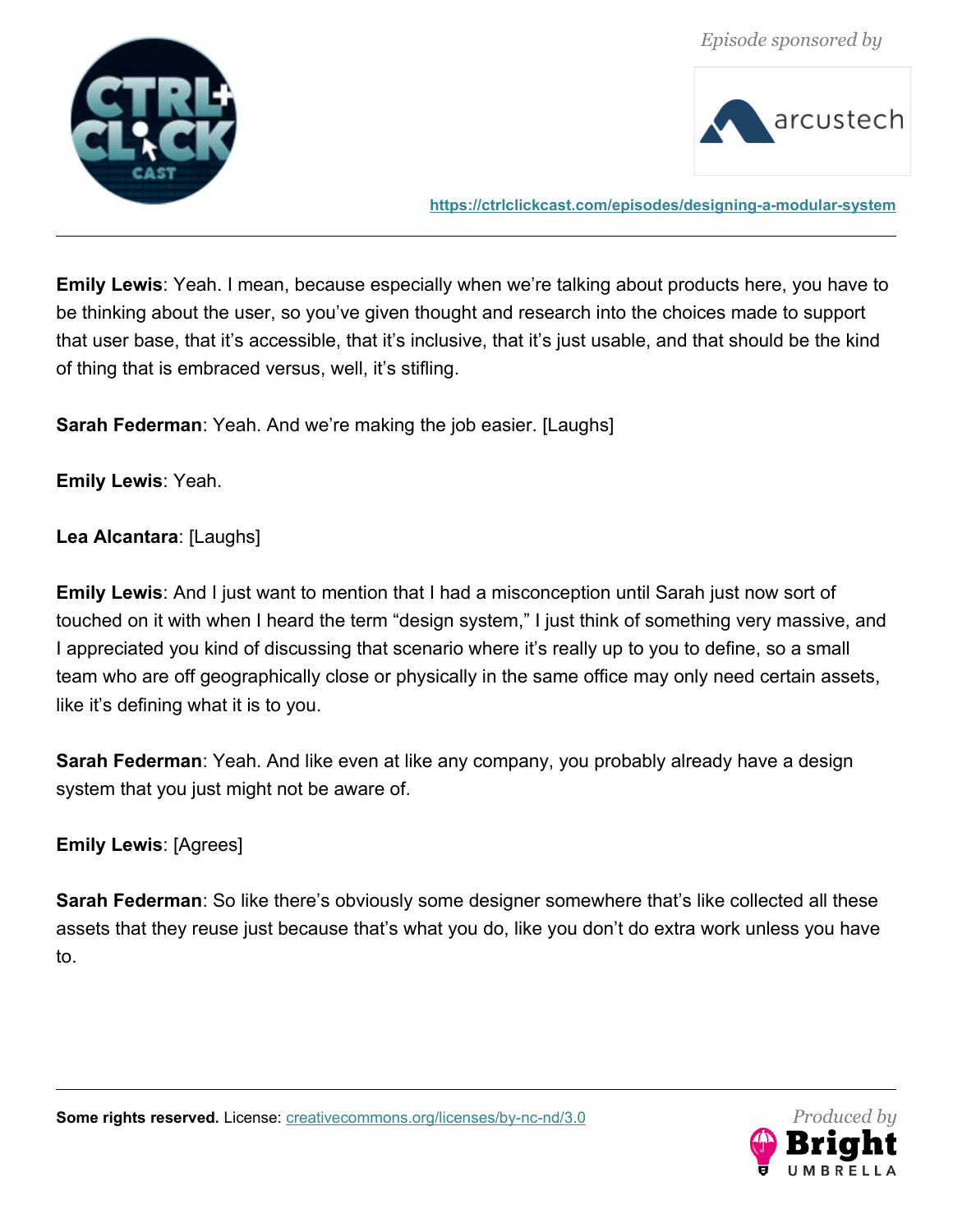



**<https://ctrlclickcast.com/episodes/designing-a-modular-system>**

**Lea Alcantara**: Yeah. The comment that I wanted to mention, taking a step back over what Sarah mentioned, was her pet peeve. Because I think a general misconception about what design even means, I think a lot of people still think that it's just making things look pretty and then so having certain standards means like, "Oh, now, I don't have the creative potential to make it look pretty or whatever [laughs] when design is both a strategy of function and a process. Like as Emily mentioned, it's trying to fit the needs of the user and seeing what happens, and also design works best with constraints.

### **Emily Lewis**: Yeah.

**Lea Alcantara**: And to me, I think that's what design systems provide.

**Emily Lewis**: Yeah. I was just about to say I feel like constraints actually encourage creativity. Do you know what I mean, with the solutions you come up with?

# **Lea Alcantara**: [Agrees]

**Emily Lewis**: And this is development, too. I think this is in a lot of areas of life, professional and personal, but when you have constraints, you've still got to solve something. So what you come up with is probably even more creative than if you could have just done whatever.

**Sarah Federman**: Yeah. I would go as far as to say that it is not problem solving if it doesn't have constraints. It's probably just art.

**Emily Lewis**: [Agrees]

**Lea Alcantara**: Right. Right.

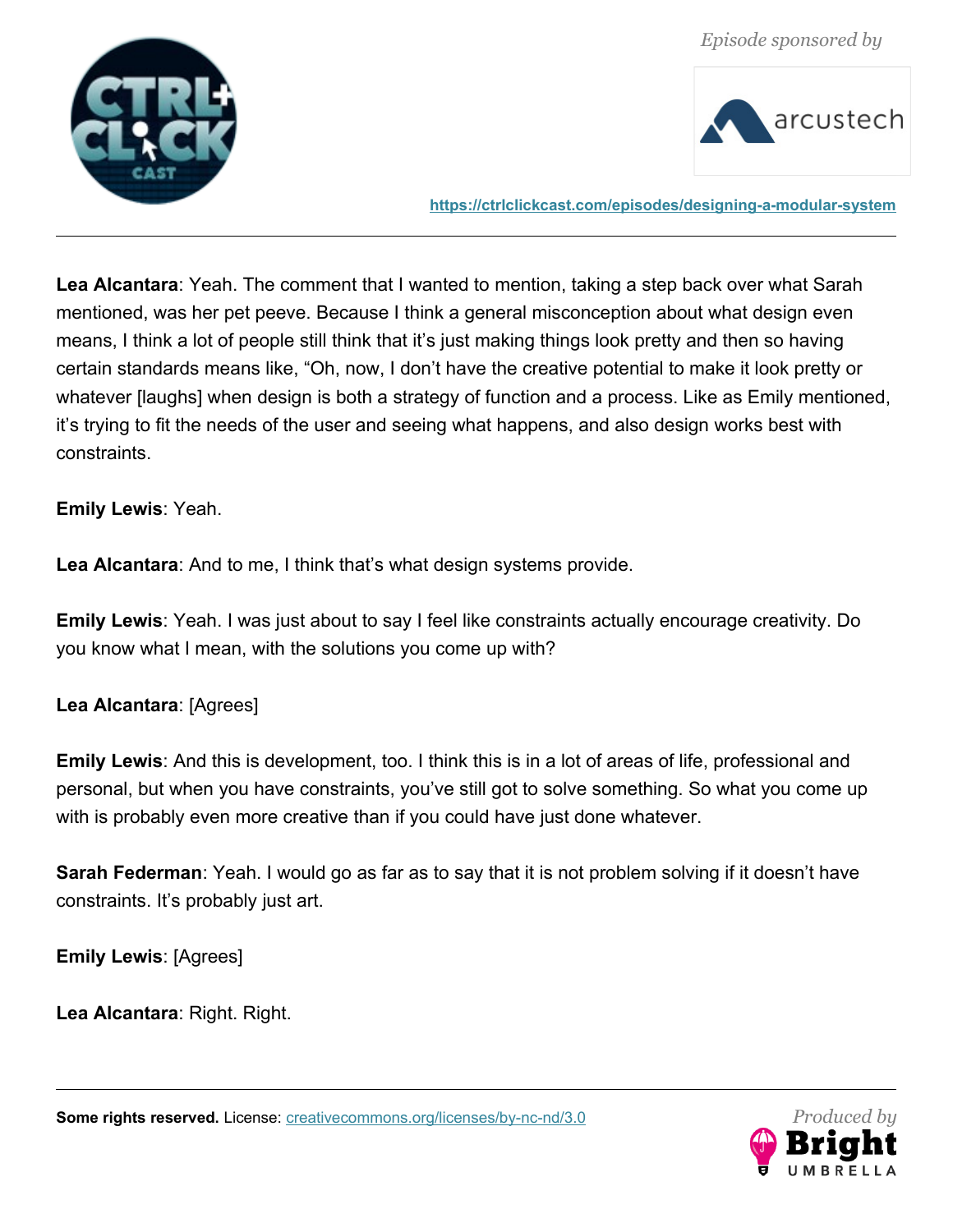



**<https://ctrlclickcast.com/episodes/designing-a-modular-system>**

**Emily Lewis**: Nice point.

**Lea Alcantara**: I also wanted to touch on a misconception that you wrote on, the article you wrote on Medium, about design systems, and it was about consistency.

**Sarah Federman**: [Agrees]

**Lea Alcantara**: So since we were talking about creativity and then how some people feel like it's nice to have constraints, and I think part of it is also because people's understanding or misunderstanding of what consistency means. So Sarah, could you expand a little bit about that?

**Sarah Federman**: Yeah. So I've had a few discussions with people out there that kind of they fixate on the word "consistency" as it meaning that everything is the same everywhere, which is really not how we approach it, and I think it's our job as the design systems team to communicate that effectively.

**Emily Lewis**: Right.

**Sarah Federman**: But the way that we feel about it is like mobile experience is a mobile experience, but generally, the experience that your users go through when they're completing a task or just navigating your ecosystem is the same across the board. So it's familiar and it makes sense regardless of the user's context.

**Lea Alcantara**: I think that's a good way to approach it. I think the familiarity – oh my gosh, I can't speak.

**Sarah Federman**: [Laughs]

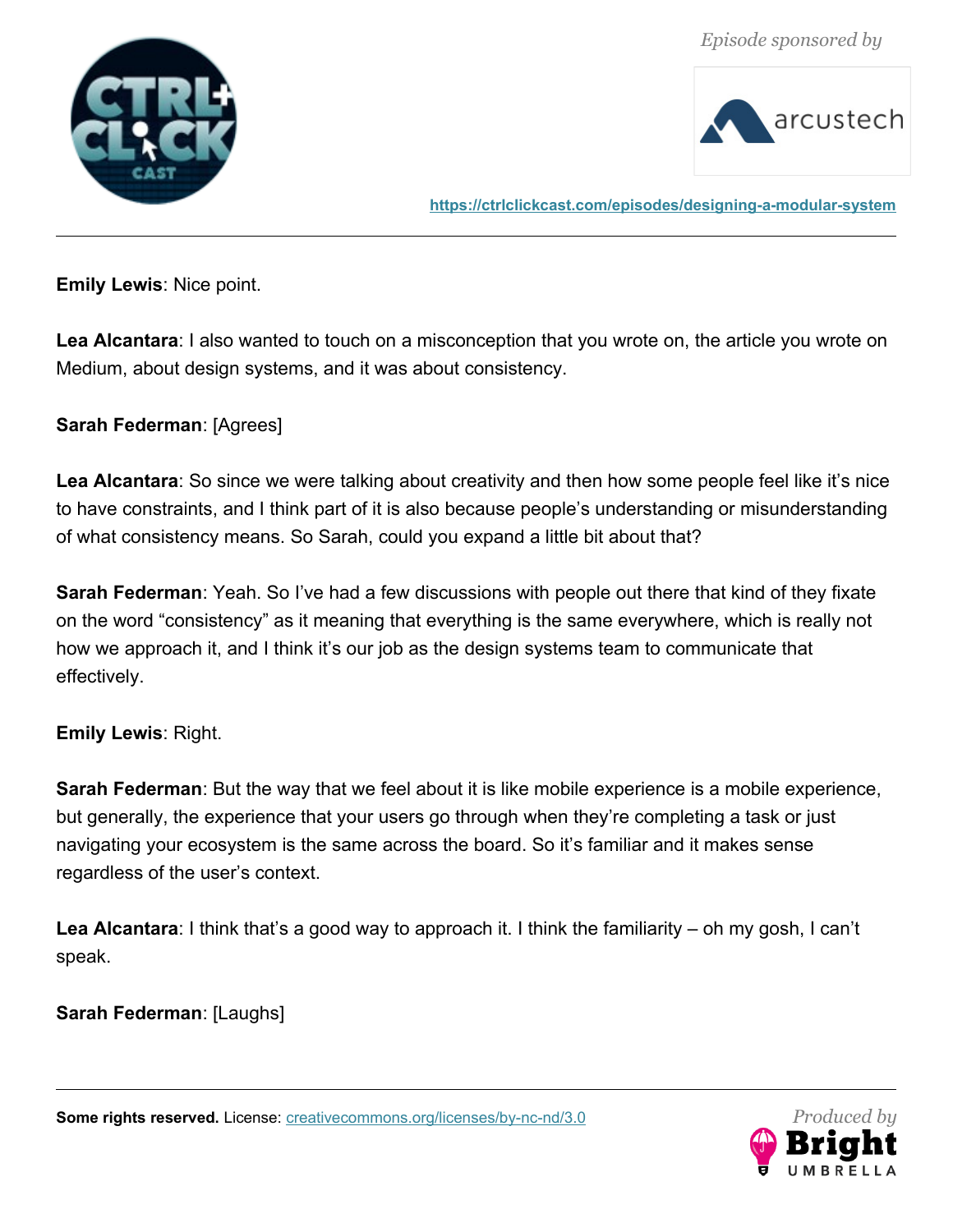



**<https://ctrlclickcast.com/episodes/designing-a-modular-system>**

**Lea Alcantara**: Familiarity. [Laughs]

**Emily Lewis**: Familiarity.

**Lea Alcantara**: Which reminds me, to me I feel like I look at design systems like a family, right?

**Sarah Federman**: [Agrees]

**Lea Alcantara**: We all come from the same gene pool, but that doesn't necessarily mean we all look exactly alike or behave exactly alike, but there's consistency within a family, and that's kind of like a design system, too.

**Sarah Federman**: Yeah. We want you to know that you're on an Adobe product and have an idea of how to navigate it.

**Lea Alcantara**: Yes.

**Sarah Federman**: Because it's an Adobe product.

**Emily Lewis**: Because it has that familiarity.

**Lea Alcantara**: Yeah.

**Sarah Federman**: [Agrees]

**Emily Lewis**: So you sort of touched on it already that you feel like it's almost inherent for a design system to be modular. Can we talk a little bit though about this modularity? Why that that's a beneficial way of sharing these rules? How that makes it easier and more efficient?

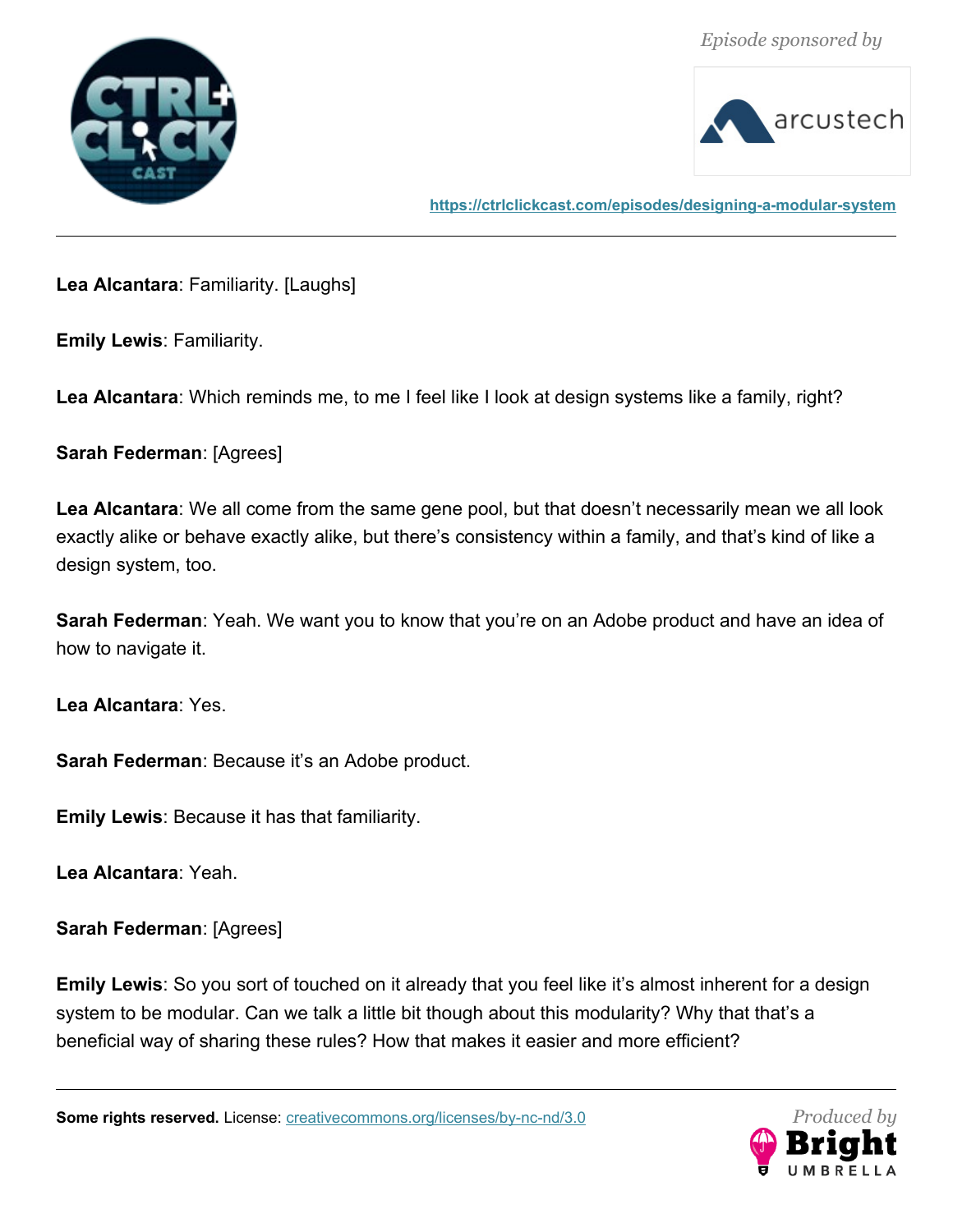



**<https://ctrlclickcast.com/episodes/designing-a-modular-system>**

**Sarah Federman**: Yeah. Can you expand a little bit more about what you mean by modular here?

**Emily Lewis**: Yeah. I guess maybe perhaps people who are familiar with design systems, like a formal design system, may take it for granted that it's modular, so someone who is new to this idea of looking at their work in a componentized way, looking at it for patterns and such.

**Lea Alcantara**: Versus age.

**Sarah Federman**: [Agrees]

**Emily Lewis**: Yeah. Or versus even a project direction, but looking at things even on a bigger level, if that makes any sense. Does that help?

**Sarah Federman**: Yeah. That's interesting because for me, it's a little bit harder to take that away because as a developer, we're always thinking about that anyway, even in it's in page, because like it's the concept of "do not repeat yourself" drive, which has been around for forever.

**Lea Alcantara**: [Agrees]

**Sarah Federman**: So I don't know if I personally experienced that, but I feel like with the design system and the way that it's organized that like if you provide sufficient examples as well, it's really easy to communicate that everything is just a sum of its parts.

**Lea Alcantara**: [Agrees]

**Sarah Federman**: And all those parts are divided to by the system.

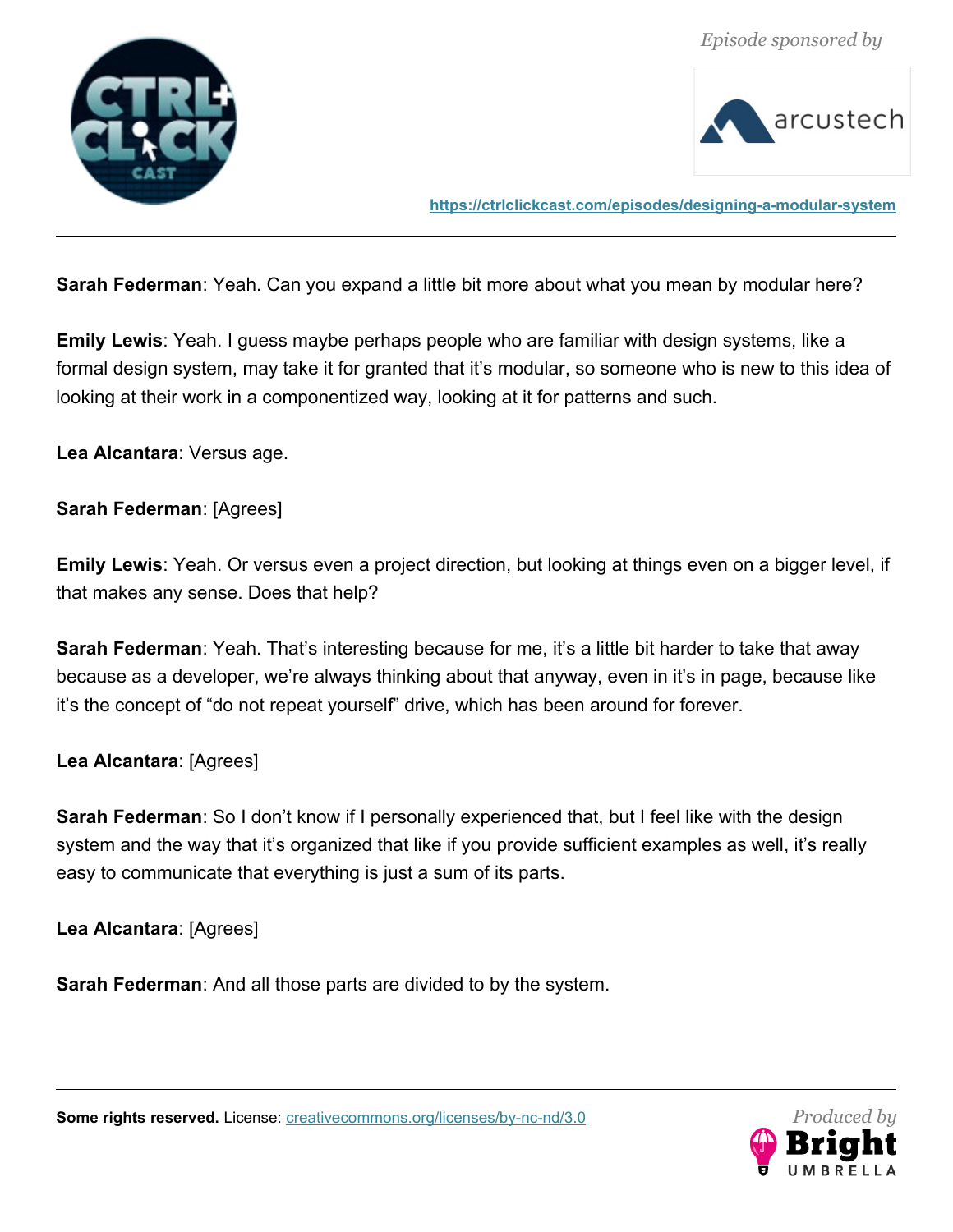



**<https://ctrlclickcast.com/episodes/designing-a-modular-system>**

**Emily Lewis**: Yeah. I mean, I think I can speak to that kind of not looking at things very modular. I mean, I've been doing this long enough that having taught myself, but that really wasn't how we started building or we as me, and it's only been I the past probably six or so that I really tried to embrace DRY, that I really tried to componentize what I did.

**Lea Alcantara**: Right.

**Emily Lewis**: And because I think how I would describe it before is I would copy everything from a previous project when I would start a new project, and then I would sort of finagle from there, and what I have now evolved to is instead of looking at it, I'm just going to copy from the previous project, we have our own design system. It's more on the front end versus literal like visual patterns, but the coding patterns.

# **Sarah Federman**: [Agrees]

**Emily Lewis**: And then, of course, like the variables for styling and such, but that was an evolution, that that was not something that was a natural approach to me. I see now the efficiencies of it, so instead of copying everything from the previous project, I reflect on what I did for that project that could be updated in the modules that were relevant for that project, so that it moves forward. But yeah, I did look at things as not modularly. It wasn't components. If you will look at a 20-year career in this, that's still a relatively new idea. [Laughs]

**Lea Alcantara**: Yeah, absolutely, even like in the CMS world. Right now, a lot of CMSs have the DRY technique where it's like you're trying to separate like layouts with all these other micro-components, but it used to just be whole pages.

**Emily Lewis**: [Agrees]

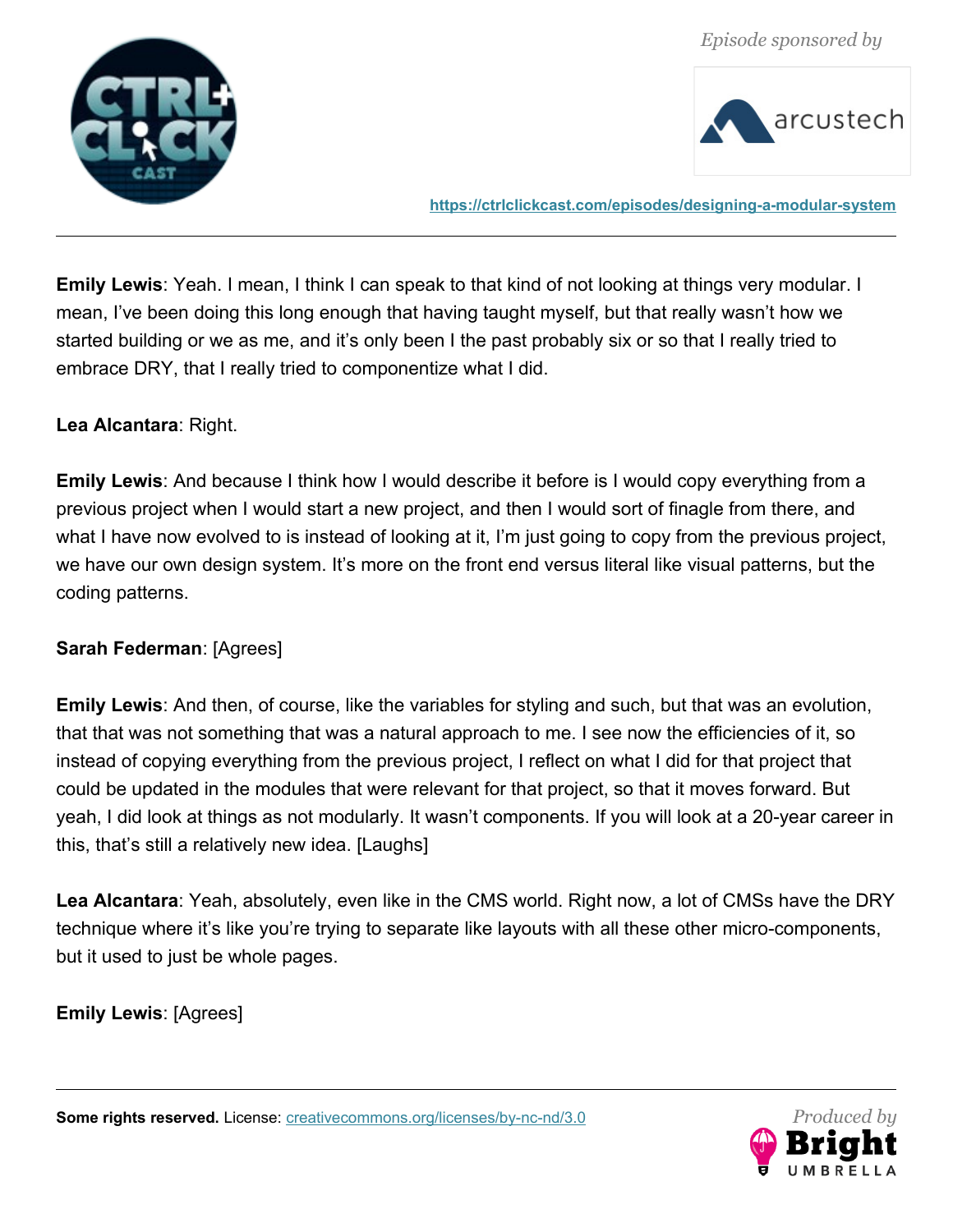



**<https://ctrlclickcast.com/episodes/designing-a-modular-system>**

**Lea Alcantara**: Like as in you're just going to duplicate every single page and then change little things here and there and it was quite cumbersome to make what seemed to be minor changes to apply to the rest of the site, and all of these is, let's say, is that this is still relatively new for people to wrap their minds around. That's why we have this episode to make sure that people understand and open their minds to like a different type of way of thinking. I mean, for only like, what, a few years ago that people even started seriously taking mobile design seriously, that kind of stuff.

### *Timestamp: 00:20:20*

**Emily Lewis**: Yeah. And especially for our freelancers out there who I've been in that boat before, too, where if you're not working with a whole lot of other designers or developers, but you're sort of a team of one building for your clients, I know I got really caught into patterns habits that upon reflection were really not efficient, you know?

#### **Lea Alcantara**: Yeah.

**Emily Lewis**: I could have made more money if I was heading this direction than we are now in terms of how I develop, but it was a comfortable habit.

#### **Lea Alcantara**: Right.

**Emily Lewis**: And there was nothing else pressuring me from the outside to sort of try something different; it was working, and so it's also okay if that's where you and you're just trying to like kind of step outside that a little because maybe you want to make a little bit more money with more efficient use of your time.

# **Sarah Federman**: Right.

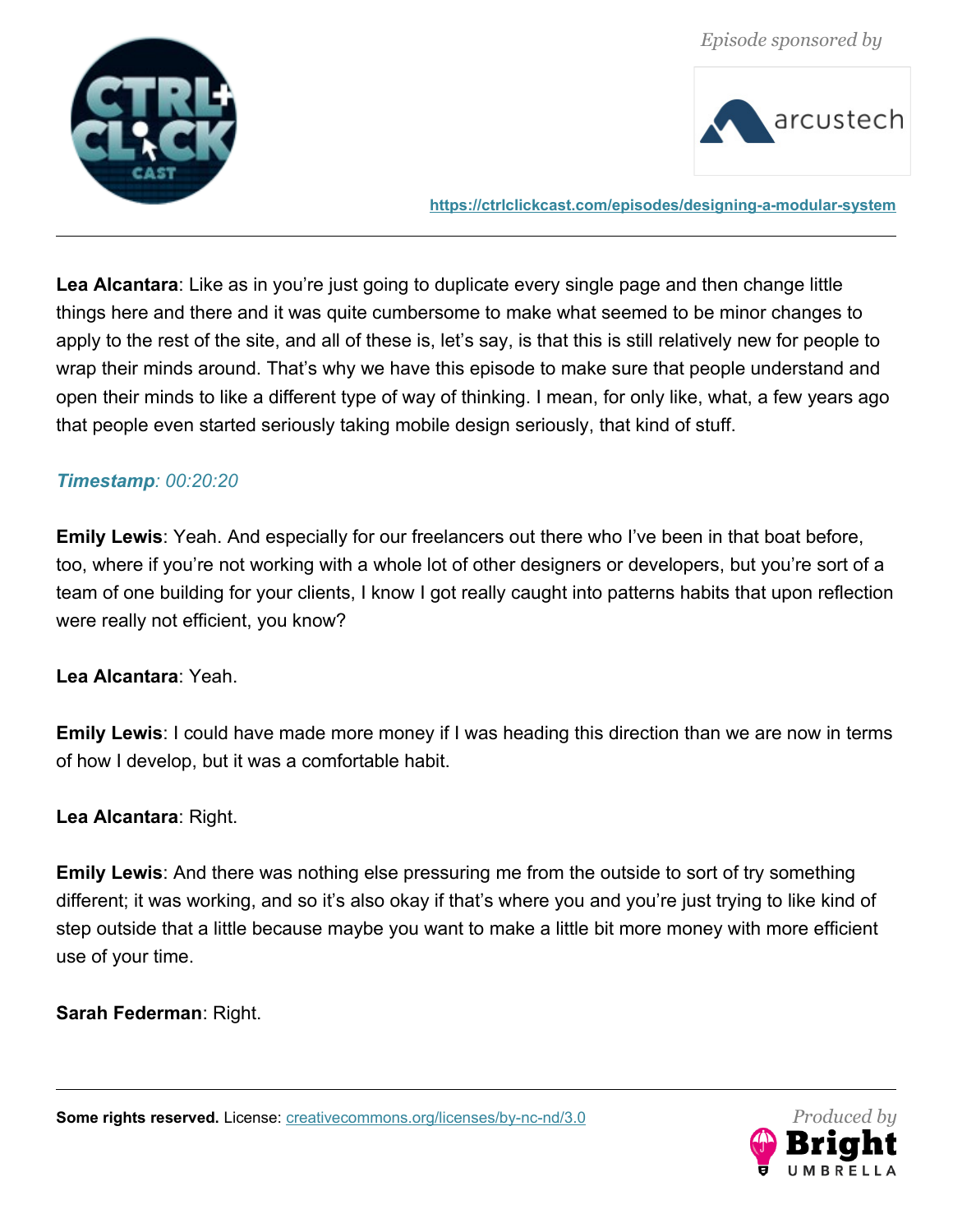



**<https://ctrlclickcast.com/episodes/designing-a-modular-system>**

**Lea Alcantara**: But this also emphasizes that right at the beginning of this episode, we were talking about how it's like a little bit of both is good.

**Sarah Federman**: Oh, yeah.

**Lea Alcantara**: Because it is. This entire conversation really highlights the fact that the development reality has kind of pushed the design functionality, right?

**Sarah Federman**: Interesting.

**Emily Lewis**: [Agrees]

**Lea Alcantara**: Because the more ambitious people got with websites and apps and all those kinds of things, it just was hard to update when it seems like you're designing from scratch. So it kind of like out of necessity, they're like, "We need to simplify all of this so that both design and development can move forward without everything stopping."

**Sarah Federman**: I think that [single source of truth](https://en.wikipedia.org/wiki/Single_source_of_truth) (SSOT) kind of concept is really just what I'm personally interested in most.

**Lea Alcantara**: [Agrees]

**Sarah Federman**: Because I think it enables a lot on the design side and the development side, and it's like maybe it does slow you down at the beginning, but once you have a single source of truth, all of your design files are like they're just easy to iterate on. It's not about the constraints, it's about being able to iterate as quickly as possible and just like swapping things out, trying new things. It's not as constraining to me as it was when I had to DRY everything out each time.

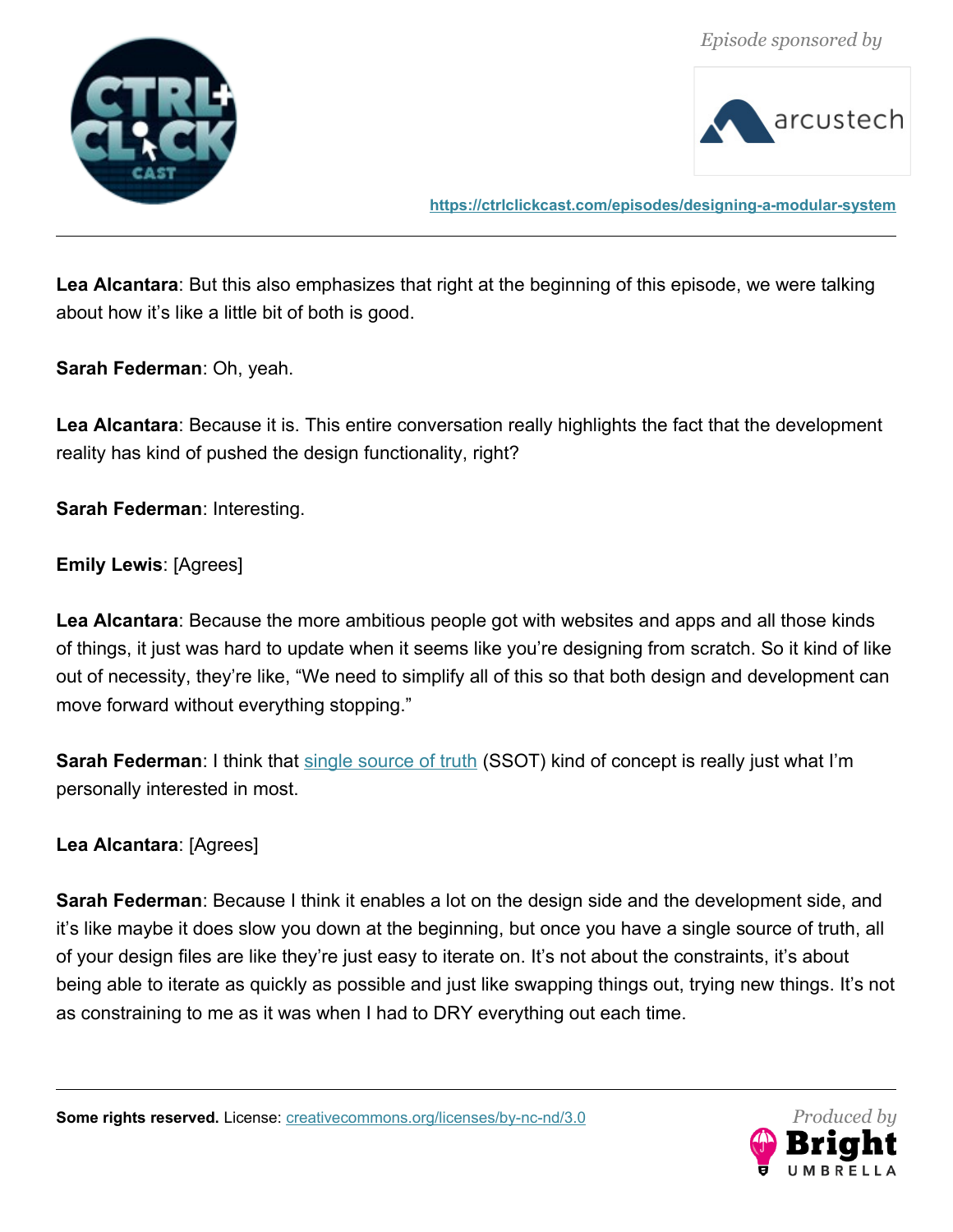



**<https://ctrlclickcast.com/episodes/designing-a-modular-system>**

**Emily Lewis**: Yeah, and just to kind of riff off of that a little bit, I mean, Lea, I feel like starter files is a design system, right?

**Lea Alcantara**: Yeah. I mean, it's technically a style guide, but it's the starting point of a design system really.

**Emily Lewis**: Yeah. So our listeners know I referred to this before, but my starting framework for all of our code I call starter files, but iterating on them versus like having to start from the scratch each time, like I feel so good about how well tested that approach is, like I've tested it so many times. I've improved it when I find new things, like so a single module, a system of 30 modules that have had that sort of attention to detail and that sort of supporting like you said, it's a single system that's being supported, like I feel so good about using it each time moving forward. It's just something I know is in just great shape.

**Lea Alcantara**: And it's less intimidating to iterate on, right?

**Sarah Federman**: [Agrees]

**Lea Alcantara**: As opposed to like, as you mentioned, your old school way of, "Let's just copy this entire old project and then try to add something new to it," but then there are just so much to review versus it's like, "Hey, I found out this new accessible way to improve this form widget. I will just edit this one form widget." You know? [Laughs]

# **Emily Lewis**: [Agrees]

**Sarah Federman**: And I think that's really one of the main benefits, such as using a system like this and just being able to change and update and iterate things effectively across your entire team. It's such a hard problem without a single source of truth.

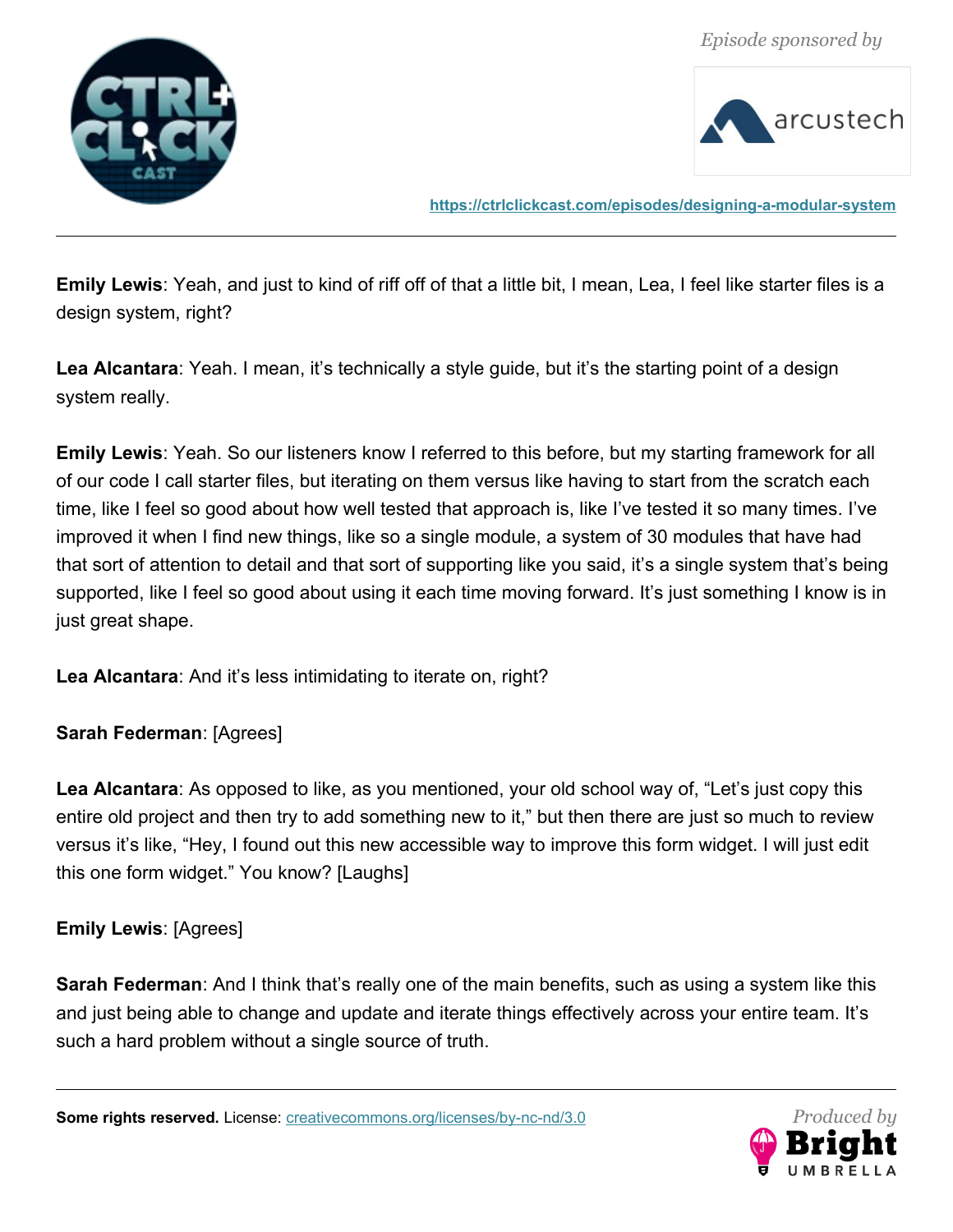



**<https://ctrlclickcast.com/episodes/designing-a-modular-system>**

**Emily Lewis**: Well, I think that's a perfect segue to talk about who on a team should be involved in the creation of a design system. Are visual designers a part of this? Are these UI engineers, front-end developers? And you mentioned project managers at the beginning, is that someone who should be involved?

**Sarah Federman**: Yeah. So I think that different companies start differently, but you'll often see that there are even competing standards.

### **Lea Alcantara**: Yeah.

**Sarah Federman**: Because like both designers and developers want this, and sometimes it actually happens organically on the developer side in like an internal tools theme or on the design side with some person just trying to reuse mocks, and that's actually a situation that we went through at Adobe, and our solution was just to bring everybody together and getting designers and developers together in the same room means that you're meeting everybody's needs, and I think as you grow, it's actually really, really beneficial to have a PM, like a product manager, because when you're treating a design system like a product and you have a roadmap and you have all these different goals that you're keeping track of with a system, that's the way that it lives on, and it lives within your company with people contributing to it and just all these different factors as you grow and as you move along.

# **Emily Lewis**: [Agrees]

**Lea Alcantara**: With all those moving parts, really it's still kind of confusing to me what the first step is then in creating a design system. What would be the first step, Sarah?

**Sarah Federman**: You know, I think, okay, I'm saying this again, but again, it depends, and so like what is your… [Laughs]

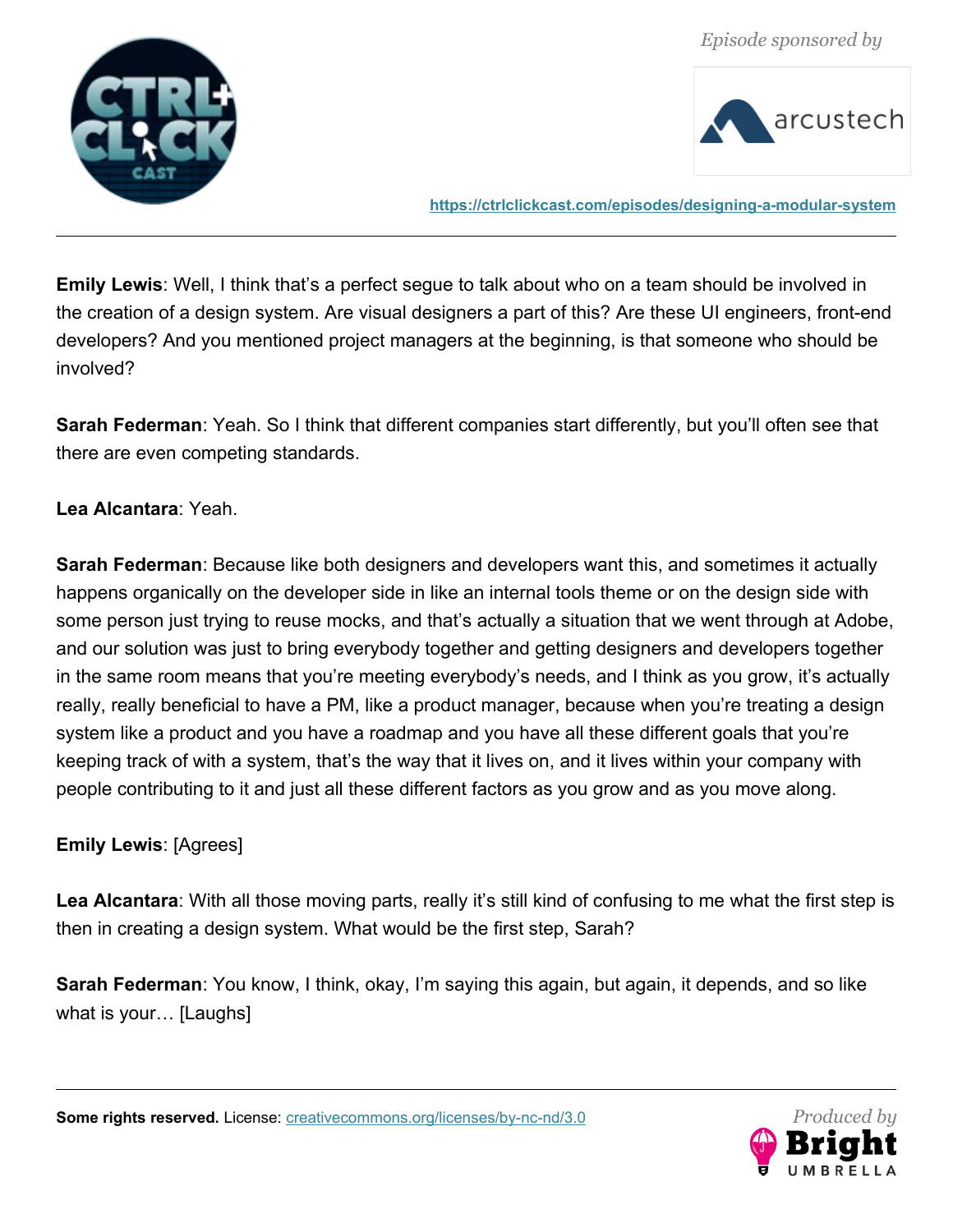



**<https://ctrlclickcast.com/episodes/designing-a-modular-system>**

**Lea Alcantara**: [Laughs]

**Sarah Federman**: What is your biggest like pain point, and if it's just everybody creating too much code and you're getting performance issues from it?

**Emily Lewis**: [Agrees]

**Sarah Federman**: Or is it your designs are confusing and your users are having trouble navigating your app, it really should inform the way that you start, or even just who has extra time and bandwidth to start this on your project.

# **Lea Alcantara**: [Agrees]

**Sarah Federman**: And I don't know. I think it really just comes down to what you think is a good place, and usually on the design side, I would say it's just creating a basic Sketch file or XD file or anything where you just have a sticker sheet or you are adopting an existing design system out there and just getting it the way that you like.

**Lea Alcantara**: So with that in mind, what would be the most important component of a design system? What are the components of a design system?

**Sarah Federman**: I think that there are [table stakes](http://www.uxbooth.com/articles/discovering-table-stakes-delighters/) components like buttons and inputs, headers, typography, all these things that are part of your identity are a good place to start, but what happens when you get past that part is you really focus on what is unique about your product and what makes your design system unique. Dan Mall recently talked about this in his **Distinct Design Systems** article. The interesting part of this system comes when you start getting past the table stakes and you start working on things like, for example,  $YeIp$  has their rating system with their stars.

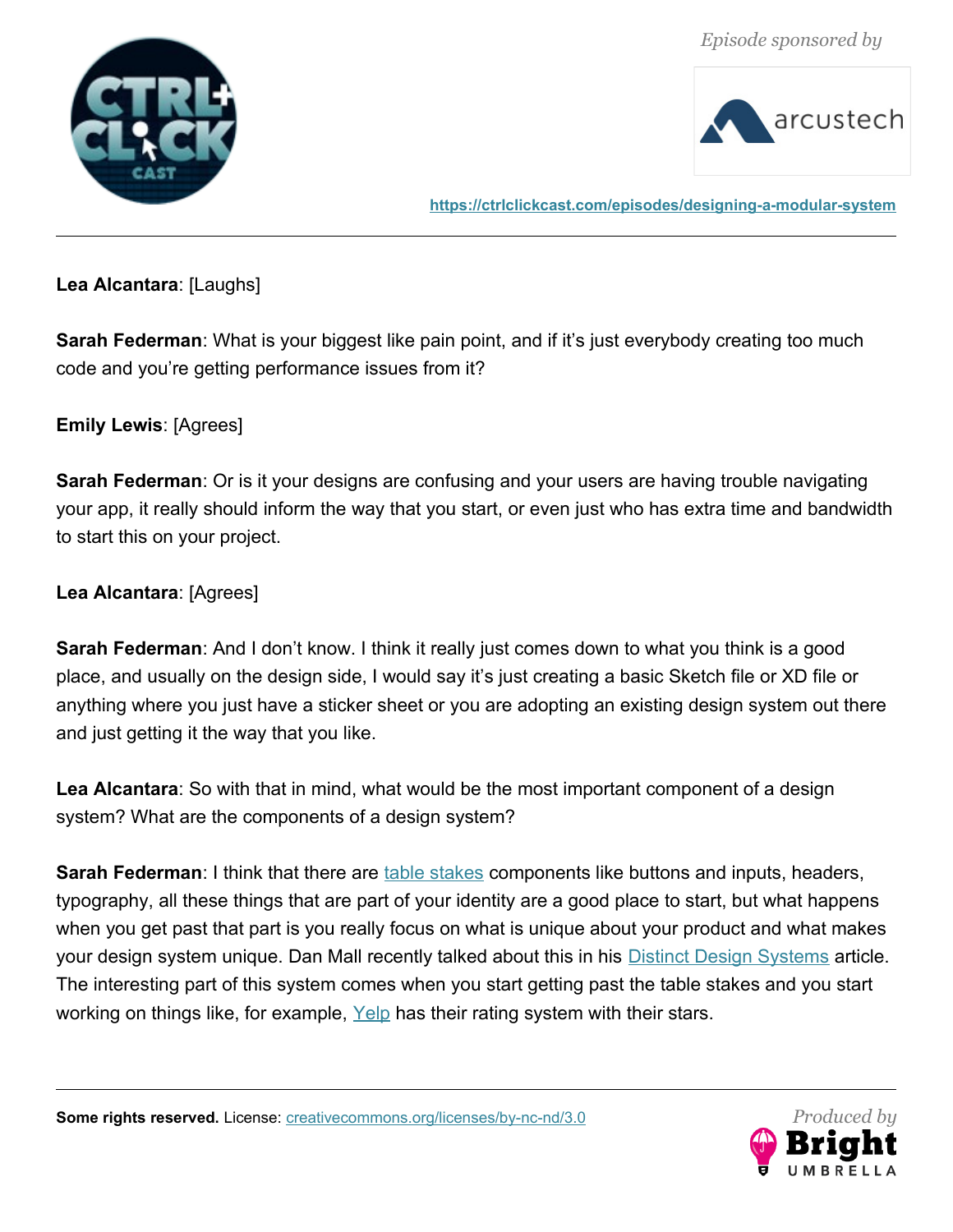



**<https://ctrlclickcast.com/episodes/designing-a-modular-system>**

**Lea Alcantara**: [Agrees]

**Sarah Federman**: That's a design system component that's really unique to them.

**Lea Alcantara**: Right.

**Emily Lewis**: You know, I wonder right now, Lea, I'm thinking about one of our clients who they essentially I think when they said they wanted like a web style guide, in a lot of ways they want a design system.

**Lea Alcantara**: Yeah.

**Emily Lewis**: And that sort of builds off of what Sarah is saying, like what becomes unique beyond, I guess, those basics that are like required, and I feel like that starts getting into like even branding territory.

**Sarah Federman**: Absolutely.

**Emily Lewis**: Or even I guess how you put components together, too. Is that also how it sort of gets more complex, not just having the components, but which ones work well together to be extensible?

**Sarah Federman**: Yeah. A lot of systems once they get past those table stakes, they get to the point where they talk about compositions of components and how they interact together, and I think that's also where a lot of the interesting work comes, and like how you transition between screens and how all of your different flows, like what's your chat system, what's your commenting system. Those are really interesting parts that really I think play into a company's brand. It's just how you present yourself to a user and what that says about you.

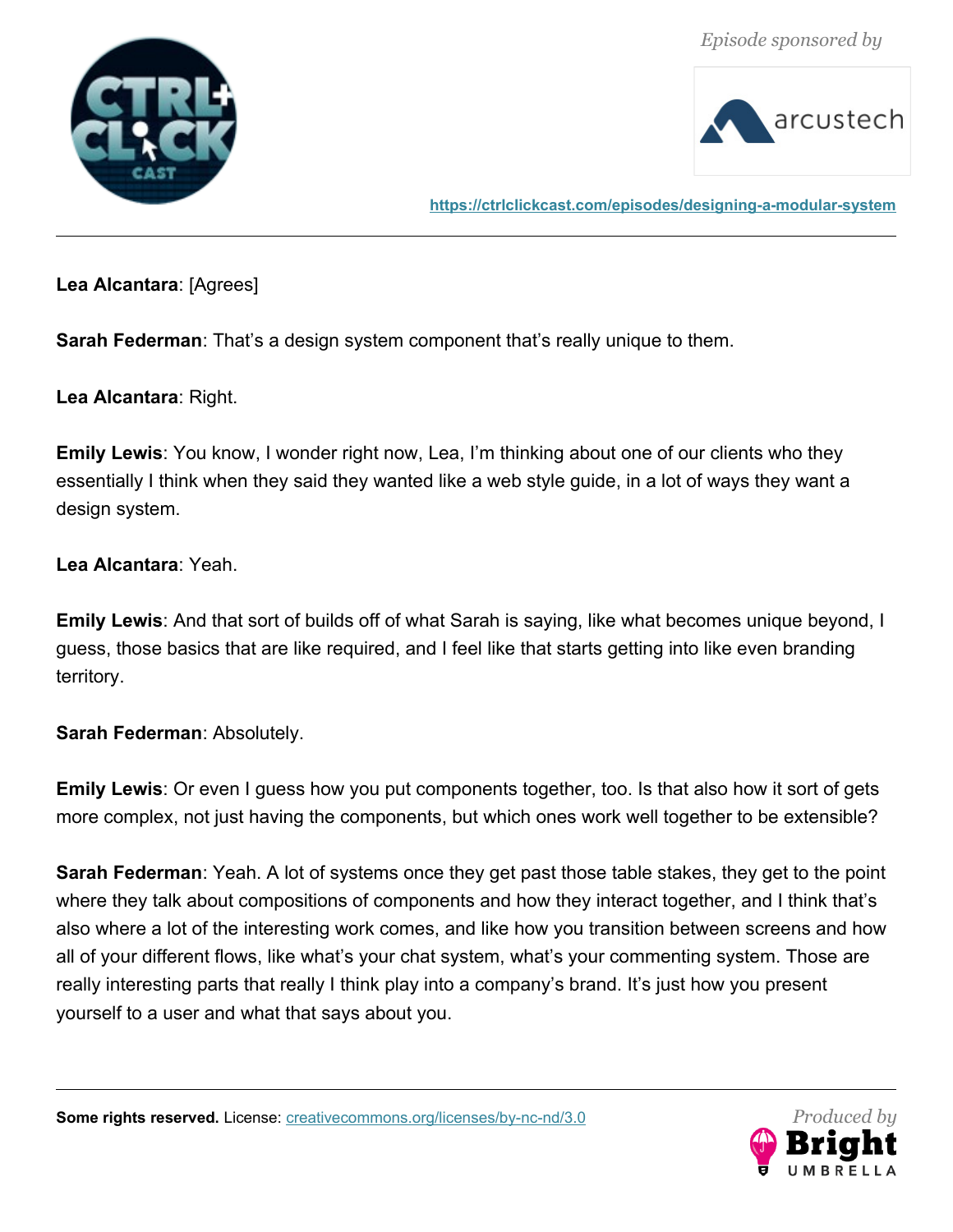



**<https://ctrlclickcast.com/episodes/designing-a-modular-system>**

**Lea Alcantara**: So how do you document all of this? Because at the beginning of the show, you mentioned, "Hey, if you're a small team, maybe you just share a Sketch file, and then you just talk to each other and say what's going on." But once that expands, how do you really easily and clearly communicate, "Okay, this is how this widget should be built and how this interacts with the rest of the other components."

**Sarah Federman**: Yeah. There are a lot of different approaches. The one that we use is having an internal website.

# **Lea Alcantara**: Okay.

**Sarah Federman**: And there are tools that you can use to build that, like **Pattern Lab or Fractal**. We have a custom solution where we just have our components in like a playground so you can actually play with them, and then we give you guidelines on what the different variations of the components are, how to use them, like dos and don'ts, like don't truncate, et cetera, et cetera, in this situation, and then we also include keyboard considerations for each component.

#### **Lea Alcantara**: Awesome.

**Sarah Federman**: So how is the accessibility going to work for this component, and that's designed to the system itself, and then we have styles where we have colors, animations and stuff like that.

**Emily Lewis**: And I feel like that is the perfect kind of documentation that you need when you are working with a lot of people, and I just want to put it out there to anyone who's a little closer to what Lea and I look like, which is a much smaller team and also with limited resources, so we don't currently have all the bandwidths to completely document in that kind of very detailed directed way, but that doesn't mean we aren't documenting.

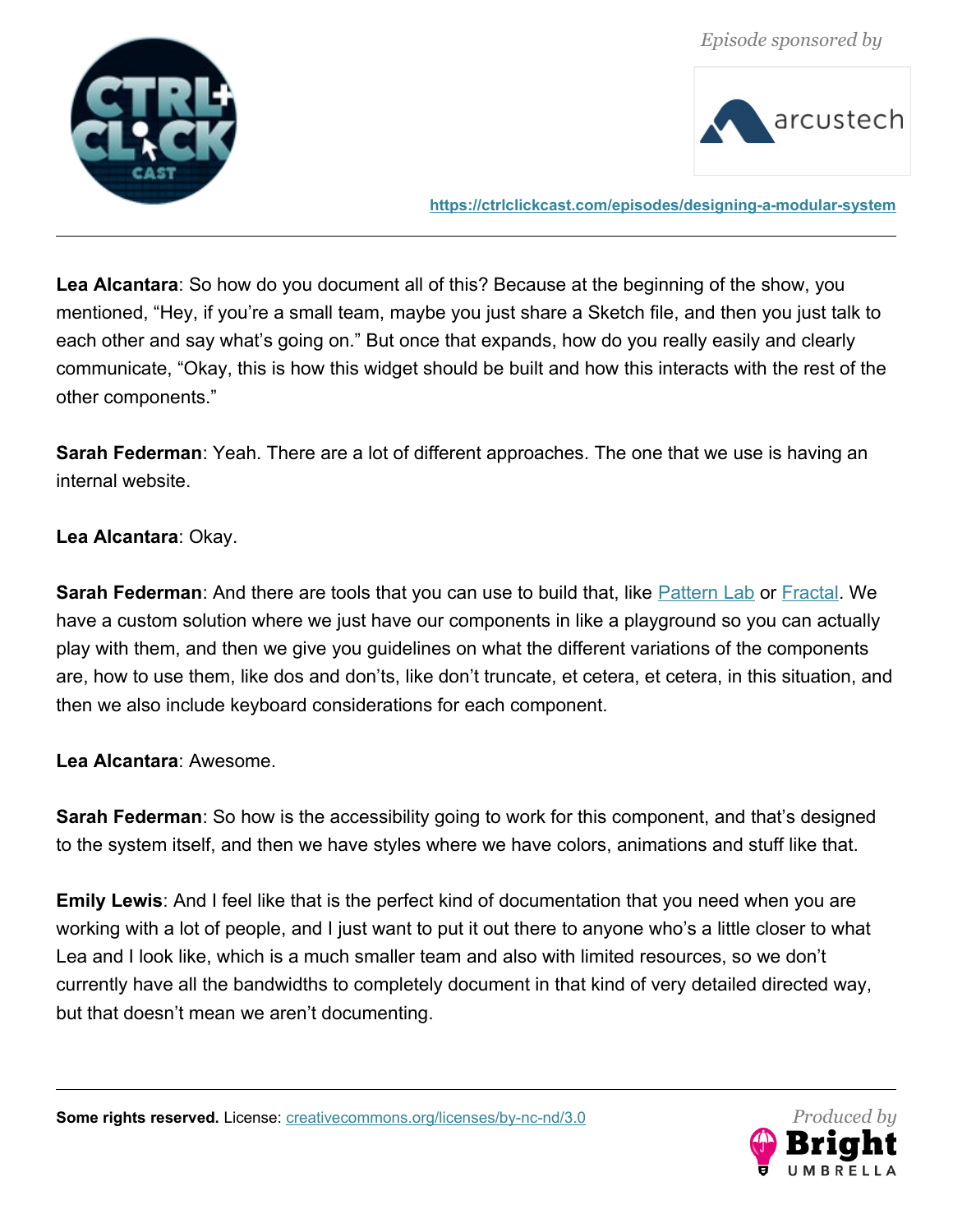



**<https://ctrlclickcast.com/episodes/designing-a-modular-system>**

# **Lea Alcantara**: Yeah.

# *Timestamp: 00:30:00*

**Emily Lewis**: So for me, for the starter files components, there are a lot of inline comments in the code. There is a lot of just like, "This is why I went in this direction," as a reference to myself, but also if Lea goes in, she knows why that's there, and to not remove it or to make sure that the CMS templates carry it forward, but I also have – it's not a website, but I'd love it if we have the time to really clearly document all the rules. [Laughs]

# **Lea Alcantara**: [Agrees]

**Emily Lewis**: But I just used Google Docs. I have a Google Docs that kind of is all of my different reasonings, because for me to support something, I need to remember why I did it in the first place. I don't just like to, let's say, assume. So it's my reasonings of why I did something, what the goals were, what it achieved, it didn't actually worked out so we're not going to do it right now, check it again later.

So it's just my own internal note-taking system of how I'm maintaining the framework and how next time I go into it to build something new, I have this as a reference to like bring my mind back to where it was the last time I was working in it. So I think you can take that idea of documentation, and if you have a client or an employer and you're working on that sort of big system where you really can invest the time to make those really directed instructions is awesome, but that doesn't mean like if you can't do that, that you shouldn't be documenting on some level, even if just for yourself.

**Lea Alcantara**: Yeah. I agree. We use Google Docs a lot because we are a smaller team and with specific visual design components, really for us, Emily and I, screenshot bullet points.

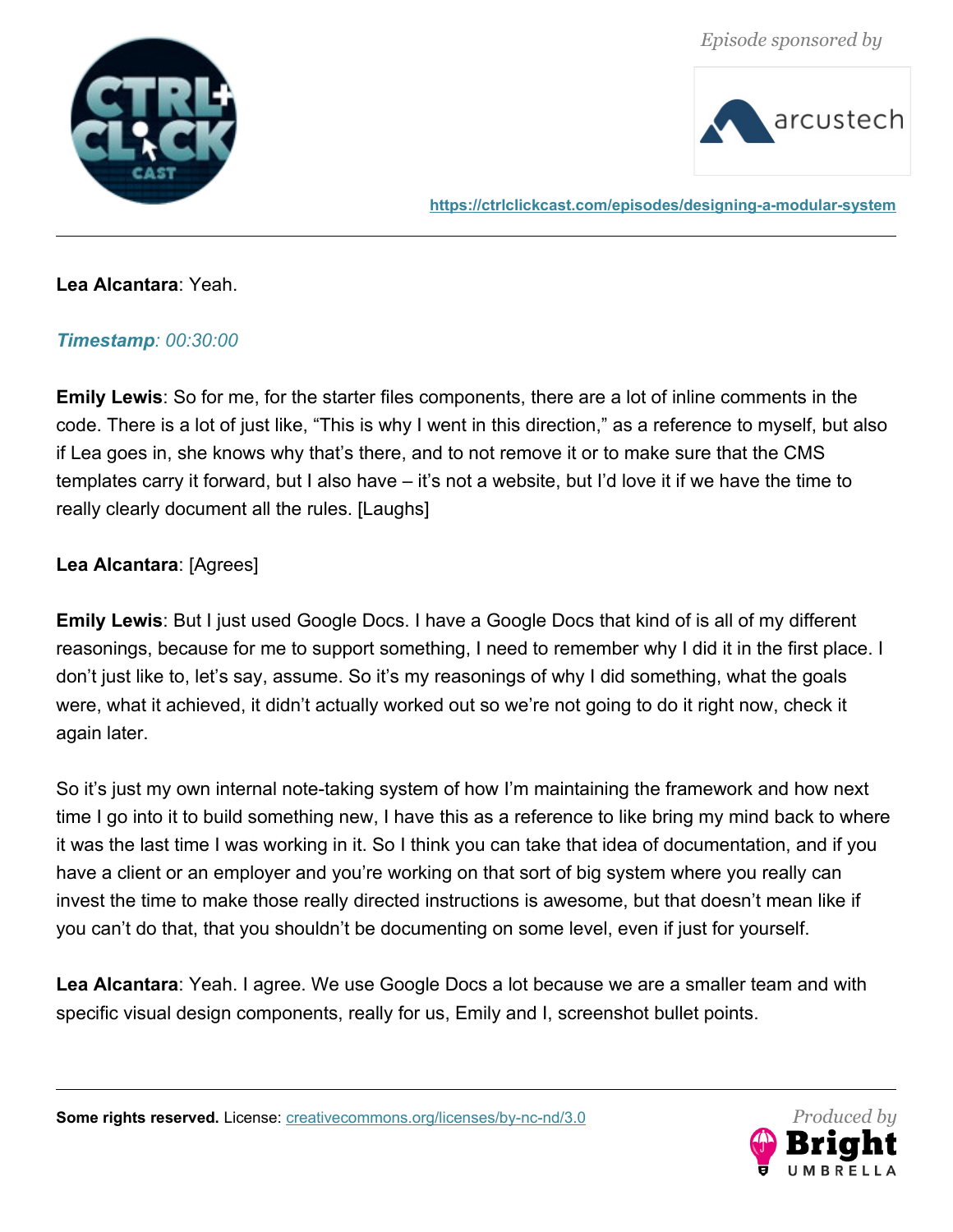



**<https://ctrlclickcast.com/episodes/designing-a-modular-system>**

**Emily Lewis**: Yeah.

**Lea Alcantara**: Done, you know?

**Sarah Federman**: Yeah. It really comes down to just your users need to know where it is, and that's pretty much it.

**Emily Lewis**: [Agrees]

**Lea Alcantara**: Right.

**Sarah Federman**: You need to be able to update it. I do try to avoid duplication in general so like I'm using the same thing in different places and one gets updated, and then people don't know how to use your system anymore.

**Emily Lewis**: [Agrees]

**Lea Alcantara**: Right.

**Sarah Federman**: And it kind of break the trust of the users, which is exactly what you want to avoid with the system because then they'll go and do all their own stuff outside of that, which is just exacerbating the problem.

**Emily Lewis**: Yeah. You have to give them a foundation of consistency if you want them to be consistent in using it.

**Sarah Federman**: Absolutely.

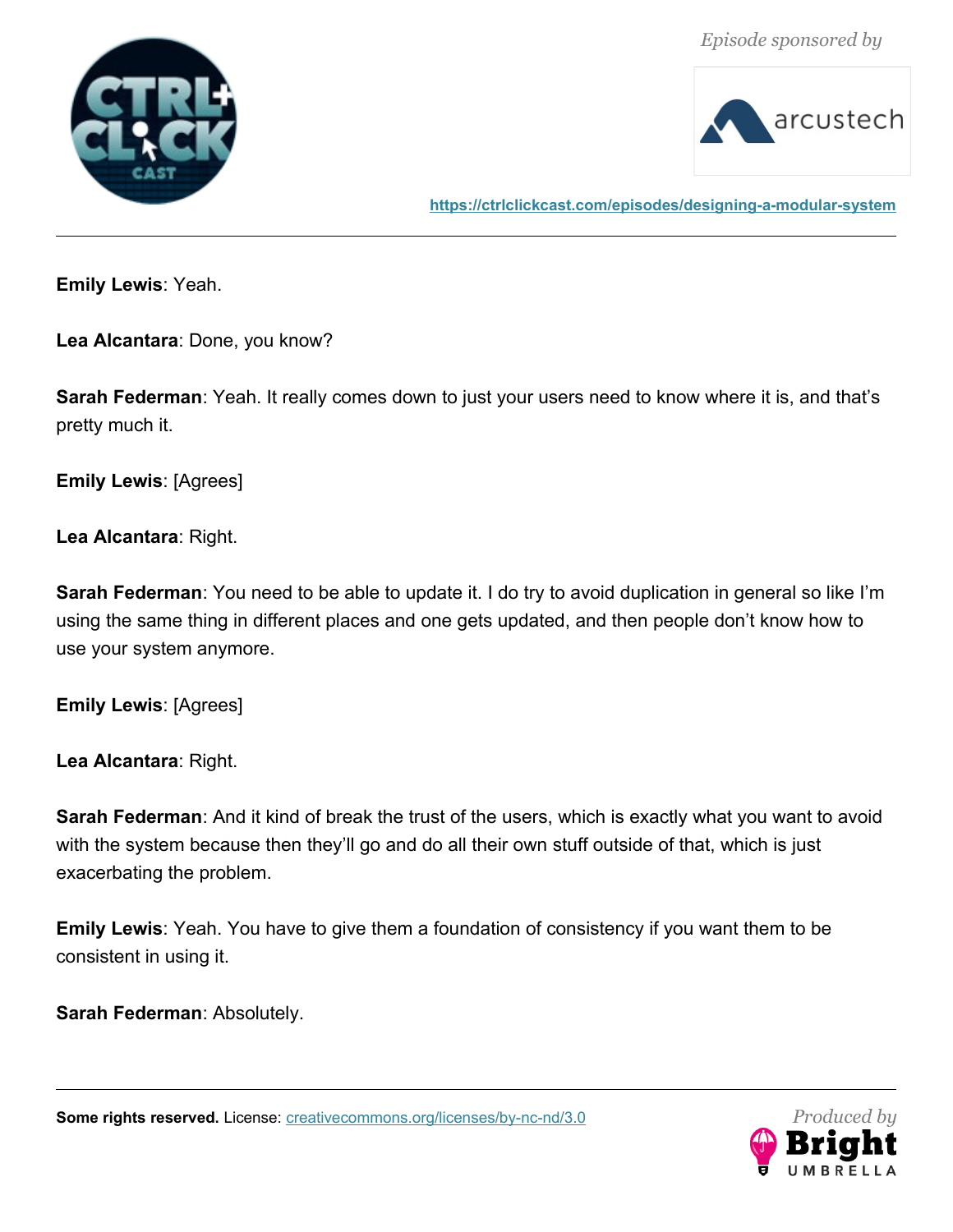

**<https://ctrlclickcast.com/episodes/designing-a-modular-system>**

Lea Alcantara: So I'm curious about that foundation, like is there like, "Here's the tutorial on specifically how to update this design system item so that there's no duplication," like it feels like really obvious that there's like the basics where the colors are, there's probably like one section where they're all outlined so then people could just link to them in different parts of the system, but then it gets complicated when there are other moving parts like when it's such a big system, how do people know they're not duplicating?

**Sarah Federman**: Yeah. So this is something that we've thought about a lot at Adobe, and on my team specifically. The situation that we had basically is that we kept changing things and updating things where things weren't really vetted.

**Lea Alcantara**: Yeah.

**Sarah Federman**: So we have so many different use cases, like mobile web, all of these different situations that we were building for, but not entirely vetting, and what we did was we had a ton of components at that point, but nobody really trusted them.

**Emily Lewis**: [Agrees]

**Lea Alcantara**: [Agrees]

**Sarah Federman**: And we really needed to get that trust back. So we kind of went back and we took away all of the stuff that wasn't entirely vetted, like we created a vetting process, but with that, we kind of pissed everybody off.

**Emily Lewis**: [Laughs]

**Lea Alcantara**: [Laughs]

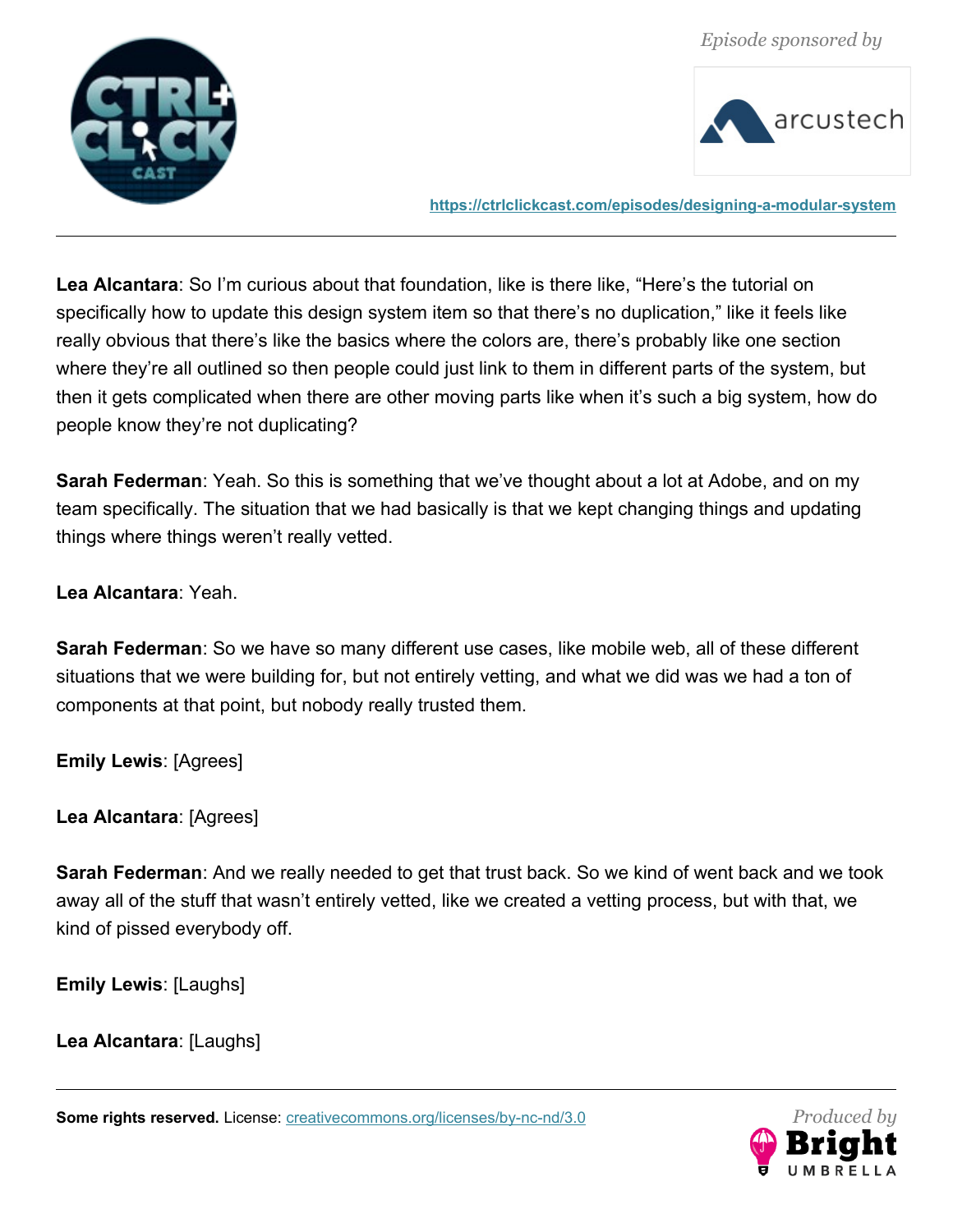





**<https://ctrlclickcast.com/episodes/designing-a-modular-system>**

**Sarah Federman**: Because we took away all their toys, right?

**Lea Alcantara**: Right.

**Sarah Federman**: So what we did is we created a system to get things into the design system, so new components, and like not entirely vetted components, and then we created an app. This is my project. It's called Spectrum Precursors, and this allows us and designers to update or upload beta designs of new components and of the way that we're using components to web application, and then we have the ability to approve or deny those based on how well it fits into the system and all sorts of stuff.

**Emily Lewis**: Cool.

**Lea Alcantara**: That reminds of version control, right?

**Sarah Federman**: [Agrees]

**Lea Alcantara**: That's essentially what it is, like where you have a dev branch, and then your lead dev checks your work or actually deals within whatever system, and if it's great, then we'll merge it to master, right? [Laughs]

**Sarah Federman**: Yeah. Versioning is a huge problem for design systems. It's really hard to know what the version and how to version and how to get people on an upgrade process, so originally we were versioning all of the parts of our system separately, like our React library and our native library, and even our tokens in our website, and it kind of got people into the idea that all these things were separate or not part of the idea of spectrum as a whole.

**Emily Lewis**: [Agrees]

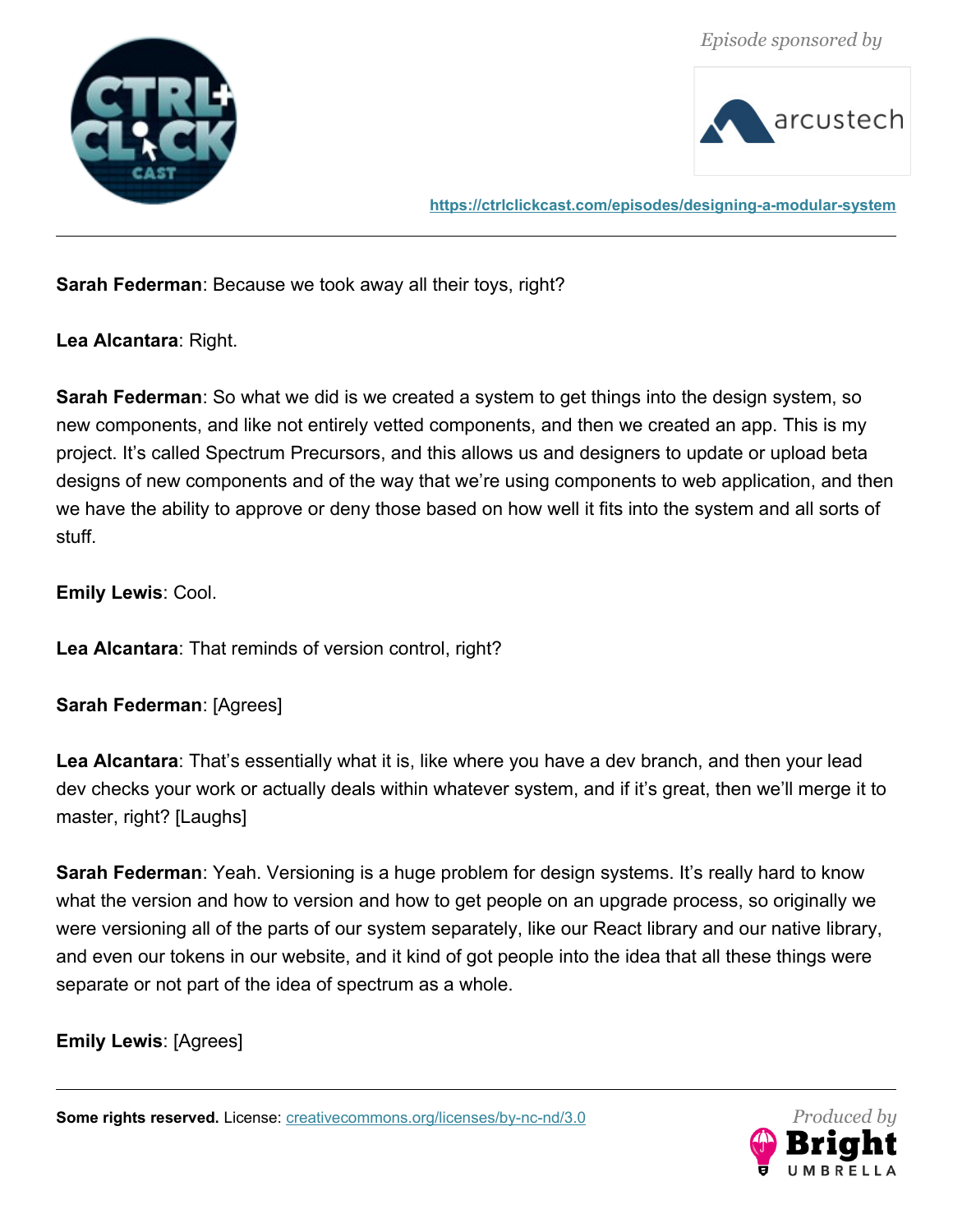

**<https://ctrlclickcast.com/episodes/designing-a-modular-system>**

**Lea Alcantara**: [Agrees]

**Sarah Federman**: And we really want people to think of all these moving parts as one whole, one identity of spectrum, so we're starting to move them to this stage where we're trying to get everything aligned so we can start releasing as one, and then people can upgrade holistically to all of the different parts, and yeah, it's fun.

**Emily Lewis**: [Laughs]

**Lea Alcantara**: [Laughs]

**Sarah Federman**: [Laughs]

**Emily Lewis**: We've got a number of listener questions and I want to make sure that we get them in during our time this morning. So can we talk a little bit about naming? So how did you approach the naming of the different components of a design system to create like I guess a shared vocabulary that I'm assuming the designers use, but also then when it comes to code, that that gets translated into the naming in the code?

**Sarah Federman**: Yeah. So our general approach is just to treat our design tokens as a source of truth, so we have an internal tool that we built called Spectrum DNA and that is just a repository of all of this information about our components in our system and the variables that we use, and that's kind of our main source of truth about naming so all of the development frameworks are expected to follow that.

And we have a designer that's entirely dedicated to working on that as well as an engineering manager and an engineer, and that's really just where those conversations happen, so that designer almost functions as a PM at times where he maintains relationships with all these different framework

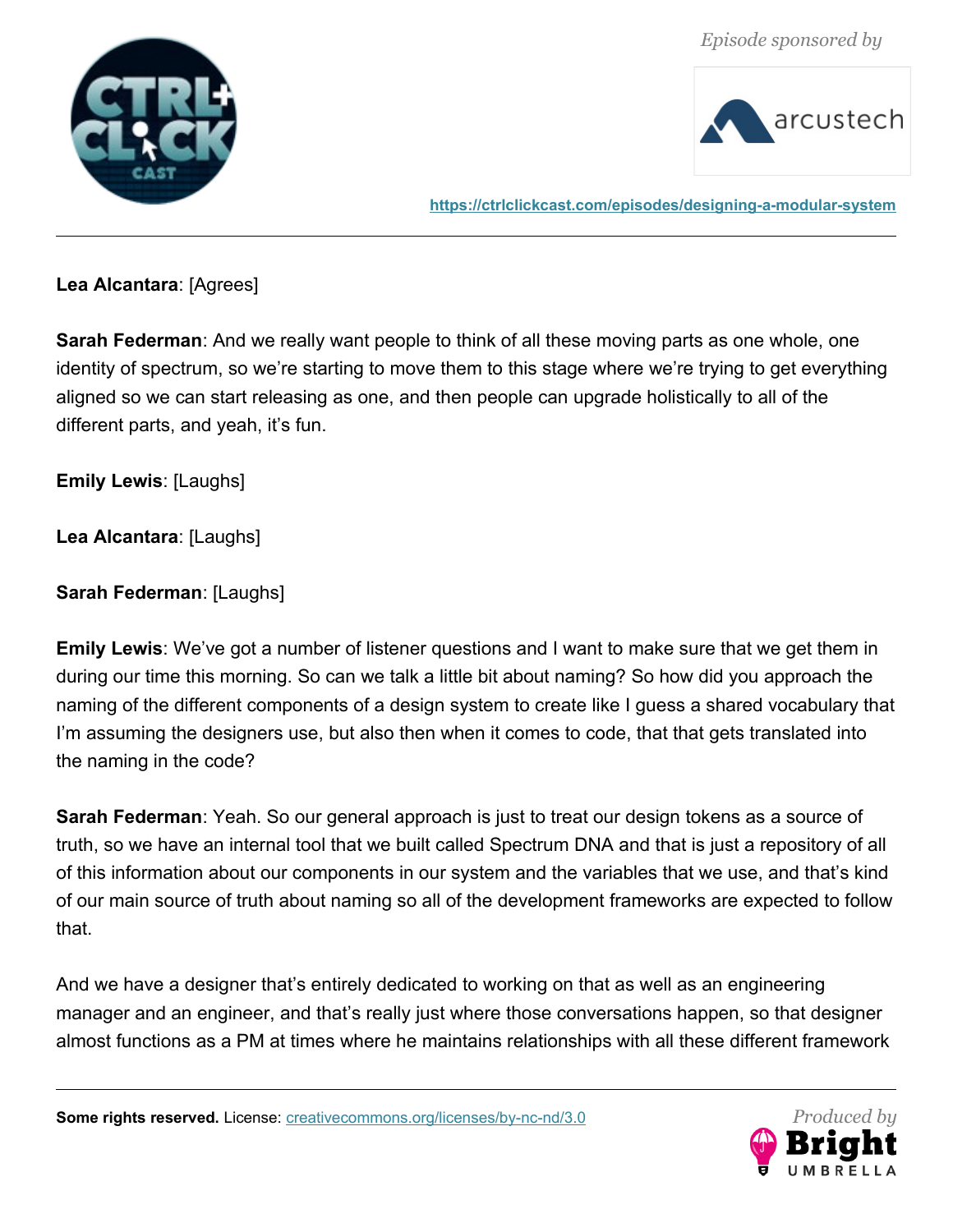



**<https://ctrlclickcast.com/episodes/designing-a-modular-system>**

teams and our team and the DNA team, and he really just facilitates conversations about naming to make sure we're all in the same page.

**Emily Lewis**: Yeah. I feel like I almost envy people who have larger teams because I feel like naming is one of the most challenging parts, especially being a developer when I'm getting into coding.

# **Lea Alcantara**: [Agrees]

**Emily Lewis**: And that was a question from our friend, Reuben Johnson, and I just wanted to put something out there for the smaller teams, especially I know Reuben is the single developer on their team, you know what, I still find it so amusing. I only just started doing this, but I finally got sick of the fact that I didn't seem to have a lot of consistency in my naming, which is just really frustrating to me because it goes against kind of my nature, and so I just started again a Google Doc where I decided what my roles were going to be, and I'm just going to follow them instead of kind of questioning them back and forth.

# **Lea Alcantara**: Right.

**Emily Lewis**: And I even took it to the level of – oh, I keep forgetting all the acronyms for this stuff, but you know how people put the combinators, whether you're using a hyphen or an underscore, camel casing or all lower case, like even just setting the rules that take in the time in afternoon to really think it out.

I kind of used my white board to think about how I really wanted it to be instead of at the beginning of a project where now I'm under a deadline and I have to like support that. I just made time for this and then I just documented it, and those are now my rules and I'm just going to follow them, and so you can create your own vocabulary and just stick with it, until there comes a point where it proves you

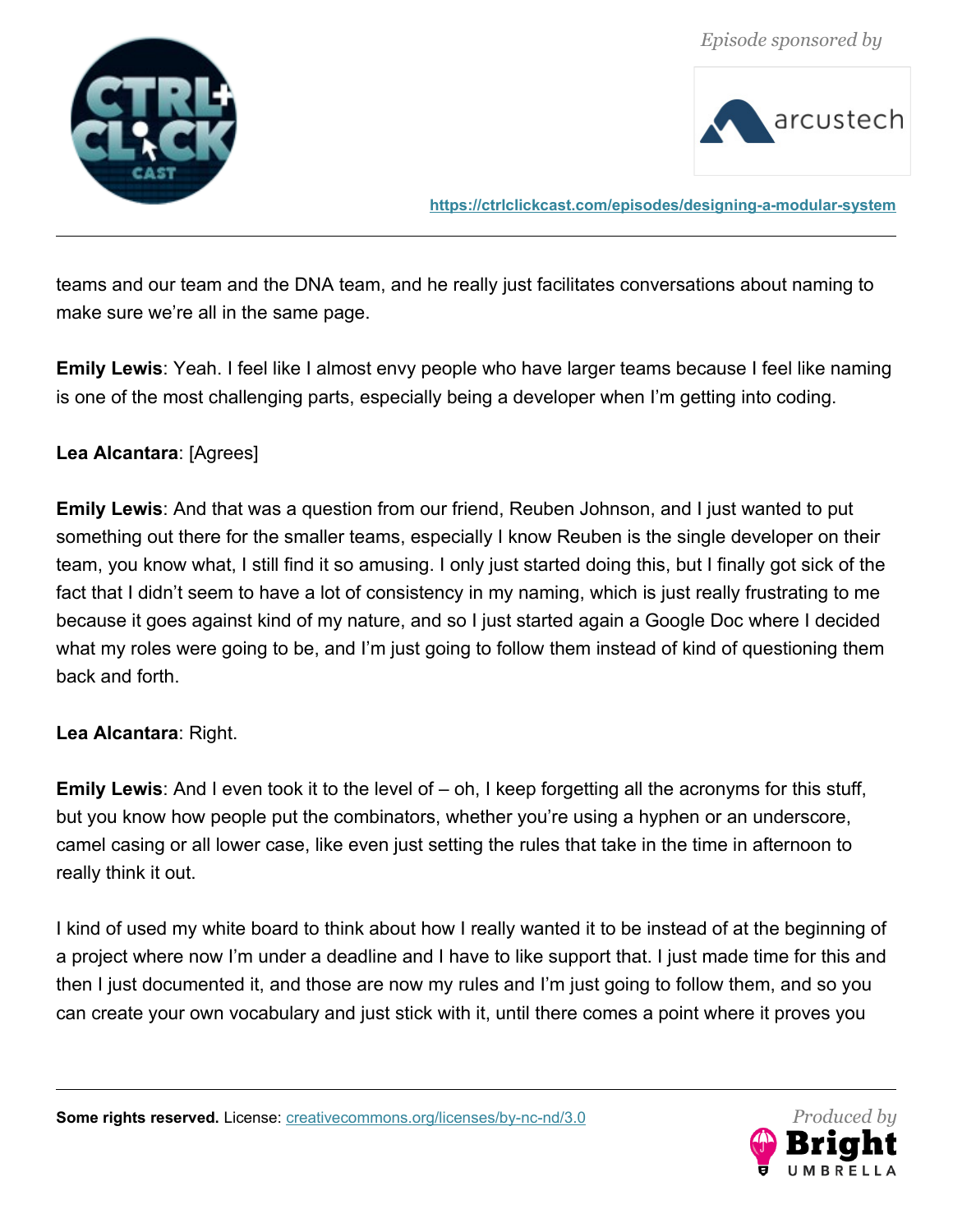



**<https://ctrlclickcast.com/episodes/designing-a-modular-system>**

need to change. Otherwise, you can go down a crazy rabbit hole of "is that a box or is that a container, or is that a module?"

**Sarah Federman**: A module.

**Lea Alcantara**: Yeah. [Laughs]

**Emily Lewis**: You know?

**Lea Alcantara**: A component, yeah.

**Emily Lewis**: And seriously, on two different days in the same week, I may feel differently and I waste time and it's just not worth it. So I finally just got to a point of I documented it. I didn't discuss it with Lea. I didn't try and hash it out. I was just like what makes sense to me, I'm going to do it, stick with it and move on.

**Sarah Federman**: Yeah. I think sometimes we tend to get fixated on this idea of naming things when it's really just a symptom of effective communication.

**Emily Lewis**: [Agrees]

**Sarah Federman**: Like if your developers are talking about something and you don't know what they're talking about because they're using a different name, that's an issue.

**Lea Alcantara**: [Agrees]

**Emily Lewis**: [Agrees]

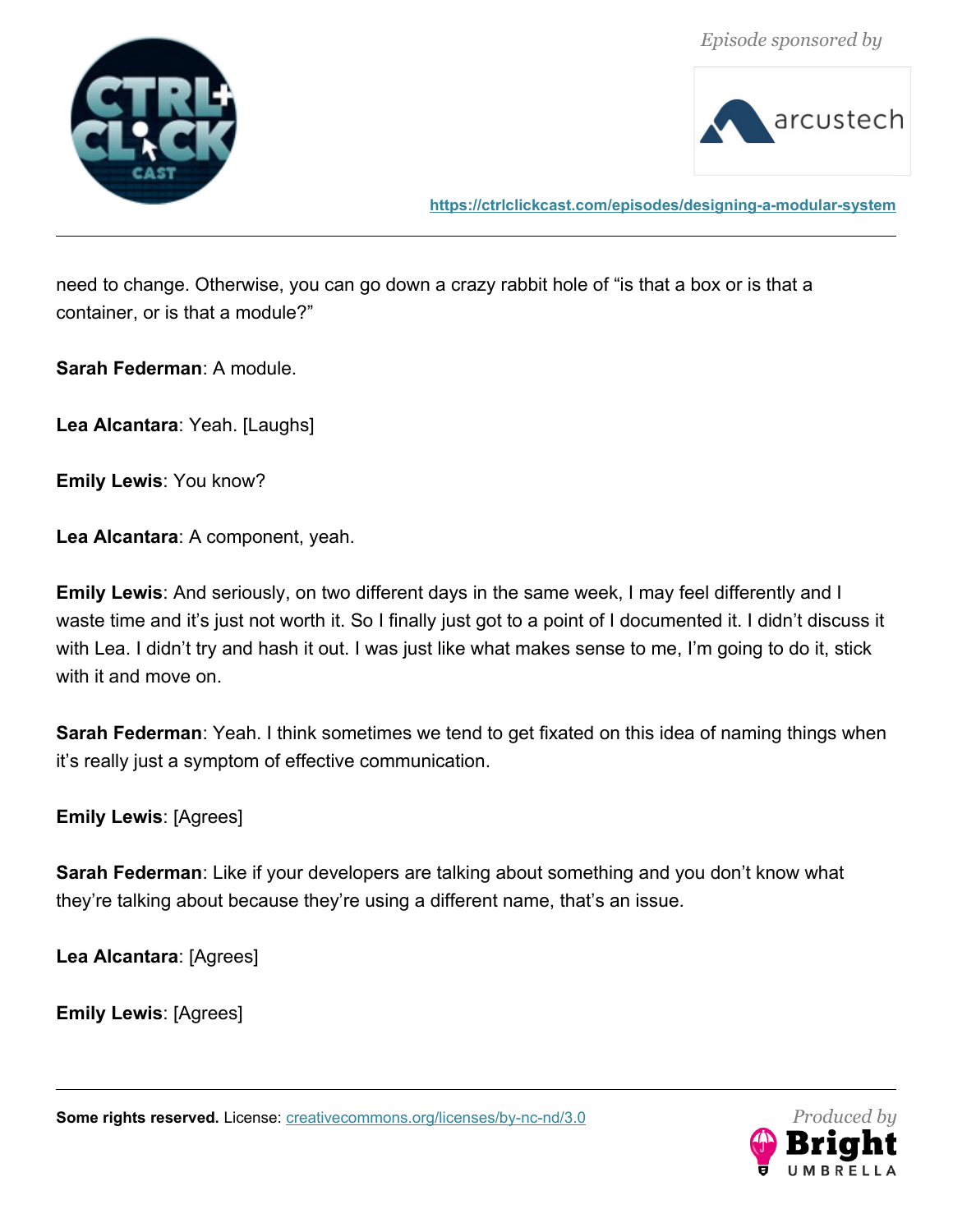



**<https://ctrlclickcast.com/episodes/designing-a-modular-system>**

**Sarah Federman**: But I think that I encourage us to be a little bit more flexible with it because, I mean, you might get something wrong. You might have to change it down the line, and it doesn't really matter what it's called as long as people know what you're talking about.

**Emily Lewis**: Yeah. And that I think, again, back to the consistency, I feel like if you are, especially in my position as a developer supporting multiple clients over many, many years, consistency in naming means when I go back to that client I haven't seen in two years, I'm like, "Oh yeah, ugh, duh, that's what I call that back then" versus "Oh yeah, that's what we call it because that's what we've always called it." And it's just sort of consistent and I know what I'm dealing with.

**Sarah Federman**: Absolutely.

**Lea Alcantara**: I'm curious specifically about one specific naming thing, and that's about colors because there are 50 shades of gray, right? [Laughs]

**Sarah Federman**: Especially at Adobe.

**Lea Alcantara**: Yeah. [Laughs]

**Sarah Federman**: [Laughs]

**Emily Lewis**: [Laughs]

# *Timestamp: 00:39:56*

**Lea Alcantara**: And then at some point, there are just only so many ways you could have metaphors for gray or blue or red, and at some point, you just get into numbers, and you just start using nature. It's like this is cerulean blue, you know? [Laughs]

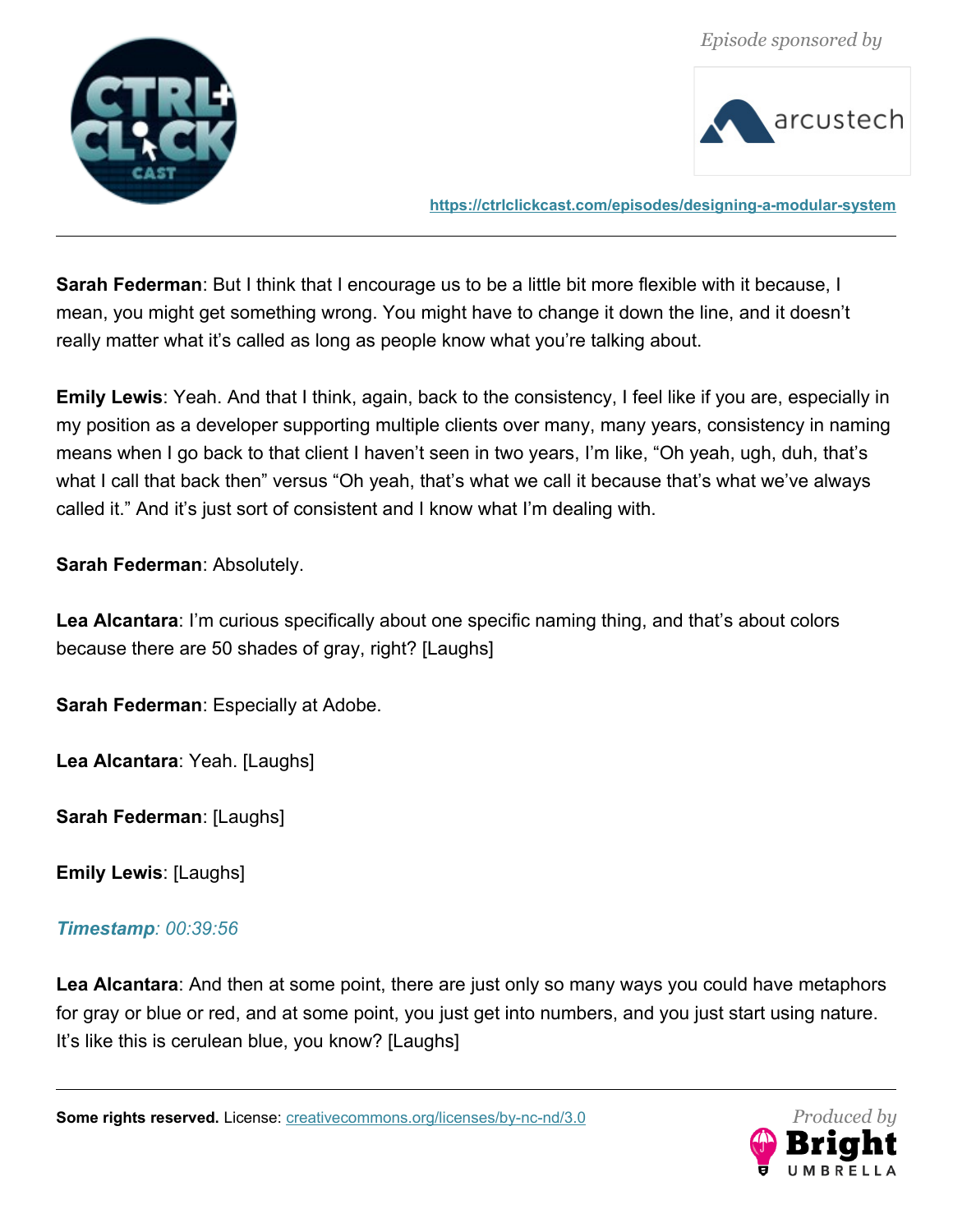



**<https://ctrlclickcast.com/episodes/designing-a-modular-system>**

**Sarah Federman**: Yeah. We have a really interesting system because Adobe products, I don't know if you've noticed, but they each have a different color theme available to them.

**Lea Alcantara**: Yeah.

**Sarah Federman**: So there's light, dark, extra light, extra dark, and the way that we've approached this is, one, by having a very concrete gray system and then our colors are also named, and we annotate those with numbers.

### **Lea Alcantara**: Okay.

**Sarah Federman**: So Spectrum Gray 500 is a value, but that value depends on which color theme you're using, so the naming stays consistent.

#### **Emily Lewis**: [Agrees]

**Sarah Federman**: So if I'm using a variable in my application that's under the spectrum light color theme, I'll use Spectrum 500, but if I change the color theme at the root level, all of my colors will change according to that, and we do that so we can maintain the contrast ratio between each shade of gray to make sure that everything is accessible and it's just used consistently across all of your different applications.

**Lea Alcantara**: Excellent. I mean, I definitely haven't considered that. I think it's one of those things where when people are considering design systems and consistency and other ways to make things DRY, even with multiple color schemes, as you pointed out, if the naming and the approach and people understand what that approach means is consistent, there's still a lot of flexibility available with fiddling around with the design.

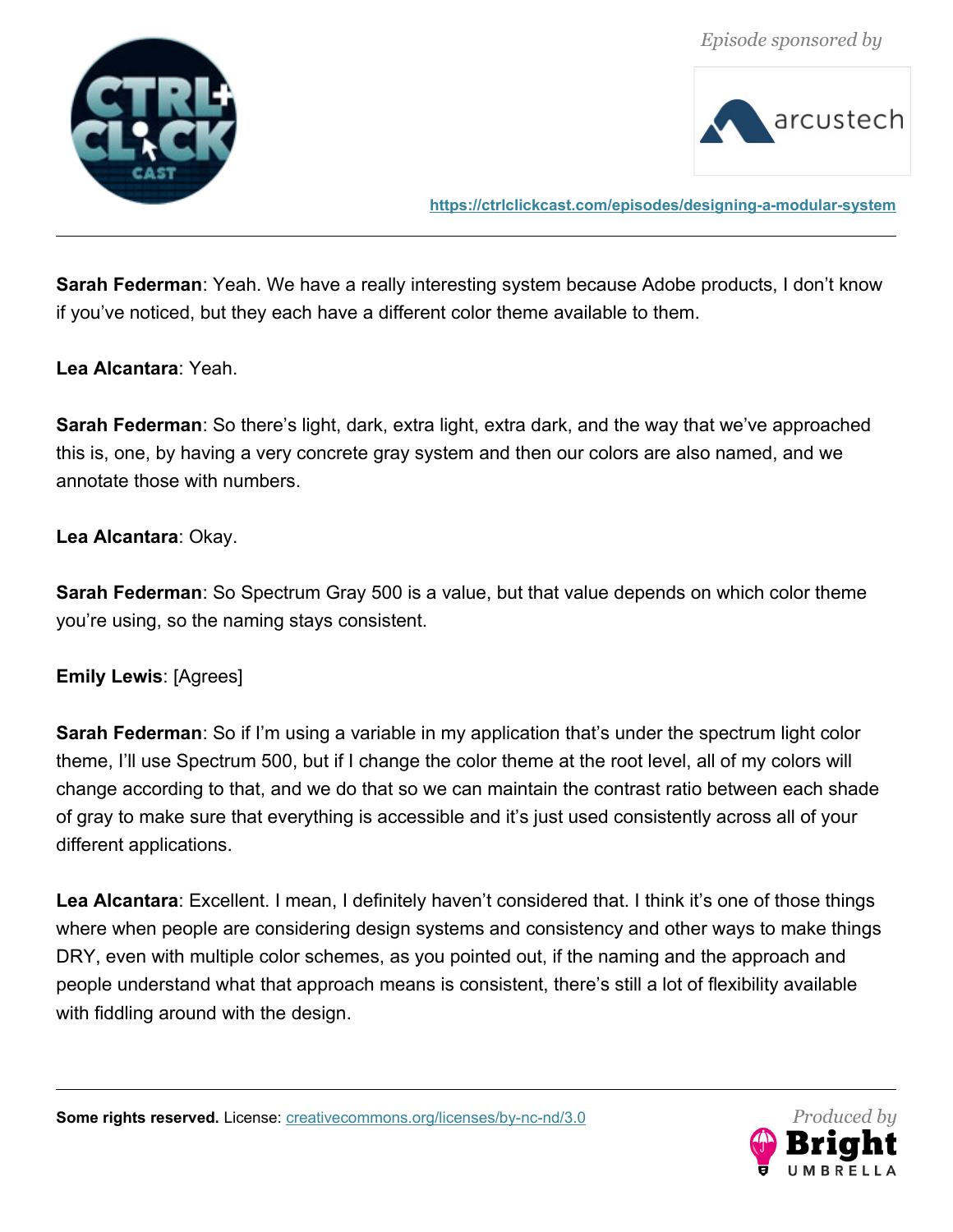



**<https://ctrlclickcast.com/episodes/designing-a-modular-system>**

**Sarah Federman**: Yeah, definitely. It's an interesting opportunity to focus on your accessibility as well. With colors, if you have them all defined in one place, you can start to be more confident about how they contrast with each other, and even the meaning behind those colors and how to use them. So if you have like Red 500, but it also cascades down to a variable that's like error red, that kind of helps inform your users about how to use those variables and what it really means.

**Emily Lewis**: So in terms of we talked a bit about naming, does that approach of kind of being flexible about it apply also to creating the visual language of the design system or is that where it does have to be really strict because you're supporting the product or the brand?

**Sarah Federman**: I think we tend to err on the side of consistency unless you have a really good reason to go part from it. Like I can imagine the situation when the marketing team comes to us and they're like, "We need really big headers because we're sending big messages to our customers."

# **Lea Alcantara**: [Laughs]

**Sarah Federman**: And that would be okay. But generally, I think that our heading's levels and our colors and these things that are tried and tested are really just the best way to go about it, one, because they're very well supported, and two, they are always accessible, and three, there's research behind them, like we actually had to use the researchers working on all this stuff.

**Emily Lewis**: Do you have any thoughts or ideas for someone who doesn't have all that background research and is setting something up for maybe the first time of how they may begin that process of setting up a visual language?

**Sarah Federman**: Yeah. So I think it really just comes down to your brand, making sure that you're accessible from the get-go is really, really, really important, and then like – I don't know. I would honestly if I were starting tomorrow at a small company, I would consider adopting an open source

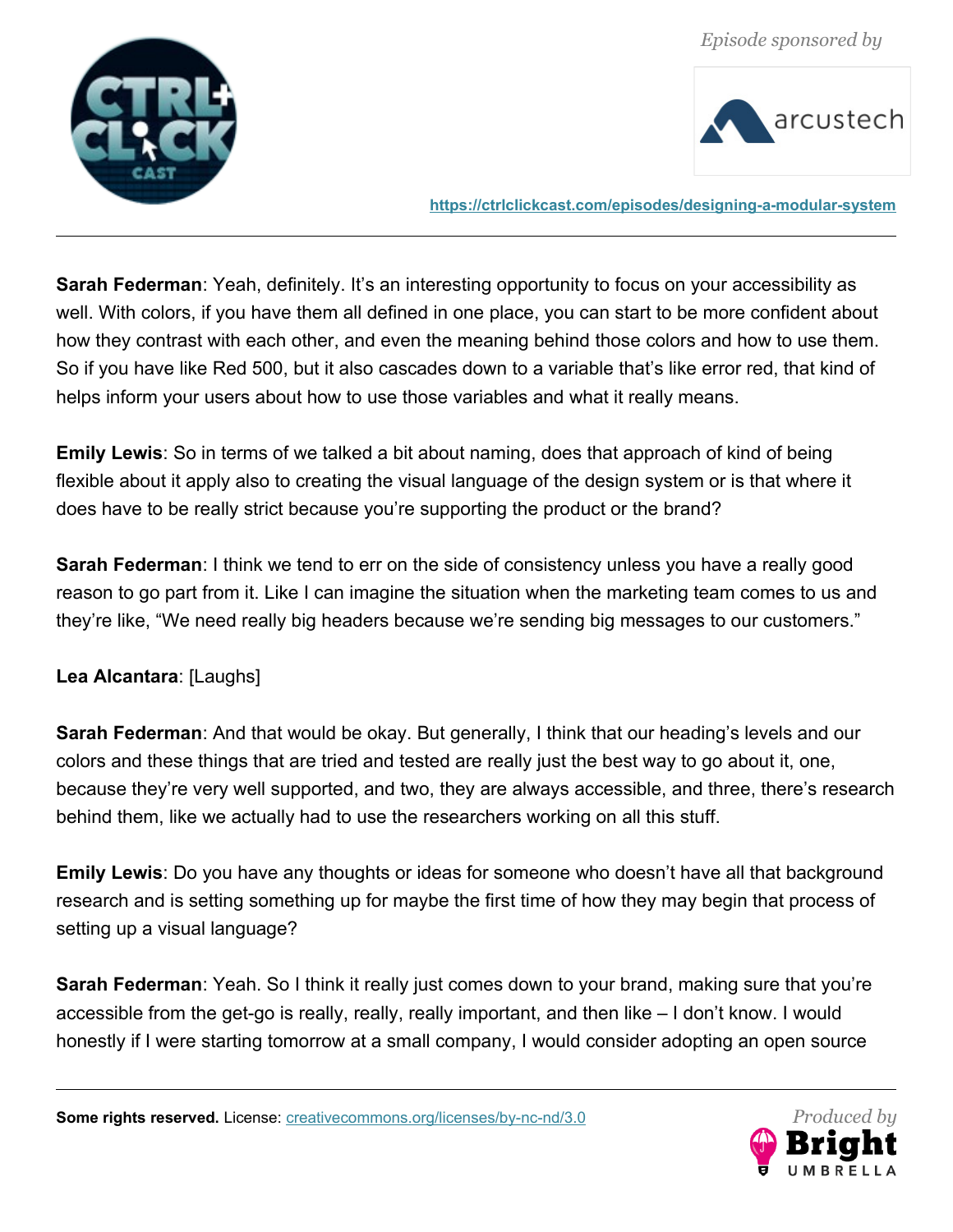



**<https://ctrlclickcast.com/episodes/designing-a-modular-system>**

solution that includes using like Brent Jackson's **Styled System.** There are all sorts of solutions out there that can help you maintain this systematic approach from the very beginning and then you're just filling out the boilerplate and then you can iterate from there, and you can also work an open source project, too.

# **Lea Alcantara**: [Agrees]

**Emily Lewis**: Lea, I'm curious as someone who has a lot of expertise in branding, what are your thoughts about someone starting up a new visual language for a design system? Where does brand fit in to that?

**Lea Alcantara**: Well, brand is the big umbrella above all of it because brand is how people interact with every part of a product or system, it's just the voice. So just approaching it really is trying to figure out what that voice is trying to say in the first place before you even start thinking about the nitty-gritty of all of it, and then also the approach of keeping an open mind, that consistency, is really about familiarity as opposed to everything exactly the same.

And I really think that Sarah's example of that color component where there's this huge design system with different products with different color schemes, but things can cascade down so that things can be applied consistently throughout is a mindset I think that people need to start with, and so I really think it's just figuring out what that voice is, and then how do you want to apply that before you start figuring out color and typography and just that consistency mindset.

**Emily Lewis**: So taking a little bit of a shift, we got a question from listener, Mike Rogers, and he's been in the kind of situation where he's working for like startups who really never even have like a style guide or anything. So how can someone like that sell the benefits of these design systems to stakeholders? How do you get buy in for the energy to build one?

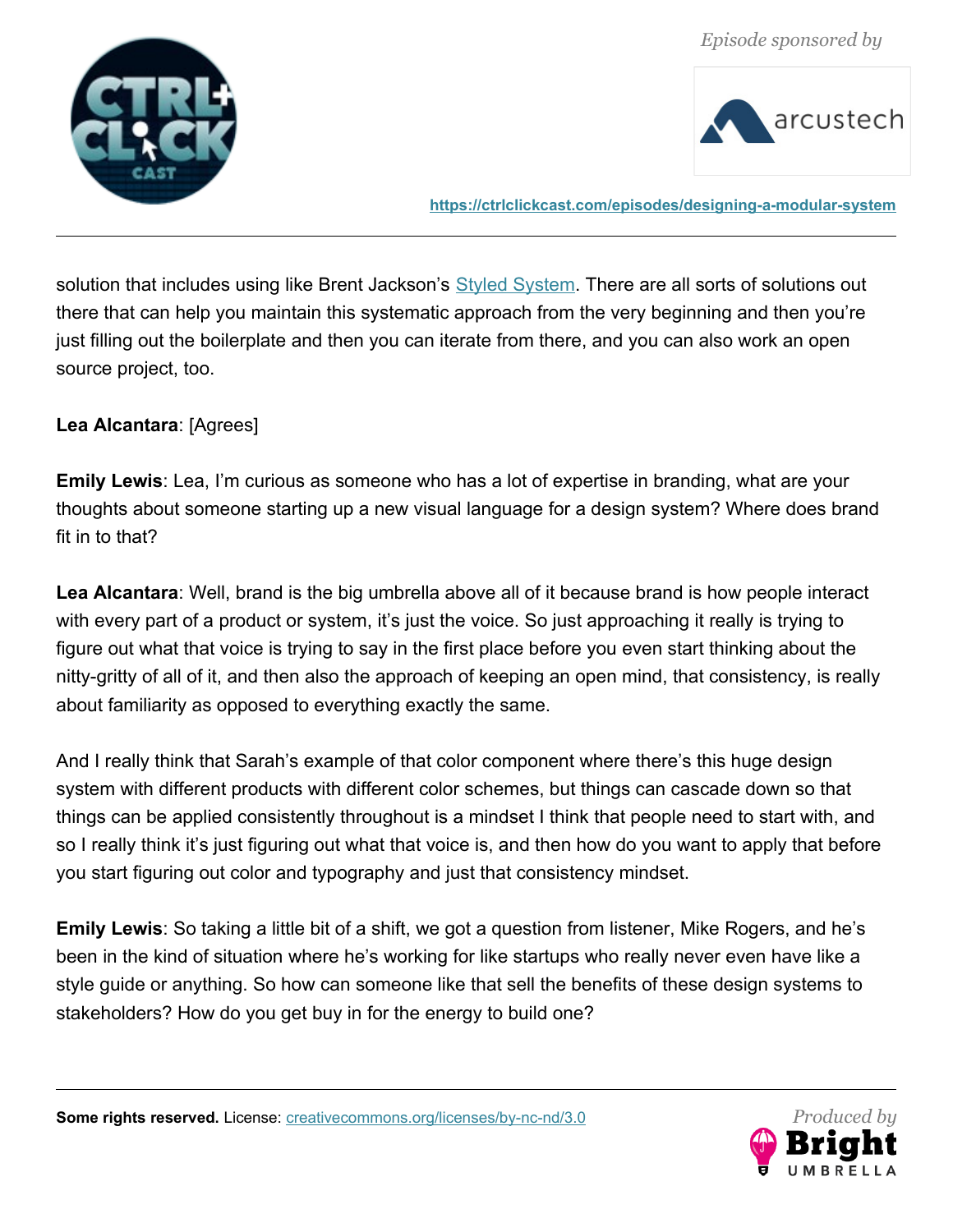



**<https://ctrlclickcast.com/episodes/designing-a-modular-system>**

**Sarah Federman**: Yeah. I think it really, again, it depends on what your needs are. Think about it carefully because you might not even need buy in really if it's just a couple of people, you just kind of do it.

# **Emily Lewis**: [Agrees]

**Sarah Federman**: If it's a situation where you really want dedicated resourcing and executive buy in to make sure that this is like part of your job, that it's part of your tracked expectations, then yeah, definitely, I would recommend you start by talking about the effect of consistency on your brand and how users can really just have a better time with your product. The thing that I think really set us apart at Adobe when asking for money and resources for this was we went to our VP of Design, Jamie [Myrold], and we asked, "How much time do you think is spent on [Redlines,](http://intimiste.net/2018/05/07/design-assets-redlines-for-development-teams/) like documenting all the ways that your design needs to be used for a developer, like all your numbers and annotations?"

#### **Emily Lewis**: [Agrees]

**Sarah Federman**: And she said, "Sixty percent of our designer's time." And we were like, "Okay, so we can eliminate that," and then we took all that time, multiplied it by the average designer's salary at Adobe, and then was like, "This is how money we'll save."

**Emily Lewis**: [Agrees]

**Lea Alcantara**: [Agrees]

**Sarah Federman**: And we were like, "Okay, now, have ten people how to count." [Laughs]

**Lea Alcantara**: [Laughs]

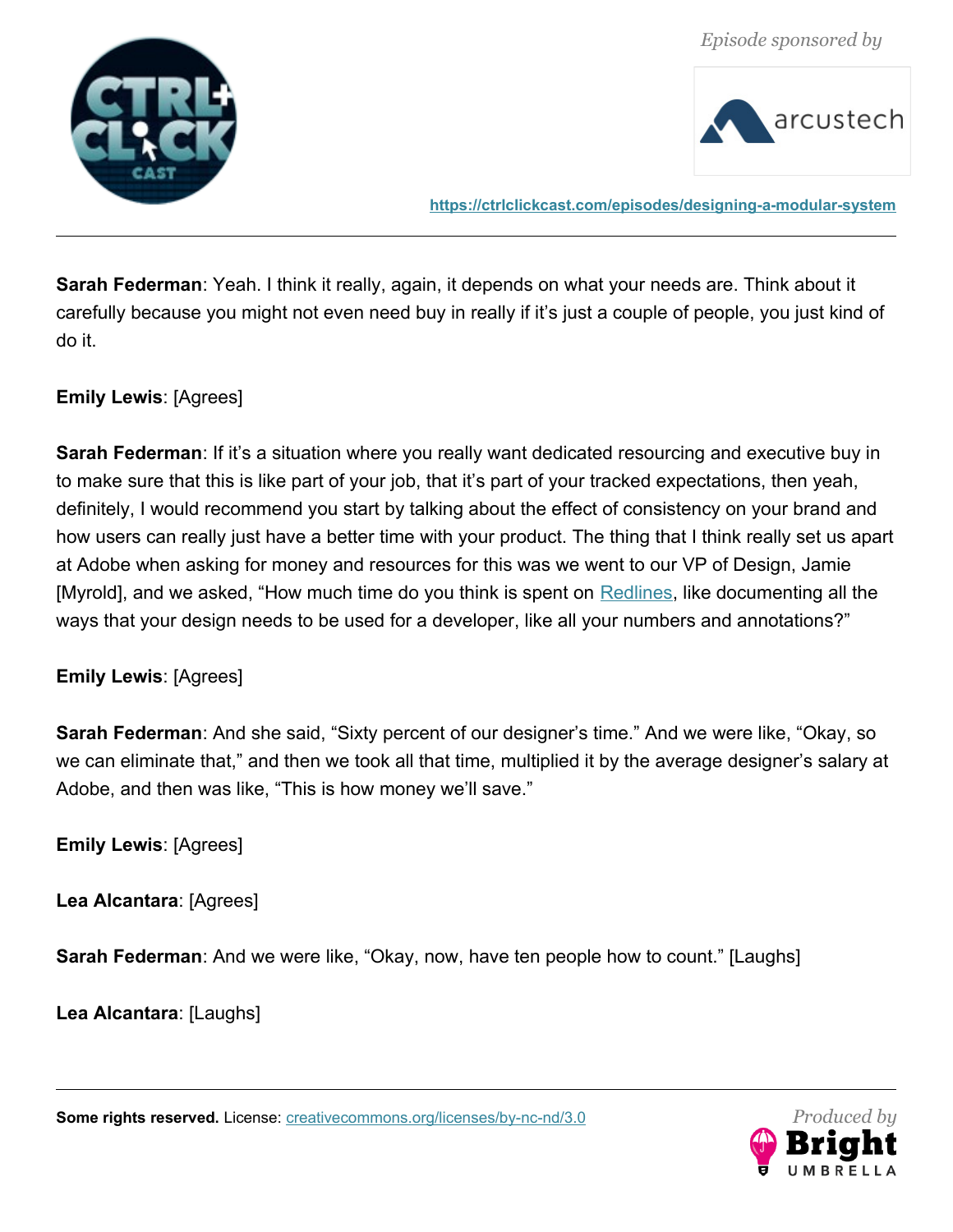



**<https://ctrlclickcast.com/episodes/designing-a-modular-system>**

**Emily Lewis**: All right.

**Lea Alcantara**: I love it. I love that you translated it into dollars.

**Emily Lewis**: And I think you could even do that on a small scale.

**Lea Alcantara**: Oh yeah.

**Emily Lewis**: I mean, if you took the time, like if I took the time to measure my time and compare it to, what, six years ago or something like that, I'm sure we're saving so much money in development, which means we're making more money.

**Sarah Federman**: And if you're charging hourly, you could even do it that way.

**Lea Alcantara**: [Agrees]

**Emily Lewis**: We had another question from our listener. You sort of touched on this a little bit by describing the internal website that you have for the style guide, but our listener, Susan Snipes asked, "How do you make it easy for the rest of the team to use it?" Is that something also where you have to think about accessibility and the usability of your internal website so that it's actually functional for your teams?

**Sarah Federman**: Yeah, there are a lot of factors, and I think this is one of the most interesting problems for us or in me specifically because I like to work on tooling, but we actually have a team of engineers that are actually exploring problems like this. So for ease of use for designers, we have an internal version of XD that we're working on that it actually imports all of our components into it, and then we can use those components in a panel and actually manipulate them based on the variations that are present in the design system.

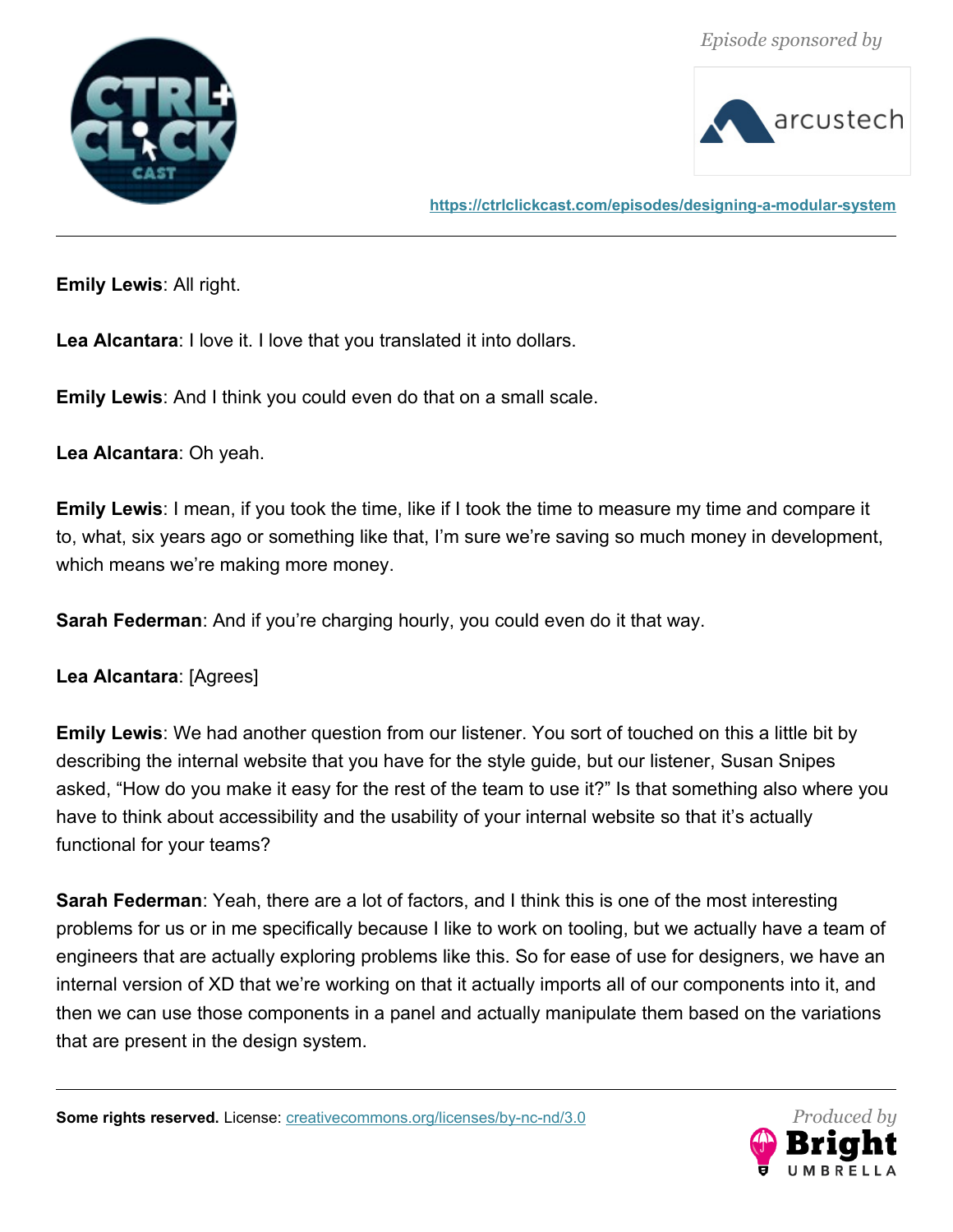



**<https://ctrlclickcast.com/episodes/designing-a-modular-system>**

**Emily Lewis**: [Agrees]

**Lea Alcantara**: [Agrees]

**Sarah Federman**: And that connects back to our design's one source of truth, so designers can be confident that that's always up to date. It's a workflow thing. [Precursor](https://precursorapp.com/) is really a big help with that, and like even the small things with precursors, so like we wanted to be able to let people know when there is a new precursor available to them so I set up a Slack notification that once somebody submits a precursor, it goes to our internal channel and we can approve or deny it, and then once it's approved, it goes to the general design panel on all of Adobe, and they're like, "This person just submitted this thing and now that's available to you."

# **Lea Alcantara**: [Agrees]

**Emily Lewis**: If I can just take a slight change in direction, you've mentioned XD a couple of times. I'm not sure we've really had anyone talk about that much on the show. I know you work for Adobe. Was that always your platform? Did you migrate to it? What's your experience with kind of using it as a tool for prototyping and designing?

**Sarah Federman**: I'm probably not the best one to talk about this with, but when I was an intern, that was before the existence of XD, and everybody actually used Sketch at Adobe.

**Emily Lewis**: [Agrees]

**Lea Alcantara**: [Agrees] [Laughs]

**Sarah Federman**: And they actually called the design group XD. [Laughs] When they created the product called XD, they obviously had to change the name of the design group. So now we're Adobe

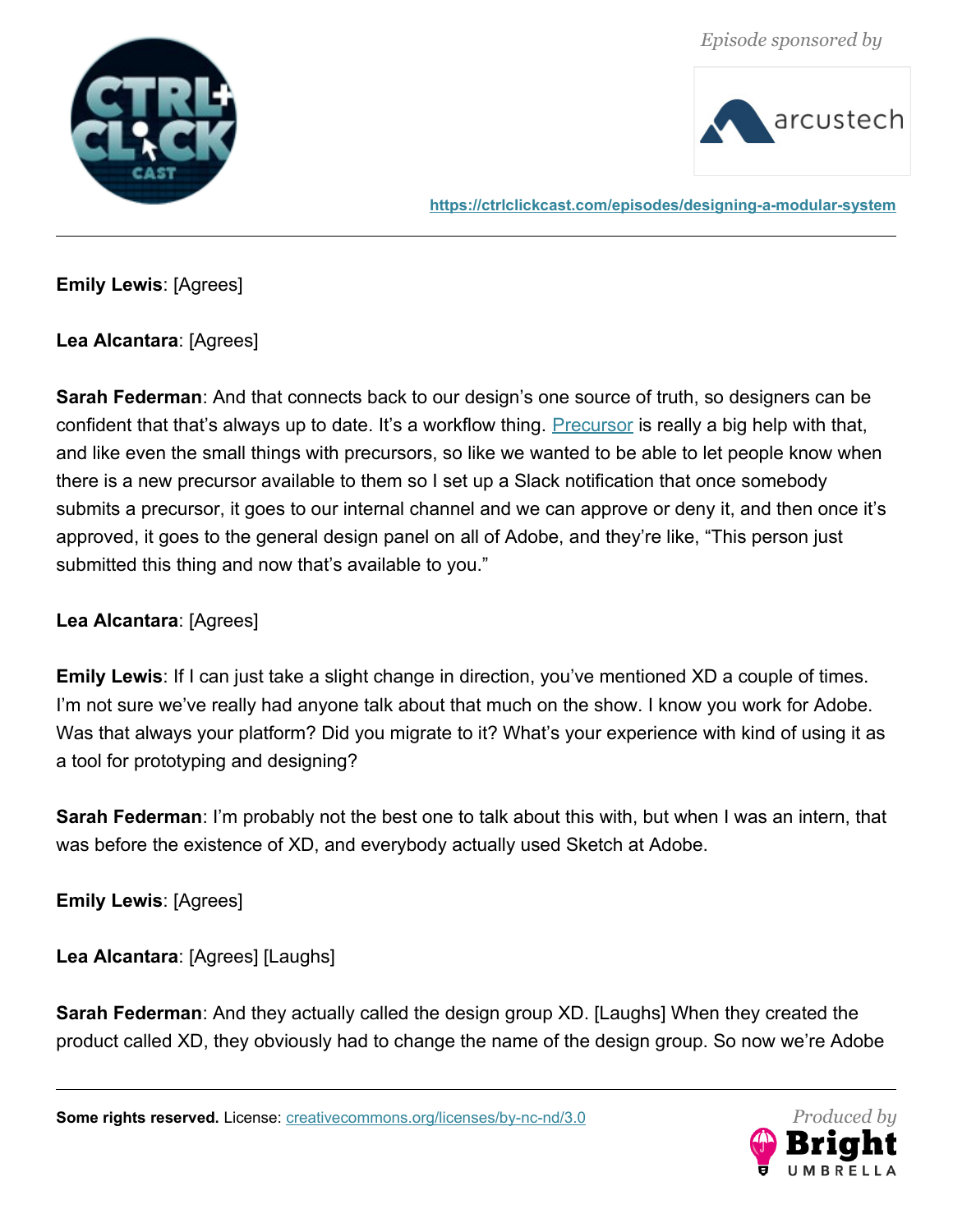



**<https://ctrlclickcast.com/episodes/designing-a-modular-system>**

Design. But in my experience, I've used it several times and the people in my team have told me that they enjoy it because again it's extremely fast. It's really, really fast, and you can maintain a billion art boards, and I feel it's really easy to jump into the same way that Sketch is. You just kind of jump in and it works.

There are a lot of interesting developments happening on the integration side, so they're working on a platform for that. I don't think it's quite where it needs to be, honestly, and there are a lot of tooling opportunities for us to pursue there, and specifically a lot of interesting ways to integrate design systems into the tooling itself, which unfortunately, I cannot talk about it at all.

# **Lea Alcantara**: [Agrees]

#### *Timestamp: 00:50:20*

**Emily Lewis**: [Laughs] Understandable.

**Lea Alcantara**: Yeah.

**Emily Lewis**: Yeah. Lea, have you ever messed with it?

**Lea Alcantara**: I downloaded it the moment they said it was free. [Laughs]

**Sarah Federman**: [Laughs]

**Emily Lewis**: [Laughs]

**Sarah Federman**: Yay!

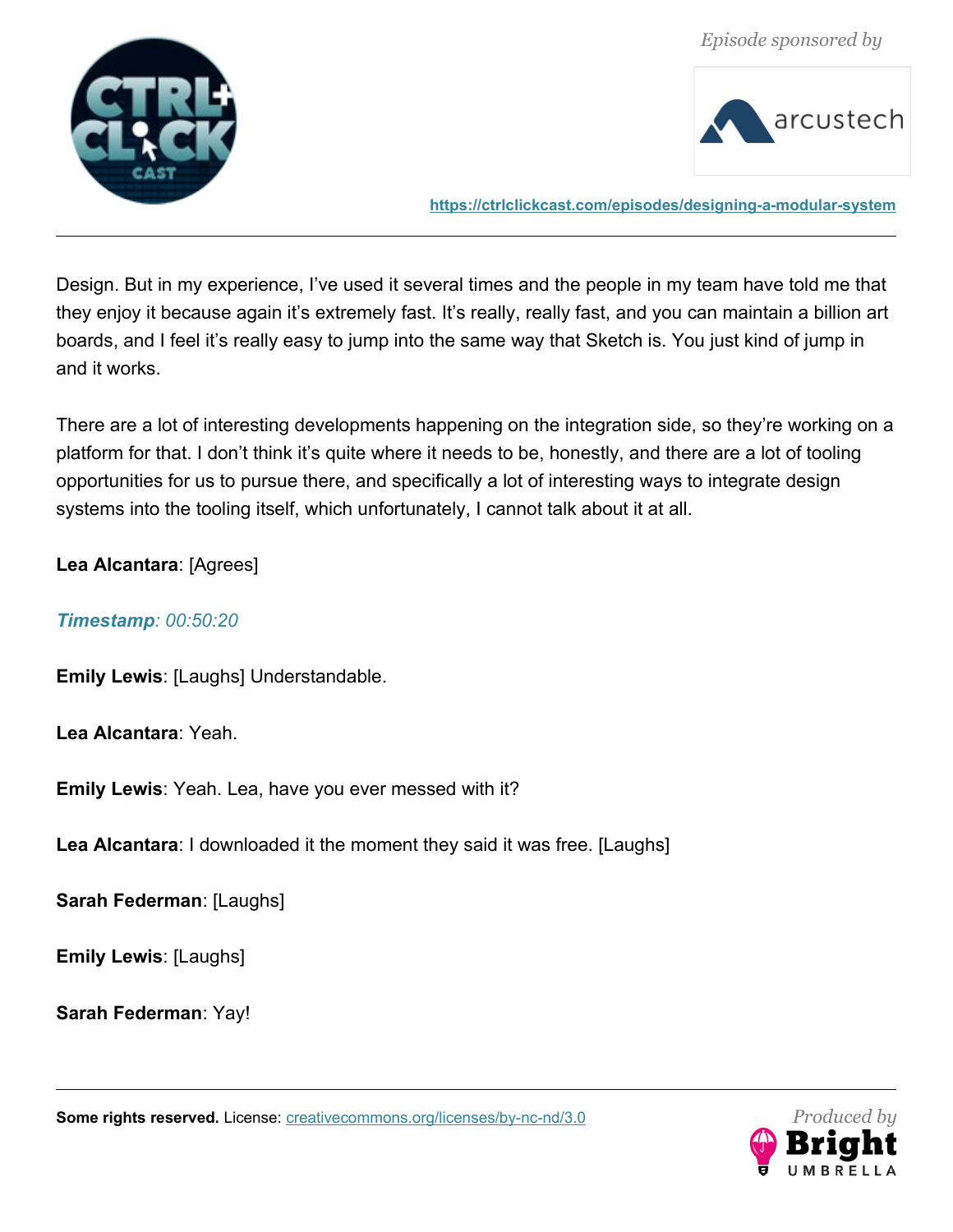



**<https://ctrlclickcast.com/episodes/designing-a-modular-system>**

**Lea Alcantara**: So like yeah, like free plug to Adobe because I saw like Sarah Parmenter and Amelie Lamont. They're brand ambassadors for Adobe. They were all like doing a bunch of demos, and it was quite impressive. I haven't had the chance to dive right into it yet because I'm old school Adobe and that I still open up Photoshop. [Laughs]

**Sarah Federman**: If it works, it works.

**Emily Lewis**: [Laughs]

**Lea Alcantara**: Right. Well, I know, I totally understood, and it's just one of those things where it really is like a mindset change, but the most I have done so far with XD has been I opened it and like clicked around, but I haven't started designing anything there per se.

**Sarah Federman**: [Agrees]

**Emily Lewis**: [Agrees]

**Sarah Federman**: For me, I feel more comfortable in using it because I feel like having Sketch, which is a Mac-only solution kind of creates a lot of barriers to entry to people.

# **Lea Alcantara**: [Agrees]

**Sarah Federman**: Macs are expensive and not available to everybody, and having a free Windowssupported solution is really important to me, and that's something that students can take advantage of, people in low-income communities can take advantage of, and really just like democratizes the idea that everybody can do any design.

**Emily Lewis**: Cool.

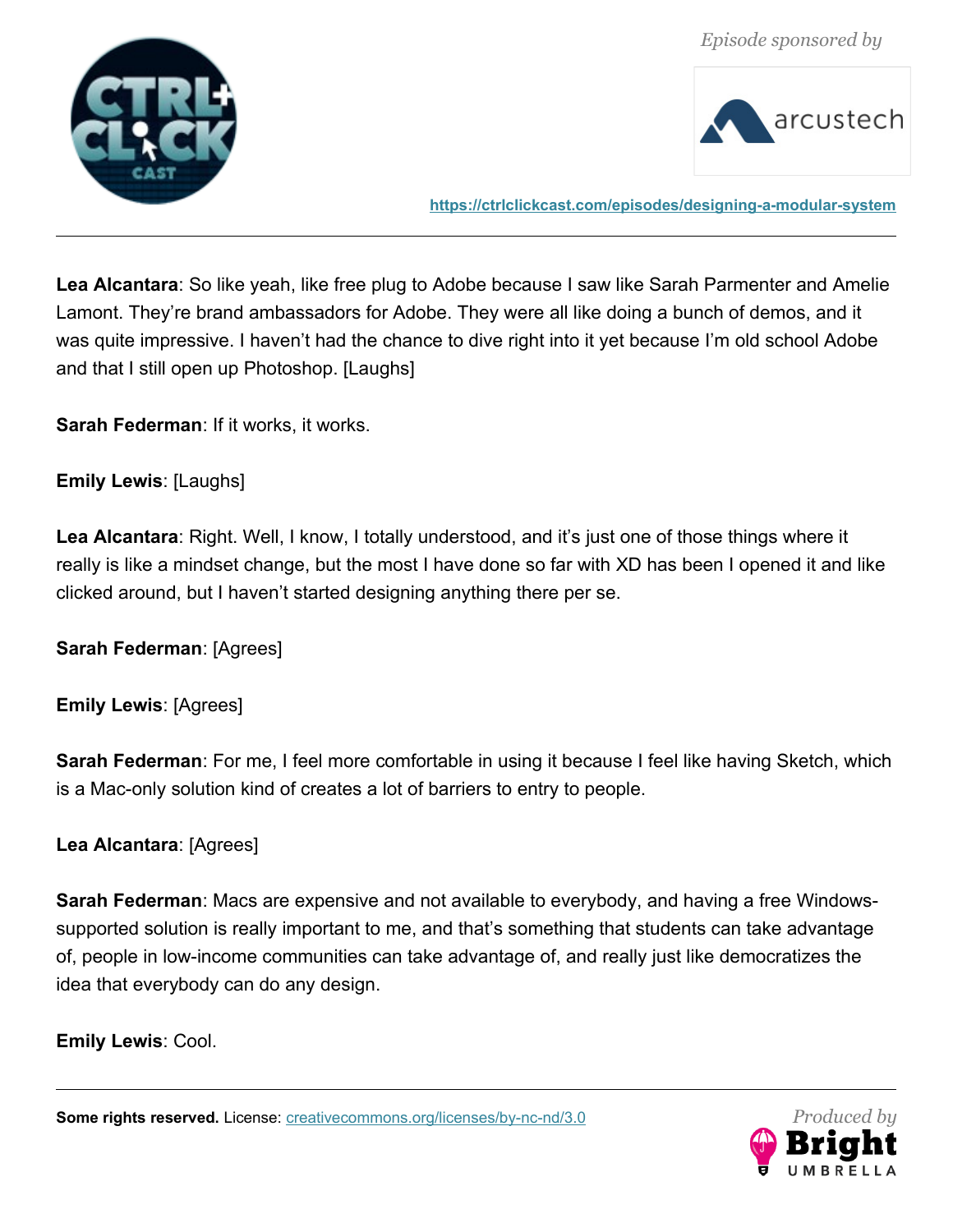

**<https://ctrlclickcast.com/episodes/designing-a-modular-system>**

**Lea Alcantara**: I love that.

**Emily Lewis**: And from what I'm hearing, you feel like while it's maybe not entirely where it could be, especially in terms of supporting a design system, but it is something that's really easy for multiple people on a team to use and share and work together on.

**Sarah Federman**: Yeah. We have incredibly, incredibly smart people working on this project, and there are multiple PMs that are just gearing up to put all these awesome things into development, so I'm excited for the future of XD.

**Lea Alcantara**: Very cool.

**Emily Lewis**: Mike Rogers was also asking what are the tools you're using, so beyond XD or is there anything else you're using in your workflows that sort of share the parts of the design system between teams?

**Sarah Federman**: Yeah. I would actually say one of the biggest things for me is just *Github*.

**Lea Alcantara**: [Agrees]

**Sarah Federman**: I mean…

**Emily Lewis**: Version control?

**Lea Alcantara**: [Agrees]

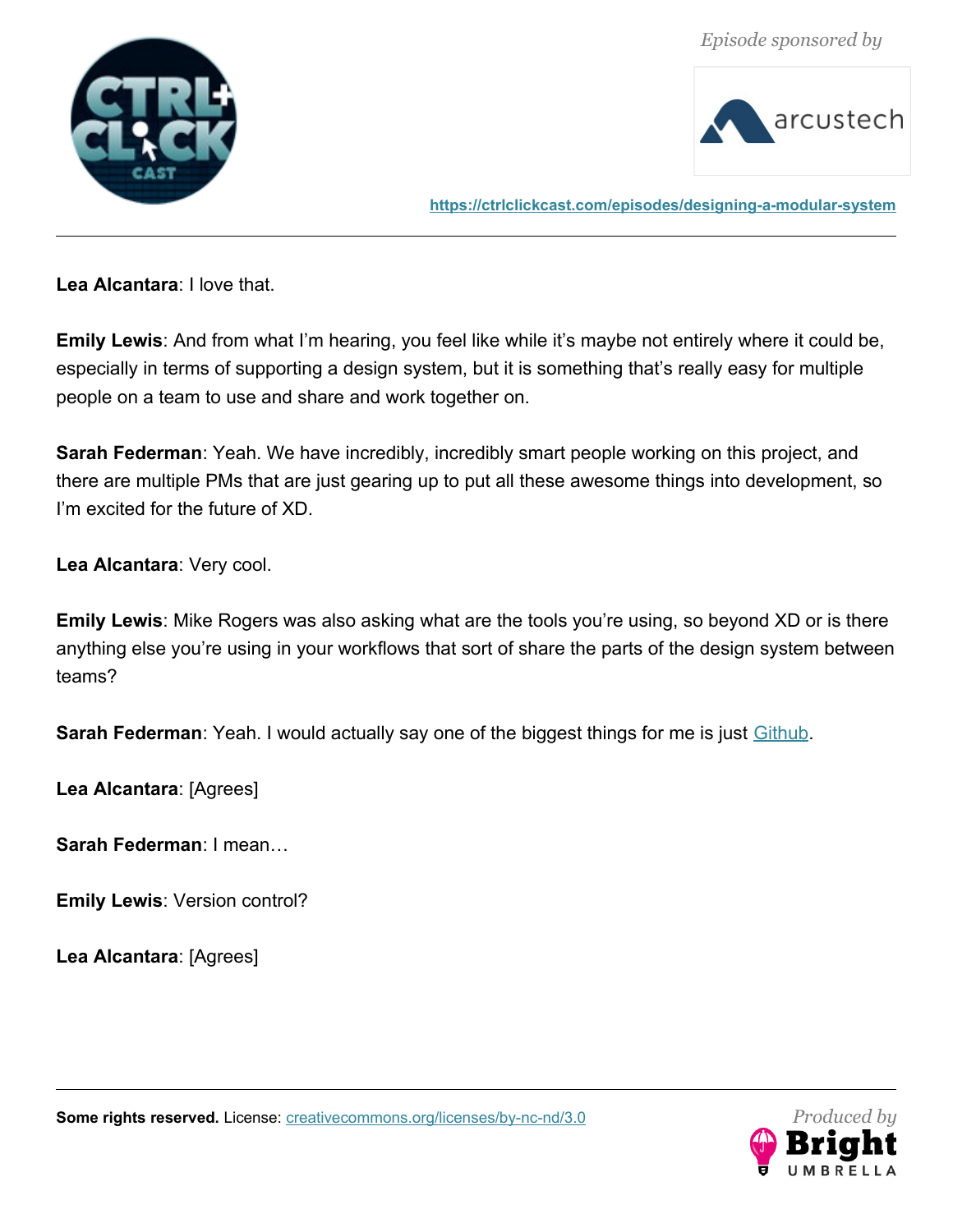



**<https://ctrlclickcast.com/episodes/designing-a-modular-system>**

**Sarah Federman**: Yeah. Version control as much as we can. Even with our website itself, we actually have our designer. She creates her own PRs with like text edits and even our content strategy team is able to contribute via Github.

### **Emily Lewis**: [Agrees]

**Sarah Federman**: It's really just like it kind of makes it available to everybody and we want to do more to make that even more accessible down the line, maybe even like integrate a CMS or something, but version control is just the biggest thing. We also are working on like a new system for delivering assets, so our asset pipeline is a huge project.

**Emily Lewis**: Right.

**Sarah Federman**: It's a long time coming. It's a big project, and then we have our DNA tokens so that's our internal tool again, but there are open source solutions like [Style Dictionary](https://amzn.github.io/style-dictionary/#/) from Danny Banks at Amazon, and **Theo [Design Tokens] from Salesforce**. Those are all open source design token solutions. Yeah, I think most of the tools that we have are just things that we kind of created to support our process with things like our release scripts, our internal design tool in XD. I personally think of tooling as a way to support all of the processes that go into the design system at Adobe really.

**Emily Lewis**: I feel that's true just like with what Lea and I have described, you find the systems that support the workflow you need and you go with that. It doesn't have to be anything custom. It doesn't have to be anything fancy. You can go with prebuilt open source or you create and roll your own thing that works for you.

**Sarah Federman**: Absolutely.

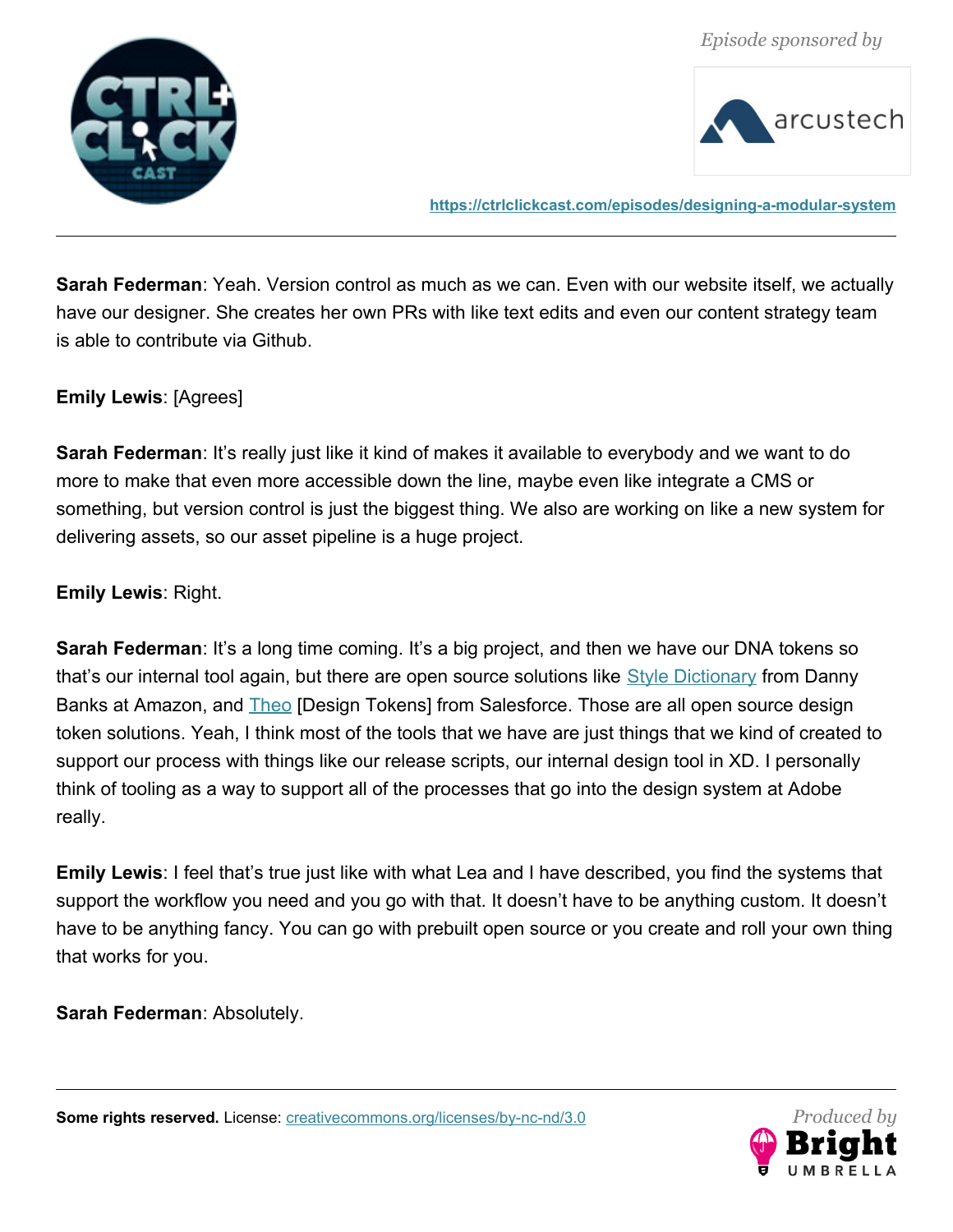



**<https://ctrlclickcast.com/episodes/designing-a-modular-system>**

**Lea Alcantara**: Well, one thing I wanted to take a step back on is we're talking about all these changes and how we can update a design system, but we haven't actually discussed what actually prompts you to update the design system and what prompts somebody to be like, "Okay, we need to change this thing." Is there a regular schedule, or is it just like, "I noticed this was weird, or I noticed that this doesn't exist and I'm just going to add it now."

**Sarah Federman**: I think we're still at the stage where we're building things that we need and fixing things where we have problems.

# **Lea Alcantara**: Okay.

**Sarah Federman**: Like an example we saw recently was we had made a mistake in the sizing of our texts, so in the WCAG Guidelines, they used DP, I think, and we were using pixels, and they're not…

**Emily Lewis**: [Agrees]

**Sarah Federman**: Or they were using points and we were using pixels, and they're not actually completely equivalent, so our text was actually too small and not passing accessibility guidelines.

**Lea Alcantara**: [Agrees]

**Sarah Federman**: So we went and we changed actually all of it across the board and we were able to do that fairly easily because we were using a systematic approach with our tokens.

**Emily Lewis**: [Agrees]

**Sarah Federman**: And then we have a PM that is working on prioritizing all the different things that are partly the teams need so we use that to inform what components we build and how we built that.

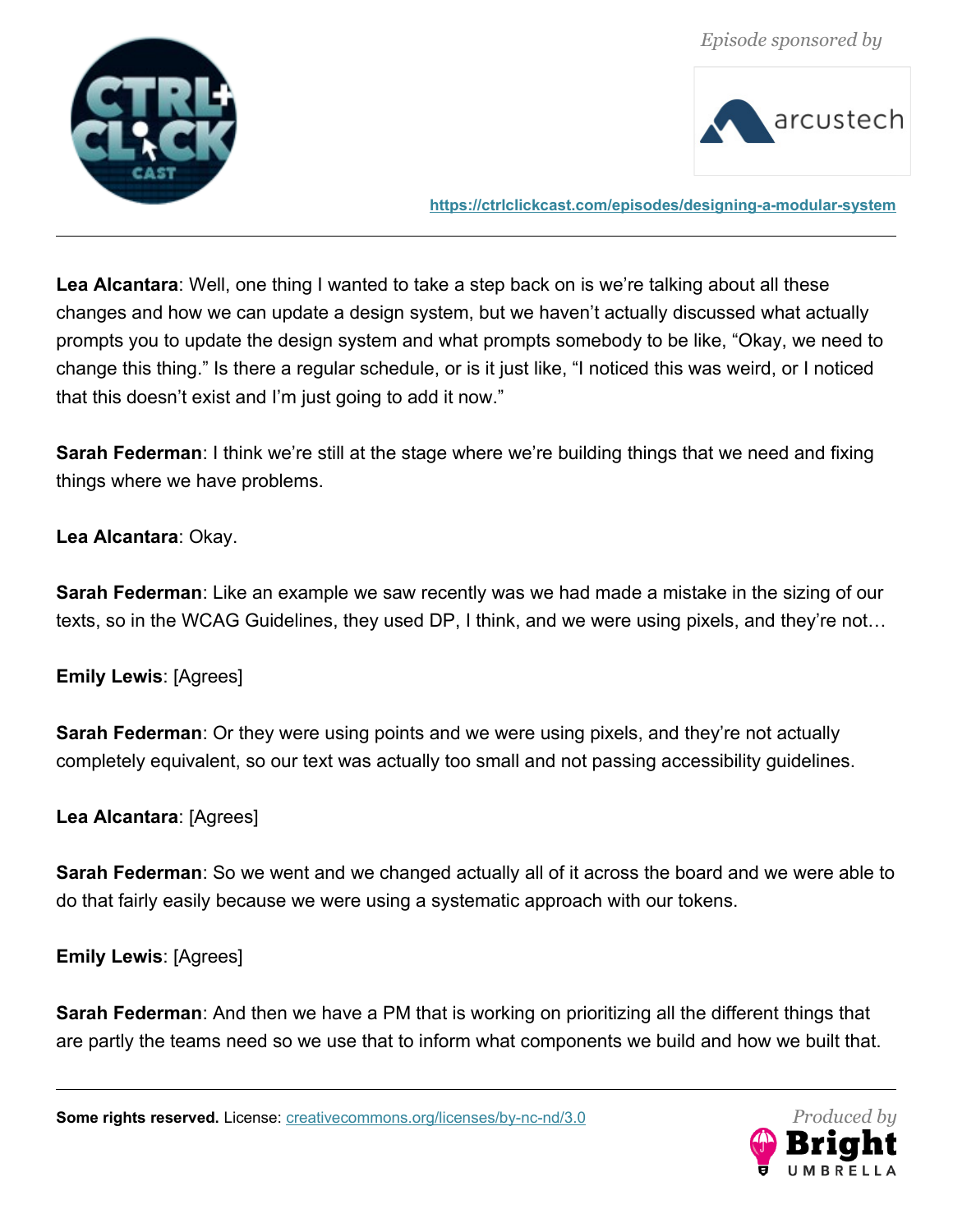



**<https://ctrlclickcast.com/episodes/designing-a-modular-system>**

**Lea Alcantara**: [Agrees]

**Sarah Federman**: Another tool that I actually forgot to mention that is actually pretty important to us is we have about a gazillion variations of things because we have all these different platforms and all these different color themes, and when we have like a button, there are like 1,800 different ways to approach that or like – I don't know – it's somewhere in the thousands, and like if you look at the sticker sheet for it, it's ginormous, like it could slow down your computer just looking at it.

**Emily Lewis**: [Laughs]

**Sarah Federman**: But not in XD. [Laughs]

**Emily Lewis**: [Laughs]

**Sarah Federman**: And so what we did is we actually decided to take a code approach, so one of our designers created a tool that is an SVG generator so one single source of truth, and then we just looped over all the different variations and color themes to output an SVG sticker sheet.

**Lea Alcantara**: [Agrees]

**Sarah Federman**: So we don't actually have to maintain like a thousand different buttons.

**Emily Lewis**: Oh, neat.

**Lea Alcantara**: Hmm, that's so cool.

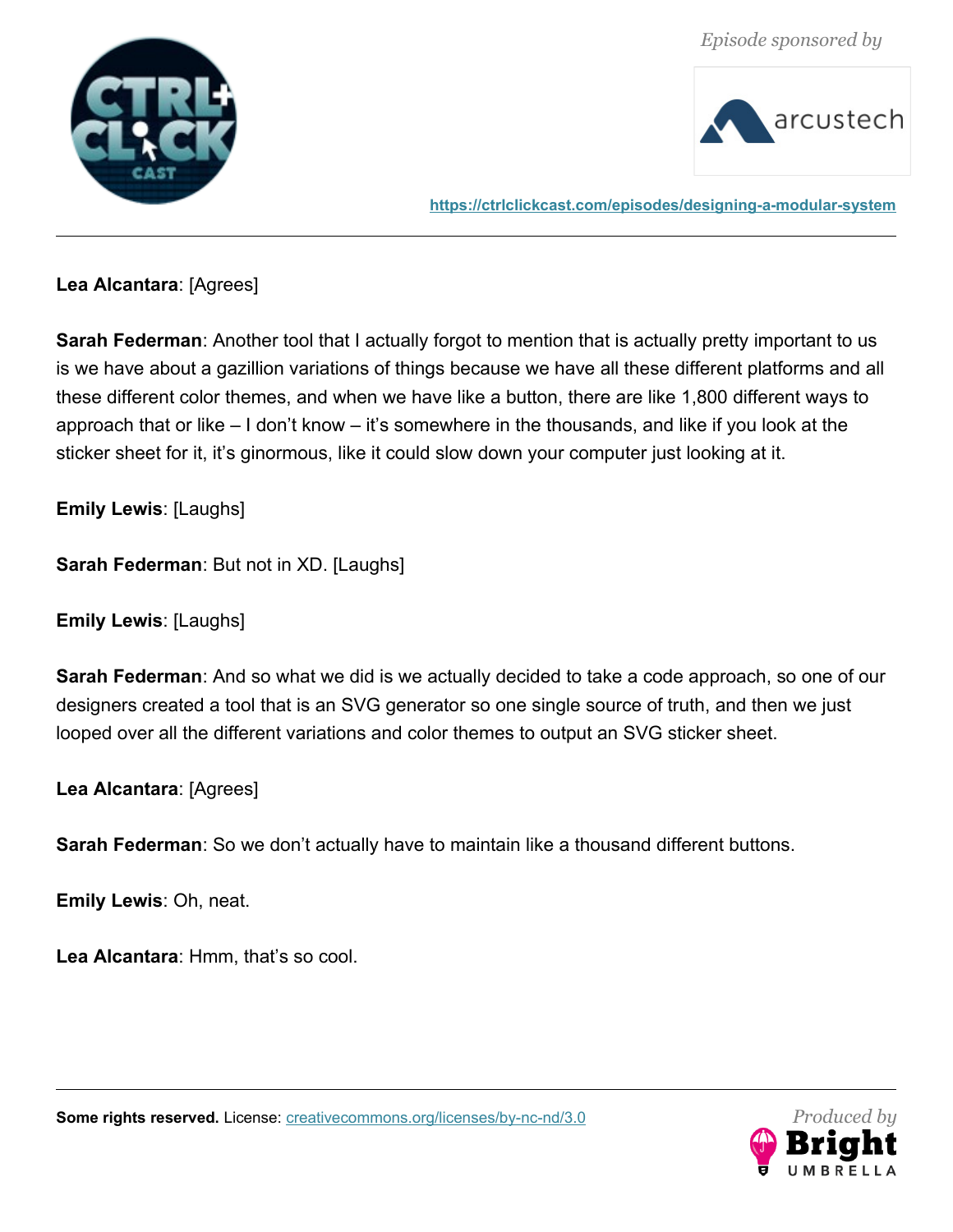



**<https://ctrlclickcast.com/episodes/designing-a-modular-system>**

**Emily Lewis**: All right, as we near the end of our chat today, I wanted to ask our listener question. This is also from Reuben, "What were the biggest gotchas you experienced while either developing or maintaining your design system?"

**Sarah Federman**: Hmm, it's a big question. I would say from my perspective, our biggest mistake was not involving the developers from the very beginning.

**Emily Lewis**: [Agrees]

# **Lea Alcantara**: [Agrees]

**Sarah Federman**: Adobe is historically a little bit more siloed than other companies, and we have our separate design org, so our initiative kind of was born there, and we treated our external framework groups like a separate group, and that led to some complications down the road, and I think we also kind of really just became – I don't know – enlightened to the idea that I think was really championed by the React, or by the Airbnb team that like code as a source of truth will actually help you maintain your system and valve it down the road rather than just kind of working from a design-led only perspective.

**Lea Alcantara**: [Agrees]

**Emily Lewis**: [Agrees]

**Lea Alcantara**: Well, I mean, again, reemphasizing our point from the very beginning of this episode, a little bit of both, design and development, you can't escape it. If you work on the web, you need to understand both.

**Sarah Federman**: Absolutely.

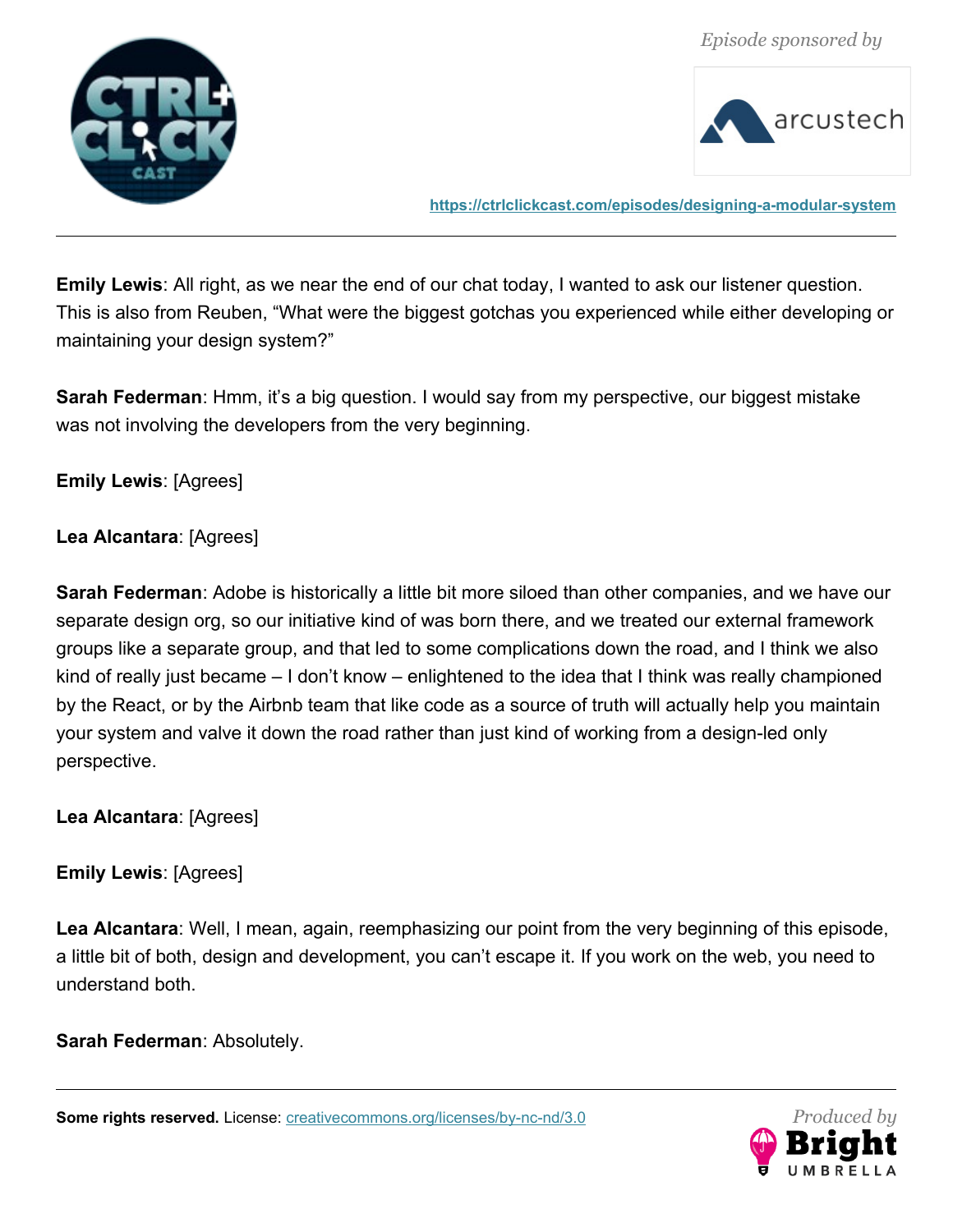

**<https://ctrlclickcast.com/episodes/designing-a-modular-system>**

**Emily Lewis**: And I just want to put out to Reuben and other listeners, I feel like I've been building starter files for – I don't know what – four or five years now and sort of maintaining it.

# **Lea Alcantara**: [Agrees]

**Emily Lewis**: And my biggest gotcha is sort of what I was referencing earlier. I didn't document this in the beginning. I just built it and it's that mindset, that former freelancer mindset, "Well, it's just me. I just need to. I'm the only one looking at this."

# **Lea Alcantara**: Right.

**Emily Lewis**: But you just get far away enough from things or projects or decisions and if you don't have a reference of why you made those decisions or what you want to follow up on later, it just disappears. Especially if you're running your own business, there are a million other things you're thinking about. So for me, the gotcha was like, "This year, Year 5 of your design system like I'm going to document this a little bit." [Laughs]

**Sarah Federman**: Yeah. It's really about for us getting the community involved. So we've had situations in the past where we changed something and we thought it would be fine, and oh, wow, it broke all these different people's builds and all these different people's designs, and we didn't know because we weren't actually talking to those people enough.

**Emily Lewis**: [Agrees]

**Lea Alcantara**: [Agrees]

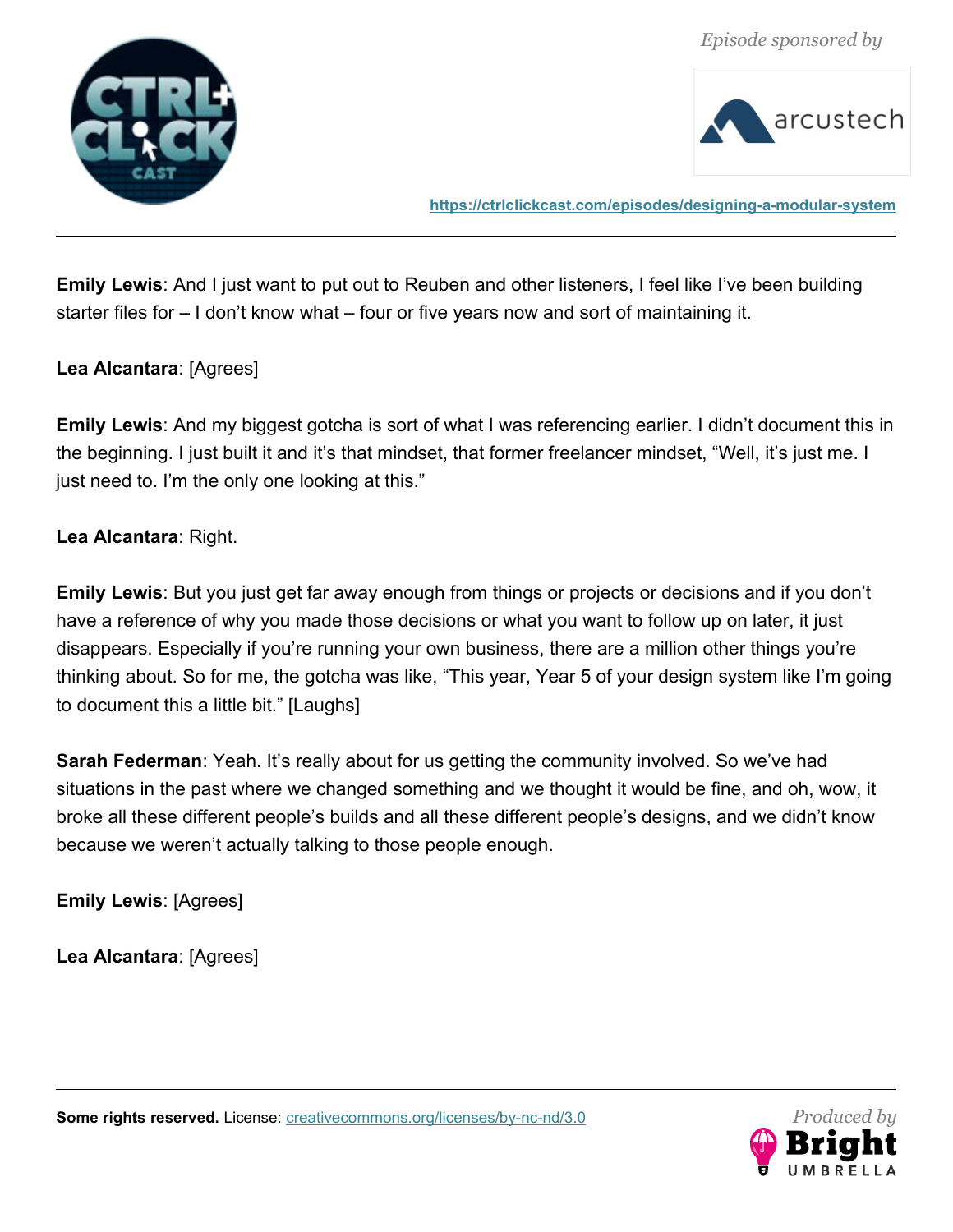



**<https://ctrlclickcast.com/episodes/designing-a-modular-system>**

**Sarah Federman**: So maintaining relationships with key partner teams is a really, really huge thing for us, and it might be that there's a team out there that really wants to adopt spectrum, but hasn't gotten to it because there's just one thing that they really need that's not available.

**Emily Lewis**: [Agrees]

**Sarah Federman**: And having those relationships lets us know about those things and lets us build for those things, just like a silo.

**Emily Lewis**: And I guess if you could extend that line of thinking to maybe not working in a large corporation like Adobe, but working for different clients, you're going to build the things that your clients need, that they're looking for, so having that open communication, it applies to all types of web designers and developers.

**Sarah Federman**: Yeah. We think of our users as clients often just because we're serving their needs, and they are our key stakeholders really.

**Lea Alcantara**: Make sense. So before we wrap up, final couple of questions. What resources do you recommend for our listeners interested in creating a design system?

# *Timestamp: 00:59:53*

**Sarah Federman**: Oh. Well, there are lots. On the thinking side, I think there's the *[InVision Design](https://www.designbetter.co/design-systems-handbook)  [Systems](https://www.designbetter.co/design-systems-handbook)* ebook that came out a few months ago, that's really great.

**Emily Lewis**: By whom?



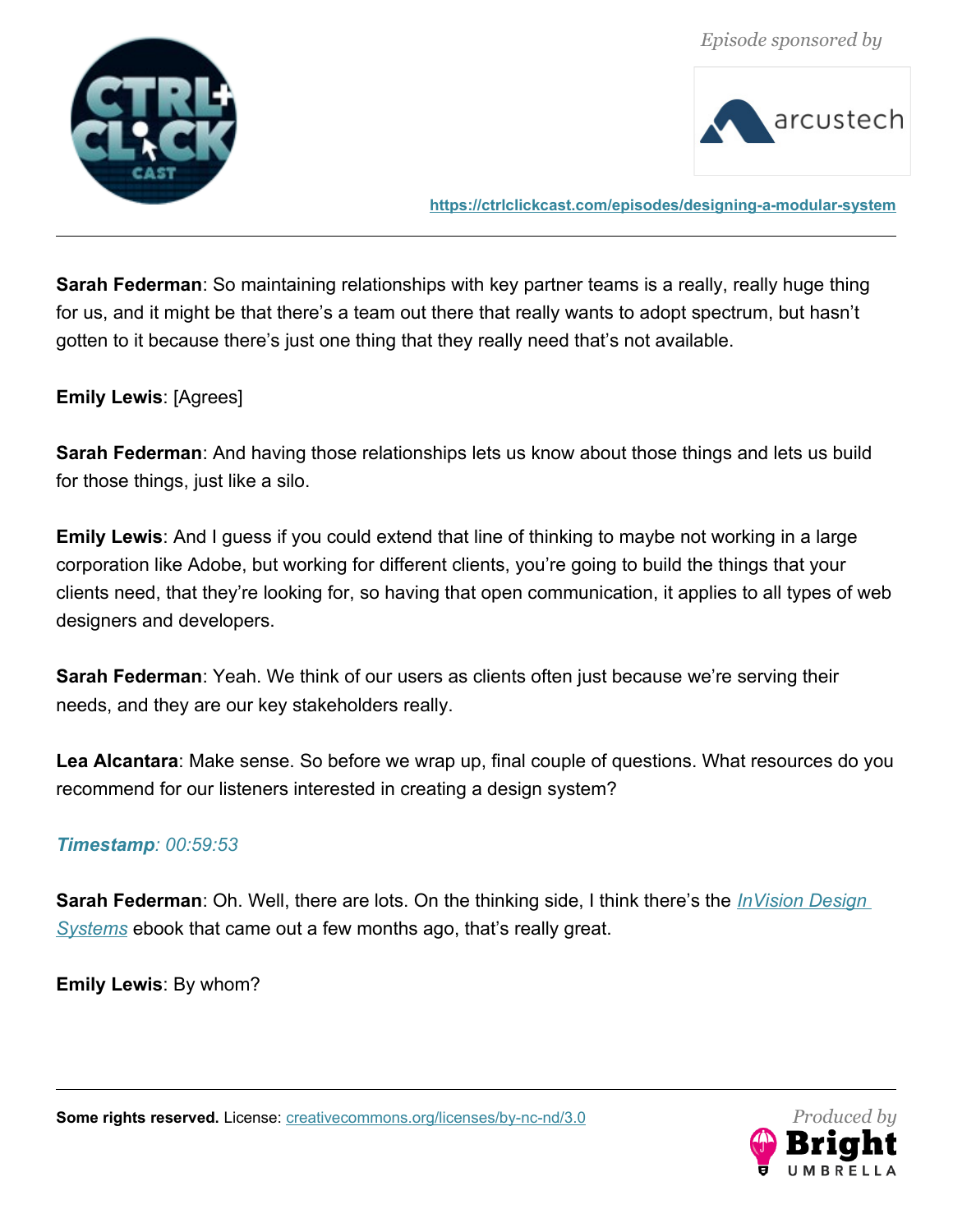



**<https://ctrlclickcast.com/episodes/designing-a-modular-system>**

**Sarah Federman**: I don't know how to pronounce her last name, but she did one through I think it was those A List Apart books. I'm not sure, and then as far as the tooling goes, [Abstract](https://www.goabstract.com/) is really, really awesome if you're a designer and you're interested in getting involved in version control, and then Styled System from Brent Jackson, and Style Dictionary from Danny Banks at Amazon. I can go on.

**Lea Alcantara**: [Laughs]

**Sarah Federman**: What else? [React Sketch](https://github.com/airbnb/react-sketchapp) app, [HTML Sketch](https://github.com/brainly/html-sketchapp) app, too. I don't know. Just look at some systems, learn from what other people have done. Look at [Salesforce Lightning.](https://www.lightningdesignsystem.com/) Look at [Shopify Polaris.](https://polaris.shopify.com/) Look at [GE,](https://medium.com/ge-design/ges-predix-design-system-8236d47b0891) I guess.

**Emily Lewis**: [Agrees]

**Sarah Federman**: There are just so many good examples to learn from, and there are lots of lists available so there's one called [Adele](https://adele.uxpin.com/) that's available online. That's I think put out by [Figma.](https://www.figma.com/) I hope I'm not wrong there, and that's just a really good place to go in to compare different systems and learn more.

**Emily Lewis**: Awesome. So any final advice before we wrap up?

**Sarah Federman**: Don't worry too much about… [Laughs]

**Emily Lewis**: [Laughs]

**Lea Alcantara**: [Laughs]

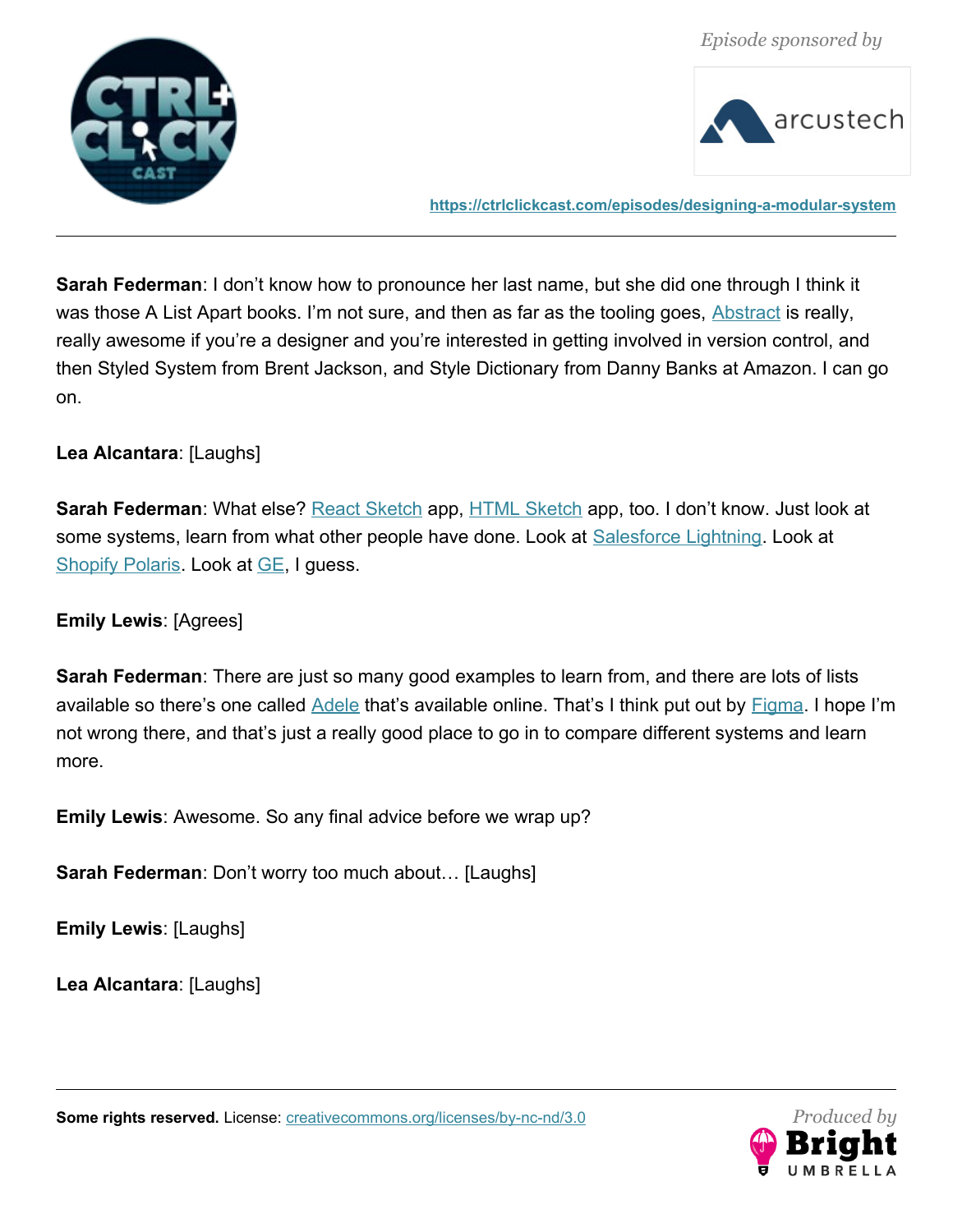



**<https://ctrlclickcast.com/episodes/designing-a-modular-system>**

**Sarah Federman**: I know like design systems are really intimidating topic because it feels kind of like vague and abstract and very – I don't know – out there, but really it's just about serving your user's needs, making things more efficient and however you go about doing that is the right way for you.

**Emily Lewis**: [Agrees]

**Sarah Federman**: There's no right or wrong way. There are no real or fake systems. It's all about serving your scale and your needs.

**Lea Alcantara**: Perfect. So that's all the time we have for today, but before we finish up, we've got our rapid fire ten questions so our listeners can get to know you a bit better.

**Sarah Federman**: [Laughs]

**Lea Alcantara**: Are you ready?

**Sarah Federman**: As much as I can be. [Laughs]

**Lea Alcantara**: Okay, first question, what's your go-to karaoke song?

**Sarah Federman**: Oh, Raise Your Glass by Pink.

**Emily Lewis**: [Laughs]

**Lea Alcantara**: Oh, I love it.

**Emily Lewis**: What advice would you give your younger self?



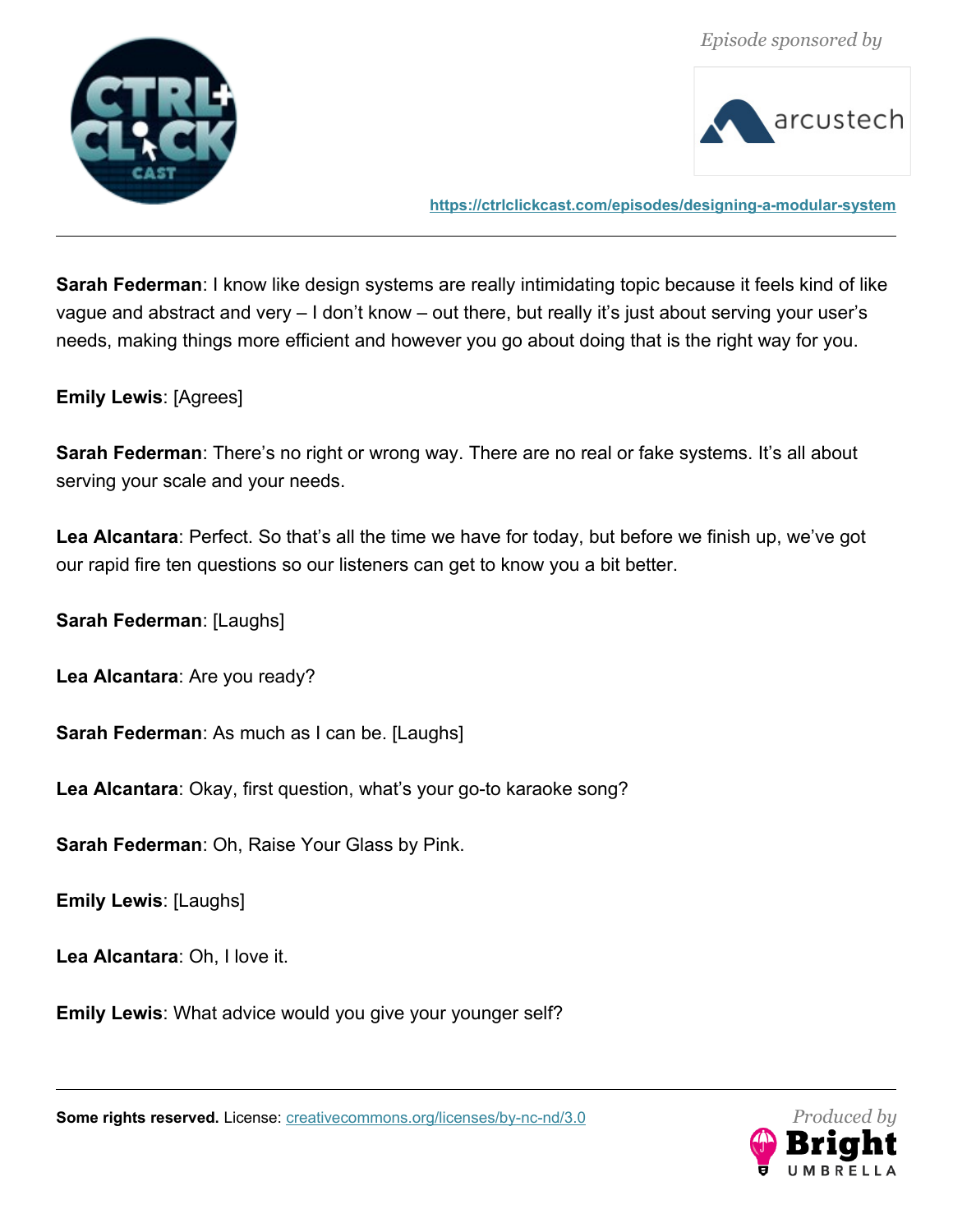



**<https://ctrlclickcast.com/episodes/designing-a-modular-system>**

**Sarah Federman**: Shut up and listen.

**Lea Alcantara**: [Laughs]

**Sarah Federman**: [Laughs]

**Sarah Federman**: [Laughs]

**Lea Alcantara**: What's your favorite PG-rated curse word?

**Sarah Federman**: Oh, man, I have no idea. I'm so sorry. [Laughs]

**Emily Lewis**: [Laughs]

**Lea Alcantara**: Okay. [Laughs]

**Emily Lewis**: Who is your favorite superhero?

**Sarah Federman**: Oh, Captain America.

**Lea Alcantara**: Oh, Chris Evans. What is your favorite time of year?

**Sarah Federman**: Fall.

**Emily Lewis**: If you could change one thing about the web, what would it be?

**Sarah Federman**: Tribal knowledge.

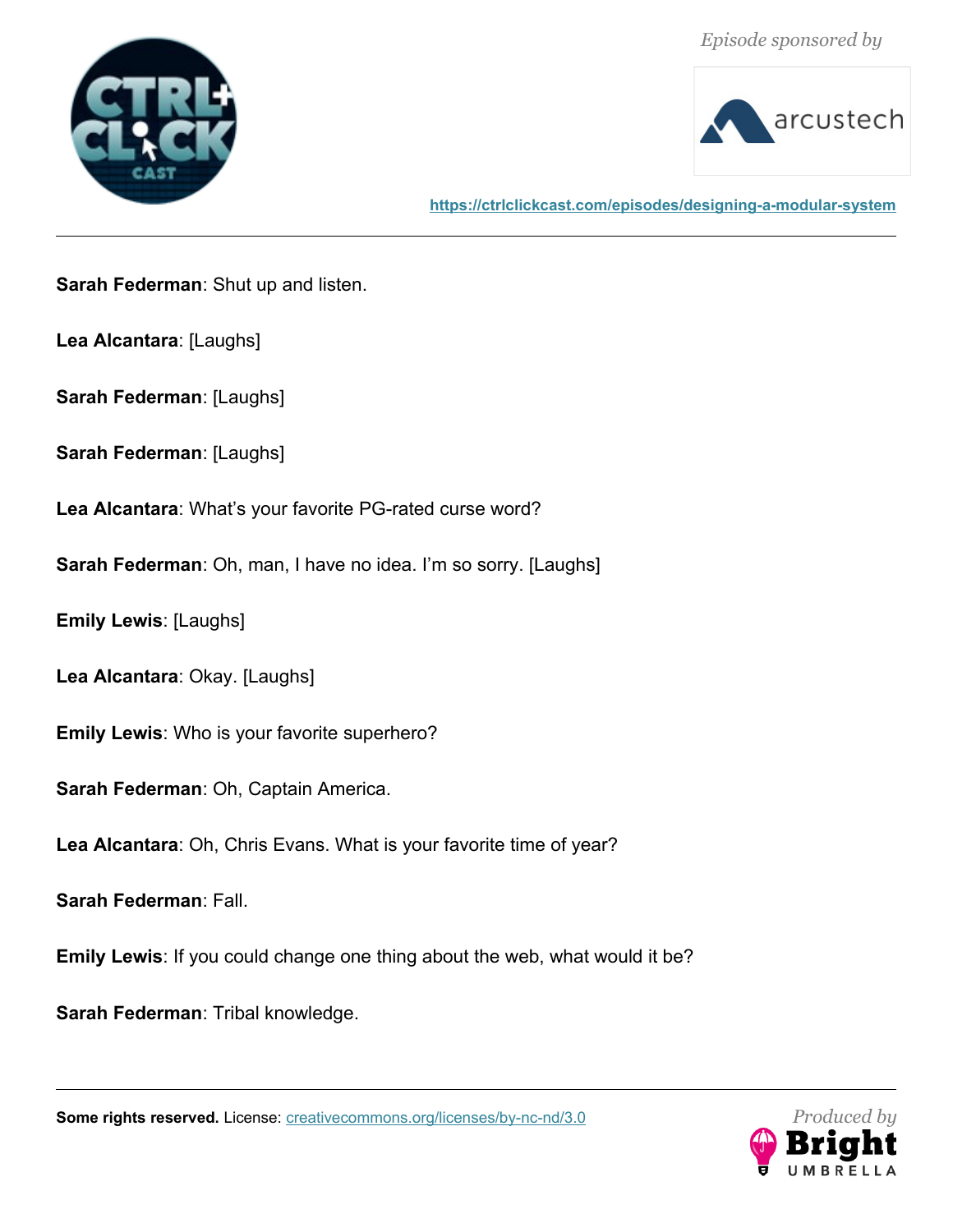



**<https://ctrlclickcast.com/episodes/designing-a-modular-system>**

**Emily Lewis**: [Agrees]

**Lea Alcantara**: What are three words that describe you?

**Sarah Federman**: Ah, I don't know. Passionate, driven, probably sarcastic.

**Emily Lewis**: [Laughs]

**Lea Alcantara**: [Laughs]

**Emily Lewis**: What are three words that describe your work?

**Sarah Federman**: Oh, systematic, cohesive, I don't know, cross-disciplinary, but that's kind of two

**Lea Alcantara**: [Laughs]

**Sarah Federman**: Hyphenations are all one word.

**Lea Alcantara**: Oh, yeah. What's your favorite meal of the day?

**Sarah Federman**: Lunch.

**Emily Lewis**: All right, last question, coffee or tea?

**Sarah Federman**: Coffee.

Lea Alcantara: Very cool. So that's all the time we have. Thanks for joining the show.

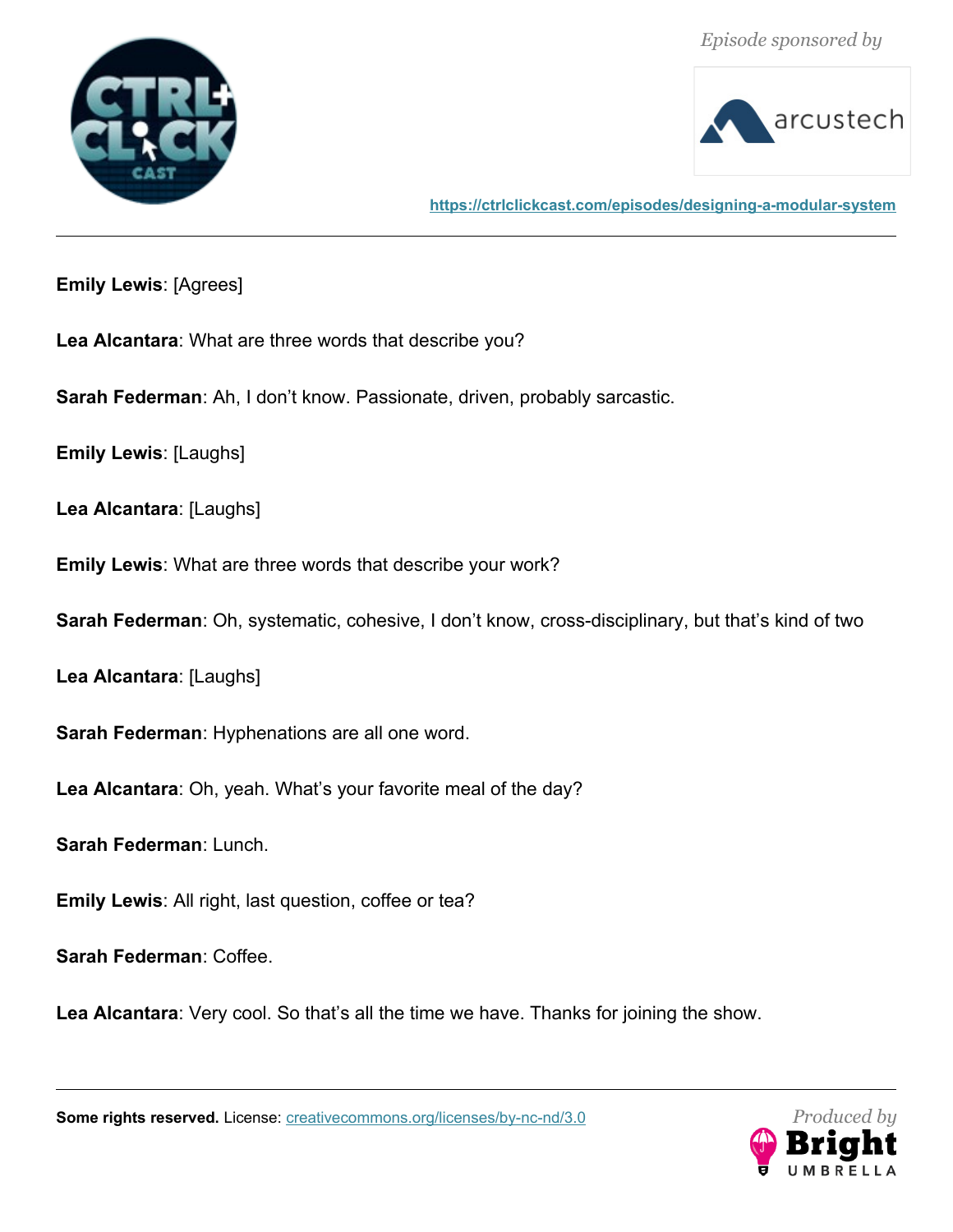



**<https://ctrlclickcast.com/episodes/designing-a-modular-system>**

**Sarah Federman**: [Laughs] Thanks. Thanks for having me.

**Emily Lewis**: In case our listeners want to follow up with you, where can they find you online?

[Music starts]

**Sarah Federman**: Yeah, just reach out to me on Twitter, it's @sarah\_federman. My DMs are open, please reach out. I'm happy to help with anything.

**Emily Lewis**: Awesome. Thanks again, Sarah. I really enjoyed this conversation. It was great having you on.

**Sarah Federman**: Thank you so much for having me again, it was awesome.

**Lea Alcantara**: CTRL+CLICK is produced by Bright Umbrella, a web services agency invested in education and social good. Today's podcast would not be possible without the support of this episode's sponsor!

**Emily Lewis**: Many thanks to our hosting partner: **Arcustech** who wanted a shout out at the top of the episode.

**Lea Alcantara**: And thanks to our listeners for tuning in! If you want to know more about CTRL+CLICK, make sure you follow us on Twitter @ctriclickcast or visit our website ctriclickcast.com. And if you liked this episode, consider donating to the show — then give us a review on [Stitcher](http://www.stitcher.com/s?fid=49341&refid=stpr) or [Apple Podcasts](https://itunes.apple.com/us/podcast/ctrl+click-cast/id446900959) or both! Links are in our show notes and on our site!